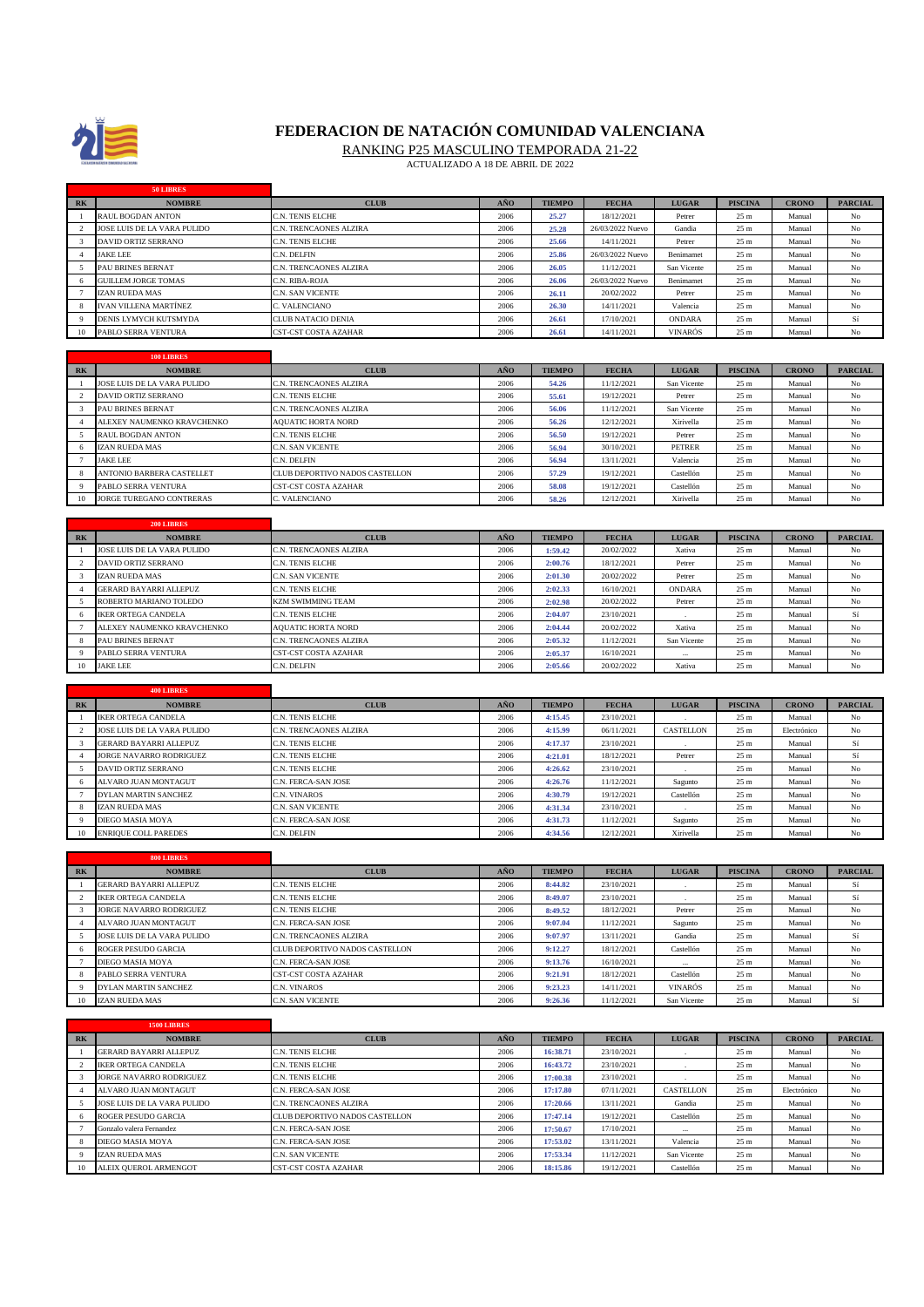|             | 50 ESPALDA                     |                           |      |               |                  |               |                 |              |                |
|-------------|--------------------------------|---------------------------|------|---------------|------------------|---------------|-----------------|--------------|----------------|
| <b>RK</b>   | <b>NOMBRE</b>                  | <b>CLUB</b>               | AÑO  | <b>TIEMPO</b> | <b>FECHA</b>     | <b>LUGAR</b>  | <b>PISCINA</b>  | <b>CRONO</b> | <b>PARCIAL</b> |
|             | <b>IVAN VILLENA MARTÍNEZ</b>   | C. VALENCIANO             | 2006 | 28.81         | 07/11/2021       | CASTELLON     | 25 <sub>m</sub> | Electrónico  | Sí             |
|             | <b>GUILLEM JORGE TOMAS</b>     | C.N. RIBA-ROJA            | 2006 | 29.05         | 19/02/2022       | Gandia        | 25 <sub>m</sub> | Manual       | No             |
|             | ALEXEY NAUMENKO KRAVCHENKO     | <b>AOUATIC HORTA NORD</b> | 2006 | 29.87         | 11/12/2021       | Xirivella     | 25 <sub>m</sub> | Manual       | Sí             |
|             | <b>JAKE LEE</b>                | C.N. DELFIN               | 2006 | 30.59         | 14/11/2021       | Valencia      | 25 <sub>m</sub> | Manual       | Sí             |
|             | JOSE LUIS DE LA VARA PULIDO    | C.N. TRENCAONES ALZIRA    | 2006 | 30.60         | 27/03/2022 Nuevo | Gandia        | 25 <sub>m</sub> | Manual       | Sí             |
|             | <b>IZAN RUEDA MAS</b>          | <b>C.N. SAN VICENTE</b>   | 2006 | 30.81         | 19/02/2022       | Petrer        | 25 <sub>m</sub> | Manual       | No             |
|             | <b>PAU BRINES BERNAT</b>       | C.N. TRENCAONES ALZIRA    | 2006 | 30.96         | 27/03/2022 Nuevo | Gandia        | 25 <sub>m</sub> | Manual       | Sí             |
|             | Gonzalo valera Fernandez       | C.N. FERCA-SAN JOSE       | 2006 | 31.02         | 07/11/2021       | CASTELLON     | 25 <sub>m</sub> | Electrónico  | Sí             |
| $\mathbf Q$ | <b>JULIAN TAMAYO ARACIL</b>    | <b>CLUB NATACIO DENIA</b> | 2006 | 31.31         | 13/11/2021       | Gandia        | 25 <sub>m</sub> | Manual       | No             |
| 10          | <b>MANUEL RIOUELME VICENTE</b> | <b>KZM SWIMMING TEAM</b>  | 2006 | 32.09         | 30/10/2021       | <b>PETRER</b> | 25 <sub>m</sub> | Manual       | Sí             |

|                 | <b>100 ESPALDA</b>           |                             |      |               |                  |               |                 |              |                |
|-----------------|------------------------------|-----------------------------|------|---------------|------------------|---------------|-----------------|--------------|----------------|
| R <sub>K</sub>  | <b>NOMBRE</b>                | <b>CLUB</b>                 | AÑO. | <b>TIEMPO</b> | <b>FECHA</b>     | <b>LUGAR</b>  | <b>PISCINA</b>  | <b>CRONO</b> | <b>PARCIAL</b> |
|                 | ALEXEY NAUMENKO KRAVCHENKO   | <b>AOUATIC HORTA NORD</b>   | 2006 | 1:01.67       | 11/12/2021       | Xirivella     | 25 <sub>m</sub> | Manual       | No             |
|                 | <b>IVAN VILLENA MARTÍNEZ</b> | C. VALENCIANO               | 2006 | 1:02.10       | 20/02/2022       | Gandia        | 25 <sub>m</sub> | Manual       | No             |
|                 | <b>IZAN RUEDA MAS</b>        | C.N. SAN VICENTE            | 2006 | 1:03.53       | 30/10/2021       | <b>PETRER</b> | 25 <sub>m</sub> | Manual       | Sí             |
|                 | <b>PAU BRINES BERNAT</b>     | C.N. TRENCAONES ALZIRA      | 2006 | 1:03.56       | 16/10/2021       | $\cdots$      | 25 <sub>m</sub> | Manual       | No             |
|                 | Gonzalo valera Fernandez     | C.N. FERCA-SAN JOSE         | 2006 | 1:03.84       | 07/11/2021       | CASTELLON     | 25 <sub>m</sub> | Electrónico  | No             |
| 6.              | <b>JAKE LEE</b>              | C.N. DELFIN                 | 2006 | 1:03.97       | 14/11/2021       | Valencia      | 25 <sub>m</sub> | Manual       | No             |
|                 | JOSE LUIS DE LA VARA PULIDO  | C.N. TRENCAONES ALZIRA      | 2006 | 1:04.20       | 27/03/2022 Nuevo | Gandia        | 25 <sub>m</sub> | Manual       | Sí             |
|                 | GUILLEM JORGE TOMAS          | C.N. RIBA-ROJA              | 2006 | 1:04.67       | 16/10/2021       | $\cdots$      | 25 <sub>m</sub> | Manual       | No             |
|                 | PABLO SERRA VENTURA          | <b>CST-CST COSTA AZAHAR</b> | 2006 | 1:05.03       | 09/04/2022 Nuevo | Vinaros       | 25 <sub>m</sub> | Manual       | No             |
| 10 <sup>1</sup> | MANUEL RIQUELME VICENTE      | <b>KZM SWIMMING TEAM</b>    | 2006 | 1:06.65       | 18/12/2021       | Petrer        | 25 <sub>m</sub> | Manual       | No             |

|           | <b>200 ESPALDA</b>           |                             |      |               |                  |                  |                 |              |                |
|-----------|------------------------------|-----------------------------|------|---------------|------------------|------------------|-----------------|--------------|----------------|
| <b>RK</b> | <b>NOMBRE</b>                | <b>CLUB</b>                 | AÑO  | <b>TIEMPO</b> | <b>FECHA</b>     | <b>LUGAR</b>     | <b>PISCINA</b>  | <b>CRONO</b> | <b>PARCIAL</b> |
|           | JOSE LUIS DE LA VARA PULIDO  | C.N. TRENCAONES ALZIRA      | 2006 | 2:13.71       | 27/03/2022 Nuevo | Gandia           | 25 <sub>m</sub> | Manual       | No             |
|           | <b>PAU BRINES BERNAT</b>     | C.N. TRENCAONES ALZIRA      | 2006 | 2:14.22       | 11/12/2021       | San Vicente      | 25 <sub>m</sub> | Manual       | No             |
|           | <b>IVAN VILLENA MARTÍNEZ</b> | C. VALENCIANO               | 2006 | 2:14.57       | 19/02/2022       | Gandia           | 25 <sub>m</sub> | Manual       | No             |
|           | <b>IZAN RUEDA MAS</b>        | <b>C.N. SAN VICENTE</b>     | 2006 | 2:14.99       | 06/11/2021       | <b>CASTELLON</b> | 25 <sub>m</sub> | Electrónico  | No             |
|           | <b>GUILLEM JORGE TOMAS</b>   | <b>C.N. RIBA-ROJA</b>       | 2006 | 2:15.82       | 27/03/2022 Nuevo | Benimamet        | 25 <sub>m</sub> | Manual       | No             |
| 6         | ALEXEY NAUMENKO KRAVCHENKO   | <b>AOUATIC HORTA NORD</b>   | 2006 | 2:16.14       | 17/10/2021       | <b>BENIMAMET</b> | 25 <sub>m</sub> | Manual       | No             |
|           | PABLO SERRA VENTURA          | <b>CST-CST COSTA AZAHAR</b> | 2006 | 2:16.65       | 10/04/2022 Nuevo | Vinaros          | 25 <sub>m</sub> | Manual       | No             |
|           | <b>JAKE LEE</b>              | C.N. DELFIN                 | 2006 | 2:18.66       | 27/03/2022 Nuevo | Benimamet        | 25 <sub>m</sub> | Manual       | No             |
|           | JESÚS CORDOBA OROZCO         | C.N. DELFIN                 | 2006 | 2:19.62       | 27/03/2022 Nuevo | Benimamet        | 25 <sub>m</sub> | Manual       | No             |
| 10        | ALEIX OUEROL ARMENGOT        | <b>CST-CST COSTA AZAHAR</b> | 2006 | 2:19.87       | 10/04/2022 Nuevo | <b>Vinaros</b>   | 25 <sub>m</sub> | Manual       | N <sub>o</sub> |

|           | 50 BRAZA                         |                             |      |               |                  |               |                 |              |                |
|-----------|----------------------------------|-----------------------------|------|---------------|------------------|---------------|-----------------|--------------|----------------|
| <b>RK</b> | <b>NOMBRE</b>                    | <b>CLUB</b>                 | AÑO  | <b>TIEMPO</b> | <b>FECHA</b>     | <b>LUGAR</b>  | <b>PISCINA</b>  | <b>CRONO</b> | <b>PARCIAL</b> |
|           | ALEXEY NAUMENKO KRAVCHENKO       | <b>AOUATIC HORTA NORD</b>   | 2006 | 31.85         | 06/11/2021       | CASTELLON     | 25 <sub>m</sub> | Electrónico  | Sí             |
|           | <b>PAU ORDAZ CRUZ</b>            | <b>CST-CST COSTA AZAHAR</b> | 2006 | 32.22         | 17/10/2021       | $\cdots$      | 25 <sub>m</sub> | Manual       | Sí             |
|           | <b>JORGE TUREGANO CONTRERAS</b>  | C. VALENCIANO               | 2006 | 32.81         | 20/02/2022       | Gandia        | 25 <sub>m</sub> | Manual       | Sí             |
|           | JOSE LUIS DE LA VARA PULIDO      | C.N. TRENCAONES ALZIRA      | 2006 | 33.42         | 11/12/2021       | San Vicente   | 25 <sub>m</sub> | Manual       | Sí             |
|           | <b>NASRALLAH BELHADRI</b>        | C.N. VILA-REAL              | 2006 | 35.32         | 19/12/2021       | Castellón     | 25 <sub>m</sub> | Manual       | Sí             |
|           | <b>ENRIOUE COLL PAREDES</b>      | C.N. DELFIN                 | 2006 | 35.50         | 12/12/2021       | Xirivella     | 25 <sub>m</sub> | Manual       | Sí             |
|           | <b>MARCOS ABENGOZAR LLISO</b>    | C.N. FERCA-SAN JOSE         | 2006 | 35.52         | 13/11/2021       | Valencia      | 25 <sub>m</sub> | Manual       | Sí             |
|           | <b>GUILLEM CASESNOVES ANDRES</b> | C.N. XATIVA                 | 2006 | 35.72         | 12/12/2021       | Xirivella     | 25 <sub>m</sub> | Manual       | Sí             |
|           | <b>RAUL BOGDAN ANTON</b>         | <b>C.N. TENIS ELCHE</b>     | 2006 | 35.81         | 17/10/2021       | <b>ONDARA</b> | 25 <sub>m</sub> | Manual       | Sí             |
| 10        | <b>PAU BRINES BERNAT</b>         | C.N. TRENCAONES ALZIRA      | 2006 | 35.84         | 26/03/2022 Nuevo | Gandia        | 25 <sub>m</sub> | Manual       | No             |

|           | <b>100 BRAZA</b>                 |                             |      |               |                  |                  |                 |              |                |
|-----------|----------------------------------|-----------------------------|------|---------------|------------------|------------------|-----------------|--------------|----------------|
| <b>RK</b> | <b>NOMBRE</b>                    | <b>CLUB</b>                 | AÑO  | <b>TIEMPO</b> | <b>FECHA</b>     | <b>LUGAR</b>     | <b>PISCINA</b>  | <b>CRONO</b> | <b>PARCIAL</b> |
|           | ALEXEY NAUMENKO KRAVCHENKO       | <b>AOUATIC HORTA NORD</b>   | 2006 | 1:08.06       | 06/11/2021       | <b>CASTELLON</b> | 25 <sub>m</sub> | Electrónico  | No             |
|           | <b>PAU ORDAZ CRUZ</b>            | <b>CST-CST COSTA AZAHAR</b> | 2006 | 1:09.27       | 17/10/2021       | $\cdots$         | 25 <sub>m</sub> | Manual       | No             |
|           | JOSE LUIS DE LA VARA PULIDO      | C.N. TRENCAONES ALZIRA      | 2006 | 1:11.24       | 11/12/2021       | San Vicente      | 25 <sub>m</sub> | Manual       | No             |
|           | <b>JORGE TUREGANO CONTRERAS</b>  | C. VALENCIANO               | 2006 | 1:11.31       | 20/02/2022       | Gandia           | 25 <sub>m</sub> | Manual       | Sí             |
|           | <b>MARCOS ABENGOZAR LLISO</b>    | C.N. FERCA-SAN JOSE         | 2006 | 1:15.17       | 13/11/2021       | Valencia         | 25 <sub>m</sub> | Manual       | No             |
|           | <b>ENRIOUE COLL PAREDES</b>      | C.N. DELFIN                 | 2006 | 1:16.03       | 27/03/2022 Nuevo | Benimamet        | 25 <sub>m</sub> | Manual       | No             |
|           | <b>GUILLEM CASESNOVES ANDRES</b> | C.N. XATIVA                 | 2006 | 1:16.30       | 12/12/2021       | Xirivella        | 25 <sub>m</sub> | Manual       | No             |
|           | ROBERTO MARIANO TOLEDO           | <b>KZM SWIMMING TEAM</b>    | 2006 | 1:16.39       | 14/11/2021       | Petrer           | 25 <sub>m</sub> | Manual       | Sí             |
|           | Gonzalo valera Fernandez         | C.N. FERCA-SAN JOSE         | 2006 | 1:16.87       | 11/12/2021       | Sagunto          | 25 <sub>m</sub> | Manual       | No             |
|           | <b>NASRALLAH BELHADRI</b>        | C.N. VILA-REAL              | 2006 | 1:16.97       | 19/12/2021       | Castellón        | 25 <sub>m</sub> | Manual       | No             |

|                | <b>200 BRAZA</b>             |                                |      |               |                  |                |                 |              |                |
|----------------|------------------------------|--------------------------------|------|---------------|------------------|----------------|-----------------|--------------|----------------|
| R <sub>K</sub> | <b>NOMBRE</b>                | <b>CLUB</b>                    | AÑO  | <b>TIEMPO</b> | <b>FECHA</b>     | <b>LUGAR</b>   | <b>PISCINA</b>  | <b>CRONO</b> | <b>PARCIAL</b> |
|                | ALEXEY NAUMENKO KRAVCHENKO   | <b>AOUATIC HORTA NORD</b>      | 2006 | 2:28.22       | 07/11/2021       | CASTELLON      | 25 <sub>m</sub> | Electrónico  | No             |
|                | <b>PAU ORDAZ CRUZ</b>        | <b>CST-CST COSTA AZAHAR</b>    | 2006 | 2:30.70       | 07/11/2021       | CASTELLON      | 25 <sub>m</sub> | Electrónico  | No             |
|                | JOSE LUIS DE LA VARA PULIDO  | <b>C.N. TRENCAONES ALZIRA</b>  | 2006 | 2:33.25       | 26/03/2022 Nuevo | Gandia         | 25 <sub>m</sub> | Manual       | No             |
|                | ROBERTO MARIANO TOLEDO       | <b>KZM SWIMMING TEAM</b>       | 2006 | 2:37.86       | 14/11/2021       | Petrer         | 25 <sub>m</sub> | Manual       | No             |
|                | JORGE TUREGANO CONTRERAS     | C. VALENCIANO                  | 2006 | 2:38.77       | 14/11/2021       | Valencia       | 25 <sub>m</sub> | Manual       | No             |
|                | Gonzalo valera Fernandez     | C.N. FERCA-SAN JOSE            | 2006 | 2:42.88       | 27/03/2022 Nuevo | Valencia       | 25 <sub>m</sub> | Manual       | No             |
|                | <b>ENRIOUE COLL PAREDES</b>  | C.N. DELFIN                    | 2006 | 2:43.70       | 26/03/2022 Nuevo | Benimamet      | 25 <sub>m</sub> | Manual       | No             |
|                | <b>RAUL BOGDAN ANTON</b>     | <b>C.N. TENIS ELCHE</b>        | 2006 | 2:44.12       | 18/12/2021       | Petrer         | 25 <sub>m</sub> | Manual       | No             |
|                | <b>ALEIX OUEROL ARMENGOT</b> | <b>CST-CST COSTA AZAHAR</b>    | 2006 | 2:44.53       | 09/04/2022 Nuevo | Vinaros        | 25 <sub>m</sub> | Manual       | No             |
| 10             | <b>JOEL ARNAU LLORENS</b>    | CLUB DEPORTIVO NADOS CASTELLON | 2006 | 2:44.53       | 09/04/2022 Nuevo | <b>Vinaros</b> | 25 <sub>m</sub> | Manual       | No             |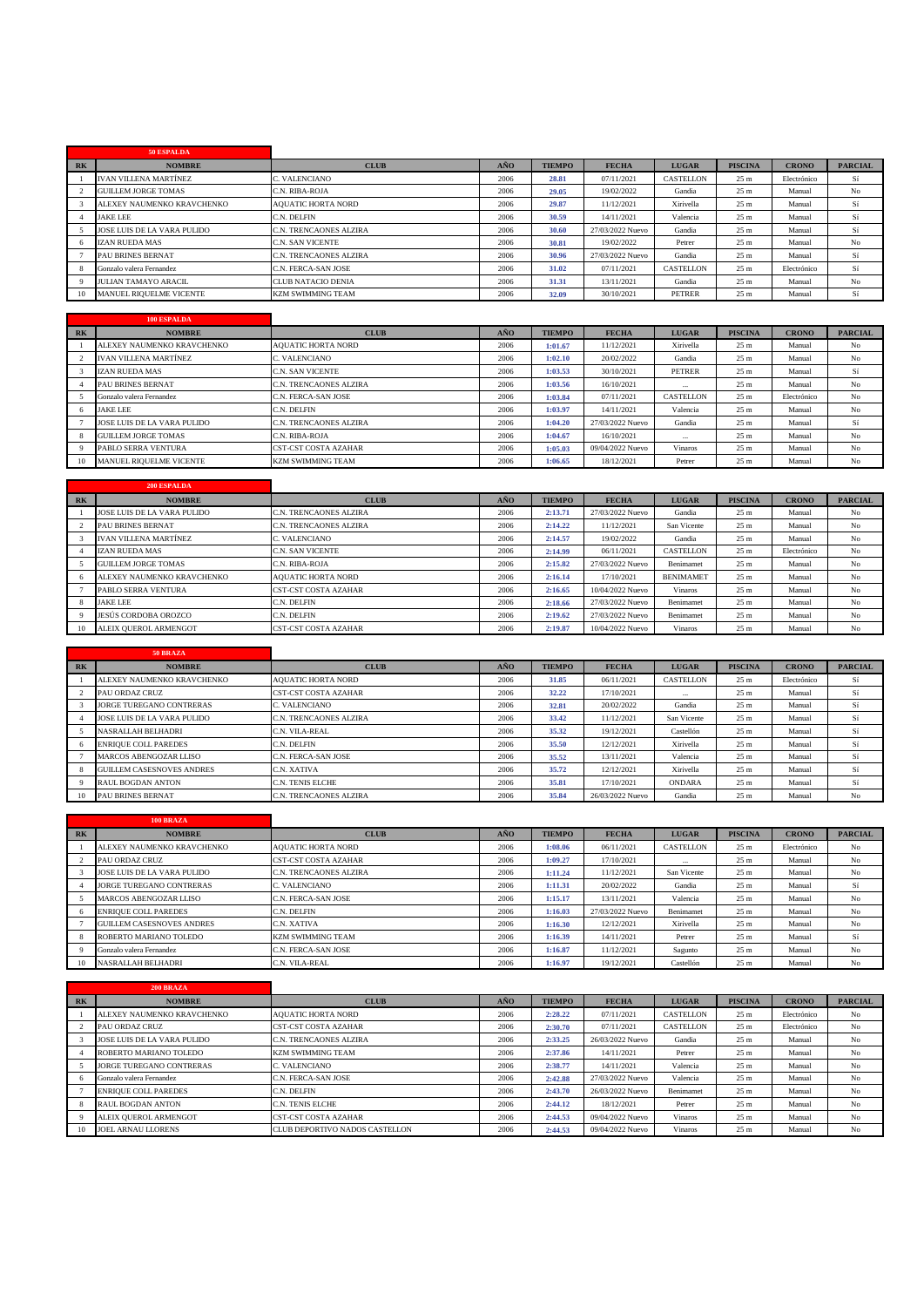|           | 50 MARIPOSA                 |                             |      |               |              |                |                 |              |                |
|-----------|-----------------------------|-----------------------------|------|---------------|--------------|----------------|-----------------|--------------|----------------|
| <b>RK</b> | <b>NOMBRE</b>               | <b>CLUB</b>                 | AÑO  | <b>TIEMPO</b> | <b>FECHA</b> | <b>LUGAR</b>   | <b>PISCINA</b>  | <b>CRONO</b> | <b>PARCIAL</b> |
|           | AARON LEDESMA ALVARO        | C. VALENCIANO               | 2006 | 28.25         | 20/02/2022   | Gandia         | 25 <sub>m</sub> | Manual       | Sí             |
|           | JOSE LUIS DE LA VARA PULIDO | C.N. TRENCAONES ALZIRA      | 2006 | 28.33         | 19/02/2022   | Xativa         | 25 <sub>m</sub> | Manual       | No             |
|           | <b>JAKE LEE</b>             | C.N. DELFIN                 | 2006 | 28.56         | 12/12/2021   | Xirivella      | 25 <sub>m</sub> | Manual       | No             |
|           | ROBERTO MARIANO TOLEDO      | <b>KZM SWIMMING TEAM</b>    | 2006 | 28.57         | 20/02/2022   | Petrer         | 25 <sub>m</sub> | Manual       | Sí             |
|           | <b>IKER ORTEGA CANDELA</b>  | <b>C.N. TENIS ELCHE</b>     | 2006 | 28.61         | 18/12/2021   | Petrer         | 25 <sub>m</sub> | Manual       | Sí             |
|           | DAVID ORTIZ SERRANO         | <b>C.N. TENIS ELCHE</b>     | 2006 | 28.71         | 13/11/2021   | Petrer         | 25 <sub>m</sub> | Manual       | Sí             |
|           | <b>PAU BRINES BERNAT</b>    | C.N. TRENCAONES ALZIRA      | 2006 | 28.93         | 19/02/2022   | Xativa         | 25 <sub>m</sub> | Manual       | No             |
|           | <b>PAU ORDAZ CRUZ</b>       | <b>CST-CST COSTA AZAHAR</b> | 2006 | 29.43         | 13/11/2021   | <b>VINARÓS</b> | 25 <sub>m</sub> | Manual       | Sí             |
|           | <b>ISAAC NAVALON PATON</b>  | <b>KZM SWIMMING TEAM</b>    | 2006 | 29.53         | 19/02/2022   | Petrer         | 25 <sub>m</sub> | Manual       | No             |
| 10        | ALEXEY NAUMENKO KRAVCHENKO  | <b>AOUATIC HORTA NORD</b>   | 2006 | 29.60         | 13/11/2021   | Valencia       | 25 <sub>m</sub> | Manual       | Sí             |

|           | <b>100 MARIPOSA</b>                |                                         |      |               |                  |              |                 |              |                |
|-----------|------------------------------------|-----------------------------------------|------|---------------|------------------|--------------|-----------------|--------------|----------------|
| <b>RK</b> | <b>NOMBRE</b>                      | <b>CLUB</b>                             | AÑO  | <b>TIEMPO</b> | <b>FECHA</b>     | <b>LUGAR</b> | <b>PISCINA</b>  | <b>CRONO</b> | <b>PARCIAL</b> |
|           | <b>AARON LEDESMA ALVARO</b>        | C. VALENCIANO                           | 2006 | 1:00.57       | 20/02/2022       | Gandia       | 25 <sub>m</sub> | Manual       | No             |
|           | <b>DAVID ORTIZ SERRANO</b>         | <b>C.N. TENIS ELCHE</b>                 | 2006 | 1:01.45       | 18/12/2021       | Petrer       | 25 <sub>m</sub> | Manual       | No             |
|           | <b>IKER ORTEGA CANDELA</b>         | <b>C.N. TENIS ELCHE</b>                 | 2006 | 1:01.47       | 18/12/2021       | Petrer       | 25 <sub>m</sub> | Manual       | No             |
|           | ROBERTO MARIANO TOLEDO             | <b>KZM SWIMMING TEAM</b>                | 2006 | 1:01.66       | 20/02/2022       | Petrer       | 25 <sub>m</sub> | Manual       | No             |
|           | <b>GERARD BAYARRI ALLEPUZ</b>      | <b>C.N. TENIS ELCHE</b>                 | 2006 | 1:03.89       | 23/10/2021       |              | 25 <sub>m</sub> | Manual       | Sí             |
| 6         | ALVARO JUAN MONTAGUT               | C.N. FERCA-SAN JOSE                     | 2006 | 1:04.12       | 11/12/2021       | Sagunto      | 25 <sub>m</sub> | Manual       | No             |
|           | JOSE LUIS DE LA VARA PULIDO        | C.N. TRENCAONES ALZIRA                  | 2006 | 1:04.27       | 19/02/2022       | Xativa       | 25 <sub>m</sub> | Manual       | Sí             |
|           | <b>JAKE LEE</b>                    | C.N. DELFIN                             | 2006 | 1:04.42       | 11/12/2021       | Xirivella    | 25 <sub>m</sub> | Manual       | No             |
|           | SEBASTIAN MARTIN RODRIGUEZ ALVAREZ | <b>CLUB NATACION BARRACUDAS TORRENT</b> | 2006 | 1:04.77       | 26/03/2022 Nuevo | Benimamet    | 25 <sub>m</sub> | Manual       | No             |
| 10        | IZAN RUEDA MAS                     | <b>C.N. SAN VICENTE</b>                 | 2006 | 1:04.99       | 11/12/2021       | San Vicente  | 25 <sub>m</sub> | Manual       | No             |

|                | <b>200 MARIPOSA</b>                |                                         |      |               |              |                  |                 |              |                |
|----------------|------------------------------------|-----------------------------------------|------|---------------|--------------|------------------|-----------------|--------------|----------------|
| R <sub>K</sub> | <b>NOMBRE</b>                      | <b>CLUB</b>                             | AÑO  | <b>TIEMPO</b> | <b>FECHA</b> | <b>LUGAR</b>     | <b>PISCINA</b>  | <b>CRONO</b> | <b>PARCIAL</b> |
|                | JOSE LUIS DE LA VARA PULIDO        | C.N. TRENCAONES ALZIRA                  | 2006 | 2:14.01       | 19/02/2022   | Xativa           | 25 <sub>m</sub> | Manual       | No             |
|                | DIEGO MASIA MOYA                   | C.N. FERCA-SAN JOSE                     | 2006 | 2:16.50       | 07/11/2021   | <b>CASTELLON</b> | 25 <sub>m</sub> | Electrónico  | No             |
|                | AARON LEDESMA ALVARO               | C. VALENCIANO                           | 2006 | 2:17.49       | 19/02/2022   | Gandia           | 25 <sub>m</sub> | Manual       | No             |
|                | ROBERTO MARIANO TOLEDO             | <b>KZM SWIMMING TEAM</b>                | 2006 | 2:18.67       | 19/02/2022   | Petrer           | 25 <sub>m</sub> | Manual       | No             |
|                | ALVARO JUAN MONTAGUT               | C.N. FERCA-SAN JOSE                     | 2006 | 2:21.94       | 17/10/2021   | $\cdots$         | 25 <sub>m</sub> | Manual       | No             |
|                | IZAN RUEDA MAS                     | C.N. SAN VICENTE                        | 2006 | 2:24.82       | 19/02/2022   | Petrer           | 25 <sub>m</sub> | Manual       | No             |
|                | DAVID ORTIZ SERRANO                | C.N. TENIS ELCHE                        | 2006 | 2:26.93       | 19/02/2022   | Petrer           | 25 <sub>m</sub> | Manual       | No             |
|                | SEBASTIAN MARTIN RODRIGUEZ ALVAREZ | <b>CLUB NATACION BARRACUDAS TORRENT</b> | 2006 | 2:27.36       | 19/02/2022   | Gandia           | 25 <sub>m</sub> | Manual       | No             |
|                | <b>AARON PORTER CEBRIAN</b>        | <b>AOUATIC HORTA NORD</b>               | 2006 | 2:27.49       | 19/02/2022   | Xativa           | 25 <sub>m</sub> | Manual       | No             |
| 10             | <b>ENRIOUE COLL PAREDES</b>        | C.N. DELFIN                             | 2006 | 2:27.69       | 19/02/2022   | Xativa           | 25 <sub>m</sub> | Manual       | No             |

|           | <b>100 ESTILOS</b>              |                                |      |               |              |                  |                 |              |                |
|-----------|---------------------------------|--------------------------------|------|---------------|--------------|------------------|-----------------|--------------|----------------|
| <b>RK</b> | <b>NOMBRE</b>                   | <b>CLUB</b>                    | AÑO  | <b>TIEMPO</b> | <b>FECHA</b> | <b>LUGAR</b>     | <b>PISCINA</b>  | <b>CRONO</b> | <b>PARCIAL</b> |
|           | JOSE LUIS DE LA VARA PULIDO     | C.N. TRENCAONES ALZIRA         | 2006 | 1:02.27       | 11/12/2021   | San Vicente      | 25 <sub>m</sub> | Manual       | No             |
|           | ALEXEY NAUMENKO KRAVCHENKO      | <b>AOUATIC HORTA NORD</b>      | 2006 | 1:04.19       | 16/10/2021   | <b>BENIMAMET</b> | 25 <sub>m</sub> | Manual       | No             |
|           | <b>PAU ORDAZ CRUZ</b>           | CST-CST COSTA AZAHAR           | 2006 | 1:04.69       | 16/10/2021   | $\cdots$         | 25 <sub>m</sub> | Manual       | No             |
|           | ALEIX OUEROL ARMENGOT           | <b>CST-CST COSTA AZAHAR</b>    | 2006 | 1:06.34       | 16/10/2021   | $\cdots$         | 25 <sub>m</sub> | Manual       | No             |
|           | AARON LEDESMA ALVARO            | C. VALENCIANO                  | 2006 | 1:06.59       | 11/12/2021   | Xirivella        | 25 <sub>m</sub> | Manual       | No             |
|           | <b>JORGE TUREGANO CONTRERAS</b> | C. VALENCIANO                  | 2006 | 1:06.64       | 11/12/2021   | Xirivella        | 25 <sub>m</sub> | Manual       | No             |
|           | IZAN RUEDA MAS                  | C.N. SAN VICENTE               | 2006 | 1:07.12       | 11/12/2021   | San Vicente      | 25 <sub>m</sub> | Manual       | No             |
|           | PABLO SERRA VENTURA             | <b>CST-CST COSTA AZAHAR</b>    | 2006 | 1:07.83       | 16/10/2021   | $\cdots$         | 25 <sub>m</sub> | Manual       | No             |
|           | <b>IVAN VILLENA MARTÍNEZ</b>    | C. VALENCIANO                  | 2006 | 1:08.00       | 11/12/2021   | Xirivella        | 25 <sub>m</sub> | Manual       | No             |
| 10        | ALEJANDRO RIPOLLES GARCÍA       | CLUB DEPORTIVO NADOS CASTELLON | 2006 | 1:09.40       | 16/10/2021   | $\cdots$         | 25 <sub>m</sub> | Manual       | No             |

|           | 200 ESTILOS                     |                             |      |               |                  |                  |                 |              |                |
|-----------|---------------------------------|-----------------------------|------|---------------|------------------|------------------|-----------------|--------------|----------------|
| <b>RK</b> | <b>NOMBRE</b>                   | <b>CLUB</b>                 | AÑO  | <b>TIEMPO</b> | <b>FECHA</b>     | <b>LUGAR</b>     | <b>PISCINA</b>  | <b>CRONO</b> | <b>PARCIAL</b> |
|           | ALEXEY NAUMENKO KRAVCHENKO      | <b>AOUATIC HORTA NORD</b>   | 2006 | 2:12.61       | 07/11/2021       | <b>CASTELLON</b> | 25 <sub>m</sub> | Electrónico  | No             |
|           | JOSE LUIS DE LA VARA PULIDO     | C.N. TRENCAONES ALZIRA      | 2006 | 2:14.41       | 13/11/2021       | Gandia           | 25 <sub>m</sub> | Manual       | No             |
|           | ROBERTO MARIANO TOLEDO          | <b>KZM SWIMMING TEAM</b>    | 2006 | 2:17.34       | 13/11/2021       | Petrer           | 25 <sub>m</sub> | Manual       | No             |
|           | <b>PAU ORDAZ CRUZ</b>           | <b>CST-CST COSTA AZAHAR</b> | 2006 | 2:18.62       | 13/11/2021       | <b>VINARÓS</b>   | 25 <sub>m</sub> | Manual       | No             |
|           | DAVID ORTIZ SERRANO             | C.N. TENIS ELCHE            | 2006 | 2:18.90       | 13/11/2021       | Petrer           | 25 <sub>m</sub> | Manual       | No             |
|           | <b>JORGE TUREGANO CONTRERAS</b> | C. VALENCIANO               | 2006 | 2:20.95       | 13/11/2021       | Valencia         | 25 <sub>m</sub> | Manual       | No             |
|           | <b>JAKE LEE</b>                 | C.N. DELFIN                 | 2006 | 2:21.87       | 13/11/2021       | Valencia         | 25 <sub>m</sub> | Manual       | No             |
|           | AARON LEDESMA ALVARO            | C. VALENCIANO               | 2006 | 2:22.02       | 12/12/2021       | Xirivella        | 25 <sub>m</sub> | Manual       | No             |
|           | <b>ENRIOUE COLL PAREDES</b>     | C.N. DELFIN                 | 2006 | 2:23.38       | 13/11/2021       | Valencia         | 25 <sub>m</sub> | Manual       | No             |
| 10        | <b>PAU BRINES BERNAT</b>        | C.N. TRENCAONES ALZIRA      | 2006 | 2:23.53       | 27/03/2022 Nuevo | Gandia           | 25 <sub>m</sub> | Manual       | N <sub>o</sub> |

|                | <b>400 ESTILOS</b>            |                                |      |               |                  |              |                 |              |                |
|----------------|-------------------------------|--------------------------------|------|---------------|------------------|--------------|-----------------|--------------|----------------|
| R <sub>K</sub> | <b>NOMBRE</b>                 | <b>CLUB</b>                    | AÑO  | <b>TIEMPO</b> | <b>FECHA</b>     | <b>LUGAR</b> | <b>PISCINA</b>  | <b>CRONO</b> | <b>PARCIAL</b> |
|                | ALEXEY NAUMENKO KRAVCHENKO    | <b>AOUATIC HORTA NORD</b>      | 2006 | 4:41.19       | 07/11/2021       | CASTELLON    | 25 <sub>m</sub> | Electrónico  | No             |
|                | <b>GERARD BAYARRI ALLEPUZ</b> | C.N. TENIS ELCHE               | 2006 | 4:49.53       | 23/10/2021       |              | 25 <sub>m</sub> | Manual       | No             |
|                | ROBERTO MARIANO TOLEDO        | <b>KZM SWIMMING TEAM</b>       | 2006 | 4:54.15       | 18/12/2021       | Petrer       | 25 <sub>m</sub> | Manual       | No             |
|                | <b>ALVARO JUAN MONTAGUT</b>   | C.N. FERCA-SAN JOSE            | 2006 | 4:58.83       | 07/11/2021       | CASTELLON    | 25 <sub>m</sub> | Electrónico  | No             |
|                | <b>PAU ORDAZ CRUZ</b>         | <b>CST-CST COSTA AZAHAR</b>    | 2006 | 4:59.54       | 09/04/2022 Nuevo | Vinaros      | 25 <sub>m</sub> | Manual       | No             |
| -6             | ALEIX OUEROL ARMENGOT         | <b>CST-CST COSTA AZAHAR</b>    | 2006 | 5:00.65       | 09/04/2022 Nuevo | Vinaros      | 25 <sub>m</sub> | Manual       | No             |
|                | <b>ROGER PESUDO GARCIA</b>    | CLUB DEPORTIVO NADOS CASTELLON | 2006 | 5:09.90       | 09/04/2022 Nuevo | Vinaros      | 25 <sub>m</sub> | Manual       | No             |
|                | Gonzalo valera Fernandez      | C.N. FERCA-SAN JOSE            | 2006 | 5:10.94       | 27/03/2022 Nuevo | Valencia     | 25 <sub>m</sub> | Manual       | No             |
|                | <b>ENRIOUE COLL PAREDES</b>   | C.N. DELFIN                    | 2006 | 5:11.33       | 14/11/2021       | Valencia     | 25 <sub>m</sub> | Manual       | No             |
| 10             | <b>JOEL ARNAU LLORENS</b>     | CLUB DEPORTIVO NADOS CASTELLON | 2006 | 5:12.10       | 09/04/2022 Nuevo | Vinaros      | 25 <sub>m</sub> | Manual       | N <sub>o</sub> |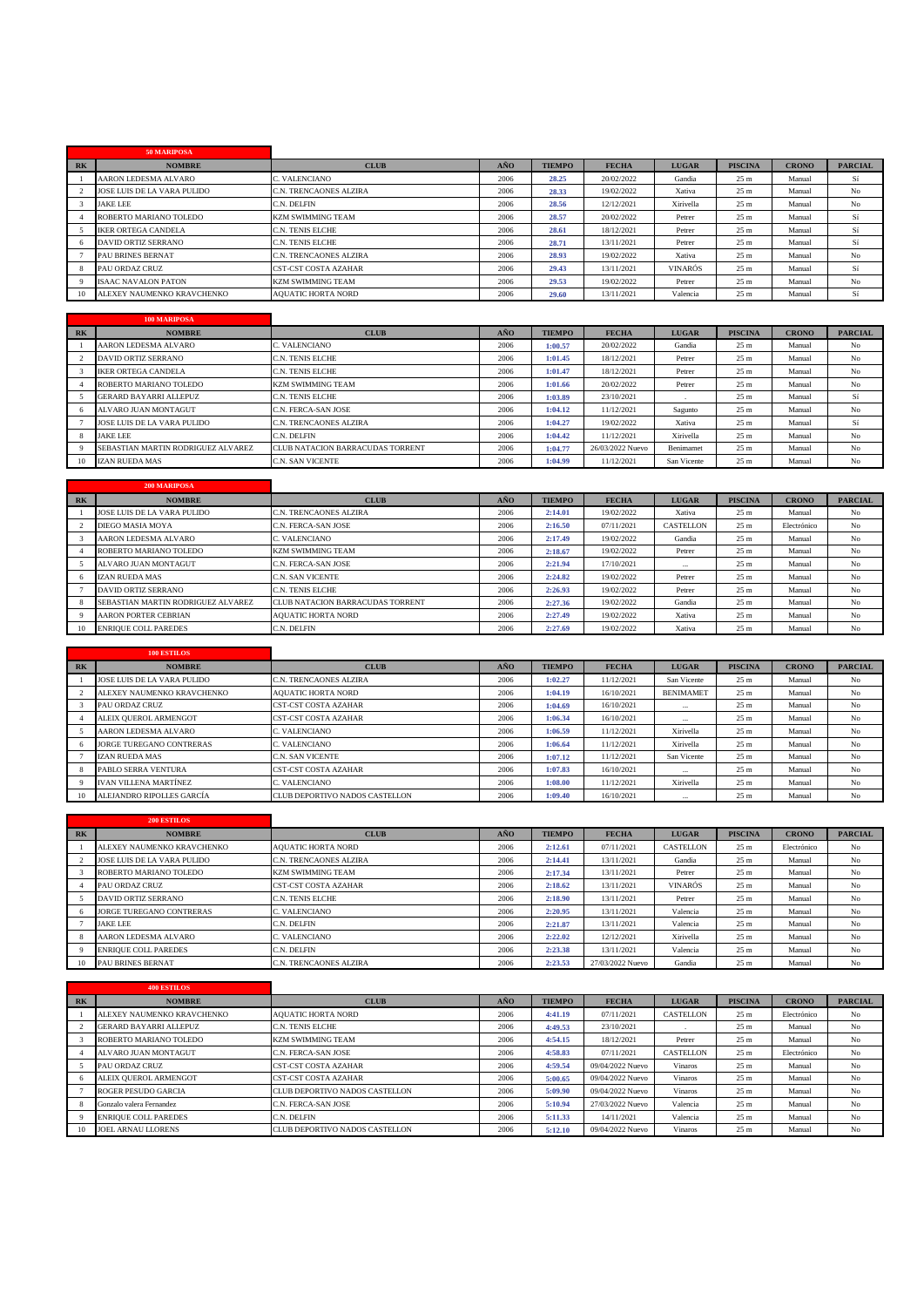|                | 50 LIBRES                     |                            |      |               |                  |              |                 |              |                |
|----------------|-------------------------------|----------------------------|------|---------------|------------------|--------------|-----------------|--------------|----------------|
| R <sub>K</sub> | <b>NOMBRE</b>                 | <b>CLUB</b>                | AÑO  | <b>TIEMPO</b> | <b>FECHA</b>     | <b>LUGAR</b> | <b>PISCINA</b>  | <b>CRONO</b> | <b>PARCIAL</b> |
|                | <b>JAVIER MARI CONCA</b>      | C.N. VILLENA ALTO VINALOPO | 2007 | 25.62         | 20/02/2022       | Petrer       | 25 <sub>m</sub> | Manual       | No             |
|                | Mathis Raynaud                | <b>KZM SWIMMING TEAM</b>   | 2007 | 25.72         | 14/11/2021       | Petrer       | 25 <sub>m</sub> | Manual       | No             |
|                | <b>ALVARO FERNANDEZ PERNA</b> | C.N. VINAROS               | 2007 | 26.15         | 18/12/2021       | Castellón    | 25 <sub>m</sub> | Manual       | No             |
|                | SAMUEL CABRERA PUERTOLLANO    | C. VALENCIANO              | 2007 | 26.32         | 26/03/2022 Nuevo | Benimamet    | 25 <sub>m</sub> | Manual       | No             |
|                | PABLO MARTINEZ PALOP          | C.N. FERCA-SAN JOSE        | 2007 | 26.63         | 27/03/2022 Nuevo | Valencia     | 25 <sub>m</sub> | Manual       | No             |
|                | <b>MARTIN FABIA NOGUERA</b>   | C.N. MEDITERRANEO VALENCIA | 2007 | 26.64         | 14/11/2021       | Valencia     | 25 <sub>m</sub> | Manual       | No             |
|                | <b>VICTOR FURONES GIMENO</b>  | C.N. FERCA-SAN JOSE        | 2007 | 27.03         | 07/11/2021       | CASTELLON    | 25 <sub>m</sub> | Electrónico  | Sí             |
|                | Juh Yu Andres Zhu             | C.N. FERCA-SAN JOSE        | 2007 | 27.06         | 11/12/2021       | Sagunto      | 25 <sub>m</sub> | Manual       | No             |
|                | ALVARO JAVIER PALMA EXPOSITO  | <b>C.N. PISCIS-MISLATA</b> | 2007 | 27.13         | 16/10/2021       | $\cdots$     | 25 <sub>m</sub> | Manual       | No             |
| 10             | IZAN IGUAL RODRÍGUEZ          | C. VALENCIANO              | 2007 | 27.19         | 11/12/2021       | Xirivella    | 25 <sub>m</sub> | Manual       | No             |

|           | 100 LIBRES                   |                            |      |               |                  |               |                 |              |                |
|-----------|------------------------------|----------------------------|------|---------------|------------------|---------------|-----------------|--------------|----------------|
| <b>RK</b> | <b>NOMBRE</b>                | <b>CLUB</b>                | AÑO  | <b>TIEMPO</b> | <b>FECHA</b>     | <b>LUGAR</b>  | <b>PISCINA</b>  | <b>CRONO</b> | <b>PARCIAL</b> |
|           | VICTOR FURONES GIMENO        | C.N. FERCA-SAN JOSE        | 2007 | 55.14         | 07/11/2021       | CASTELLON     | 25 <sub>m</sub> | Electrónico  | No             |
|           | <b>JAVIER MARI CONCA</b>     | C.N. VILLENA ALTO VINALOPO | 2007 | 55.44         | 19/02/2022       | Petrer        | 25 <sub>m</sub> | Manual       | No             |
|           | ALVARO FERNANDEZ PERNA       | C.N. VINAROS               | 2007 | 56.16         | 10/04/2022 Nuevo | Vinaros       | 25 <sub>m</sub> | Manual       | No             |
|           | Juh Yu Andres Zhu            | <b>C.N. FERCA-SAN JOSE</b> | 2007 | 57.35         | 17/10/2021       | $\cdots$      | 25 <sub>m</sub> | Manual       | No             |
|           | Mathis Raynaud               | <b>KZM SWIMMING TEAM</b>   | 2007 | 57.65         | 20/02/2022       | Petrer        | 25 <sub>m</sub> | Manual       | Sí             |
|           | ALVARO JAVIER PALMA EXPOSITO | <b>C.N. PISCIS-MISLATA</b> | 2007 | 58.30         | 11/12/2021       | Sagunto       | 25 <sub>m</sub> | Manual       | No             |
|           | JAVIER ALVAREZ F. CORMENZANA | <b>C.N. SAN VICENTE</b>    | 2007 | 58.38         | 30/10/2021       | <b>PETRER</b> | 25 <sub>m</sub> | Manual       | No             |
|           | PEPE FERNÁNDEZ FLORES        | <b>C.E. ELDENSE</b>        | 2007 | 58.46         | 19/02/2022       | Petrer        | 25 <sub>m</sub> | Manual       | No             |
|           | SAMUEL CABRERA PUERTOLLANO   | C. VALENCIANO              | 2007 | 58.49         | 12/12/2021       | Xirivella     | 25 <sub>m</sub> | Manual       | No             |
| 10        | DIEGO CORTES HERNÁNDEZ       | C.N. DELFIN                | 2007 | 58.56         | 13/11/2021       | Valencia      | 25 <sub>m</sub> | Manual       | No             |

|       | <b>200 LIBRES</b>               |                            |      |               |                  |                |                 |              |                |
|-------|---------------------------------|----------------------------|------|---------------|------------------|----------------|-----------------|--------------|----------------|
| $R$ K | <b>NOMBRE</b>                   | <b>CLUB</b>                | AÑO  | <b>TIEMPO</b> | <b>FECHA</b>     | <b>LUGAR</b>   | <b>PISCINA</b>  | <b>CRONO</b> | <b>PARCIAL</b> |
|       | <b>VICTOR FURONES GIMENO</b>    | C.N. FERCA-SAN JOSE        | 2007 | 1:57.98       | 07/11/2021       | CASTELLON      | 25 <sub>m</sub> | Electrónico  | No             |
|       | Mathis Ravnaud                  | <b>KZM SWIMMING TEAM</b>   | 2007 | 2:00.02       | 20/02/2022       | Petrer         | 25 <sub>m</sub> | Manual       | No             |
|       | <b>JAVIER MARI CONCA</b>        | C.N. VILLENA ALTO VINALOPO | 2007 | 2:01.25       | 20/02/2022       | Petrer         | 25 <sub>m</sub> | Manual       | No             |
|       | PABLO MARTINEZ PALOP            | C.N. FERCA-SAN JOSE        | 2007 | 2:01.65       | 16/10/2021       | $\cdots$       | 25 <sub>m</sub> | Manual       | No             |
|       | <b>ALVARO FERNANDEZ PERNA</b>   | C.N. VINAROS               | 2007 | 2:03.68       | 09/04/2022 Nuevo | <b>Vinaros</b> | 25 <sub>m</sub> | Manual       | No             |
|       | <b>DANIEL CALAVIA ZELLINGER</b> | C.N. TENIS ELCHE           | 2007 | 2:04.21       | 16/10/2021       | <b>ONDARA</b>  | 25 <sub>m</sub> | Manual       | No             |
|       | JERONIMO TALAVERA DELGADO       | C.N. SAN VICENTE           | 2007 | 2:05.34       | 20/02/2022       | Petrer         | 25 <sub>m</sub> | Manual       | Sí             |
|       | WACIM MOHAMED LAOURARI BELLOUMI | C.N.E. GANDIA              | 2007 | 2:05.37       | 20/02/2022       | Gandia         | 25 <sub>m</sub> | Manual       | No             |
|       | ALEJANDRO MUÑOZ RICO            | <b>KZM SWIMMING TEAM</b>   | 2007 | 2:05.68       | 20/02/2022       | Petrer         | 25 <sub>m</sub> | Manual       | No             |
|       | PEPE FERNÁNDEZ FLORES           | C.E. ELDENSE               | 2007 | 2:07.31       | 20/02/2022       | Petrer         | 25 <sub>m</sub> | Manual       | No             |

|           | <b>400 LIBRES</b>               |                                |      |               |              |                  |                 |              |                |
|-----------|---------------------------------|--------------------------------|------|---------------|--------------|------------------|-----------------|--------------|----------------|
| <b>RK</b> | <b>NOMBRE</b>                   | <b>CLUB</b>                    | AÑO  | <b>TIEMPO</b> | <b>FECHA</b> | <b>LUGAR</b>     | <b>PISCINA</b>  | <b>CRONO</b> | <b>PARCIAL</b> |
|           | PABLO MARTINEZ PALOP            | C.N. FERCA-SAN JOSE            | 2007 | 4:09.80       | 06/11/2021   | <b>CASTELLON</b> | 25 <sub>m</sub> | Electrónico  | No             |
|           | <b>VICTOR FURONES GIMENO</b>    | C.N. FERCA-SAN JOSE            | 2007 | 4:10.35       | 06/11/2021   | <b>CASTELLON</b> | 25 <sub>m</sub> | Electrónico  | No             |
|           | JERONIMO TALAVERA DELGADO       | <b>C.N. SAN VICENTE</b>        | 2007 | 4:19.03       | 20/02/2022   | Petrer           | 25 <sub>m</sub> | Manual       | Sí             |
|           | DANIEL CALAVIA ZELLINGER        | C.N. TENIS ELCHE               | 2007 | 4:20.08       | 14/11/2021   | Valencia         | 25 <sub>m</sub> | Manual       | Sí             |
|           | WACIM MOHAMED LAOURARI BELLOUMI | C.N.E. GANDIA                  | 2007 | 4:22.00       | 20/02/2022   | Gandia           | 25 <sub>m</sub> | Manual       | Sí             |
|           | CARLOS CALVO PEREIRA            | CLUB DEPORTIVO NADOS CASTELLON | 2007 | 4:34.17       | 19/12/2021   | Castellón        | 25 <sub>m</sub> | Manual       | No             |
|           | <b>KRISTUPAS JORIS REMEIKA</b>  | CLUB NATACION CMD HORADADA     | 2007 | 4:35.87       | 13/11/2021   | Petrer           | 25 <sub>m</sub> | Manual       | No             |
|           | <b>ALVARO MARTIN BENAVENT</b>   | C.N. FERCA-SAN JOSE            | 2007 | 4:36.54       | 11/12/2021   | Sagunto          | 25 <sub>m</sub> | Manual       | No             |
|           | <b>ALVARO FANDOS BARREDA</b>    | CLUB DEPORTIVO NADOS CASTELLON | 2007 | 4:36.80       | 19/12/2021   | Castellón        | 25 <sub>m</sub> | Manual       | No             |
| 10        | <b>JAVIER MARI CONCA</b>        | C.N. VILLENA ALTO VINALOPO     | 2007 | 4:37.94       | 23/10/2021   |                  | 25 <sub>m</sub> | Manual       | No             |

|                      | 800 LIBRES                      |                                       |            |               |              |               |                 |              |                |
|----------------------|---------------------------------|---------------------------------------|------------|---------------|--------------|---------------|-----------------|--------------|----------------|
| $R$ K                | <b>NOMBRE</b>                   | <b>CLUB</b>                           | <b>AÑO</b> | <b>TIEMPO</b> | <b>FECHA</b> | <b>LUGAR</b>  | <b>PISCINA</b>  | <b>CRONO</b> | <b>PARCIAL</b> |
|                      | VICTOR FURONES GIMENO           | C.N. FERCA-SAN JOSE                   | 2007       | 8:45.57       | 14/11/2021   | Valencia      | 25 <sub>m</sub> | Manual       | Sí             |
|                      | PABLO MARTINEZ PALOP            | C.N. FERCA-SAN JOSE                   | 2007       | 8:45.60       | 14/11/2021   | Valencia      | 25 <sub>m</sub> | Manual       | Sí             |
|                      | <b>DANIEL CALAVIA ZELLINGER</b> | <b>C.N. TENIS ELCHE</b>               | 2007       | 8:46.09       | 14/11/2021   | Valencia      | 25 <sub>m</sub> | Manual       | Sí             |
|                      | Mathis Ravnaud                  | <b>KZM SWIMMING TEAM</b>              | 2007       | 9:19.03       | 17/10/2021   | <b>ONDARA</b> | 25 <sub>m</sub> | Manual       | Sí             |
|                      | <b>AITOR RENGEL ORTEGA</b>      | C.D. SALVAMENTO NATACIÓN SILLA        | 2007       | 9:21.79       | 20/02/2022   | Gandia        | 25 <sub>m</sub> | Manual       | No             |
| $\ddot{\phantom{1}}$ | CARLOS CALVO PEREIRA            | CLUB DEPORTIVO NADOS CASTELLON        | 2007       | 9:22.07       | 18/12/2021   | Castellón     | 25 <sub>m</sub> | Manual       | No             |
|                      | <b>KRISTUPAS JORIS REMEIKA</b>  | CLUB NATACION CMD HORADADA            | 2007       | 9:22.59       | 20/02/2022   | Petrer        | 25 <sub>m</sub> | Manual       | No             |
|                      | DAVID BLANES GIMENEZ            | C.N. VILLENA ALTO VINALOPO            | 2007       | 9:28.37       | 11/12/2021   | San Vicente   | 25 <sub>m</sub> | Manual       | No             |
|                      | <b>ALVARO FANDOS BARREDA</b>    | <b>CLUB DEPORTIVO NADOS CASTELLON</b> | 2007       | 9:28.86       | 19/12/2021   | Castellón     | 25 <sub>m</sub> | Manual       | Sí             |
| 10                   | JAVIER ALVAREZ F. CORMENZANA    | <b>C.N. SAN VICENTE</b>               | 2007       | 9:31.41       | 20/02/2022   | Petrer        | 25 <sub>m</sub> | Manual       | No             |

|           | <b>1500 LIBRES</b>             |                                |      |               |                  |               |                 |              |                |
|-----------|--------------------------------|--------------------------------|------|---------------|------------------|---------------|-----------------|--------------|----------------|
| <b>RK</b> | <b>NOMBRE</b>                  | <b>CLUB</b>                    | AÑO  | <b>TIEMPO</b> | <b>FECHA</b>     | <b>LUGAR</b>  | <b>PISCINA</b>  | <b>CRONO</b> | <b>PARCIAL</b> |
|           | PABLO MARTINEZ PALOP           | C.N. FERCA-SAN JOSE            | 2007 | 16:23.34      | 14/11/2021       | Valencia      | 25 <sub>m</sub> | Manual       | Sí             |
|           | <b>VICTOR FURONES GIMENO</b>   | C.N. FERCA-SAN JOSE            | 2007 | 16:23.78      | 14/11/2021       | Valencia      | 25 <sub>m</sub> | Manual       | Sí             |
|           | DANIEL CALAVIA ZELLINGER       | <b>C.N. TENIS ELCHE</b>        | 2007 | 17:07.68      | 14/11/2021       | Valencia      | 25 <sub>m</sub> | Manual       | Sí             |
|           | Mathis Raynaud                 | <b>KZM SWIMMING TEAM</b>       | 2007 | 17:21.56      | 17/10/2021       | <b>ONDARA</b> | 25 <sub>m</sub> | Manual       | No             |
|           | JERONIMO TALAVERA DELGADO      | C.N. SAN VICENTE               | 2007 | 17:55.29      | 11/12/2021       | San Vicente   | 25 <sub>m</sub> | Manual       | No             |
|           | <b>ALVARO FANDOS BARREDA</b>   | CLUB DEPORTIVO NADOS CASTELLON | 2007 | 17:57.93      | 14/11/2021       | Valencia      | 25 <sub>m</sub> | Manual       | Sí             |
|           | <b>DAVID BLANES GIMENEZ</b>    | C.N. VILLENA ALTO VINALOPO     | 2007 | 18:07.60      | 23/10/2021       |               | 25 <sub>m</sub> | Manual       | No             |
|           | <b>CARLOS CALVO PEREIRA</b>    | CLUB DEPORTIVO NADOS CASTELLON | 2007 | 18:11.49      | 19/12/2021       | Castellón     | 25 <sub>m</sub> | Manual       | No             |
|           | <b>KRISTUPAS JORIS REMEIKA</b> | CLUB NATACION CMD HORADADA     | 2007 | 18:15.57      | 11/12/2021       | San Vicente   | 25 <sub>m</sub> | Manual       | No             |
| 10        | IZAN IGUAL RODRÍGUEZ           | C. VALENCIANO                  | 2007 | 18:25.47      | 27/03/2022 Nuevo | Benimamet     | 25 <sub>m</sub> | Manual       | N <sub>o</sub> |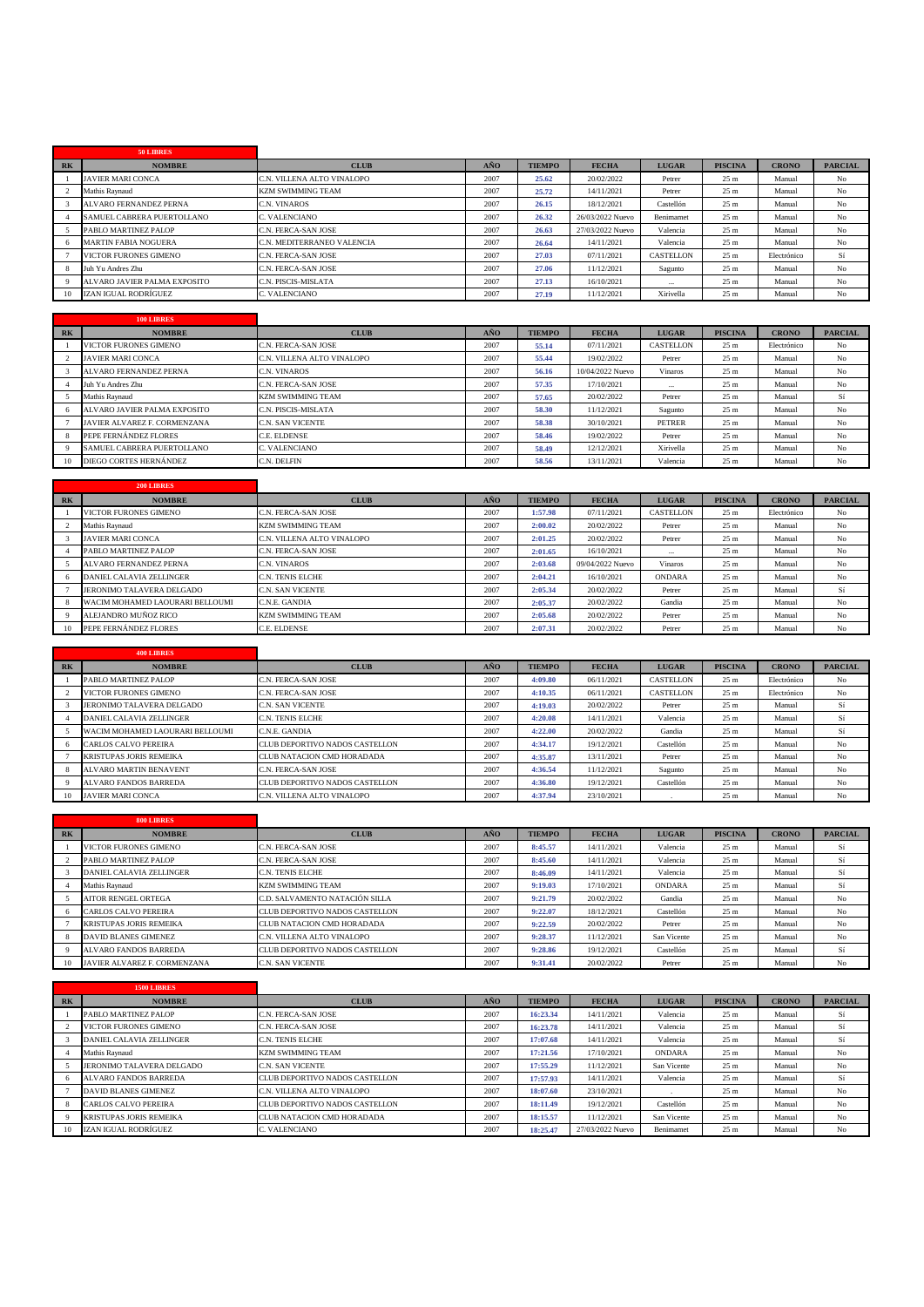|    | 50 ESPALDA                    |                                  |      |               |                  |              |                 |              |                |
|----|-------------------------------|----------------------------------|------|---------------|------------------|--------------|-----------------|--------------|----------------|
| RK | <b>NOMBRE</b>                 | <b>CLUB</b>                      | AÑO  | <b>TIEMPO</b> | <b>FECHA</b>     | <b>LUGAR</b> | <b>PISCINA</b>  | <b>CRONO</b> | <b>PARCIAL</b> |
|    | <b>NACHO HERRAIZ ABRIL</b>    | C. VALENCIANO                    | 2007 | 30.49         | 20/02/2022       | Gandia       | 25 <sub>m</sub> | Manual       | Sí             |
|    | Mathis Ravnaud                | <b>KZM SWIMMING TEAM</b>         | 2007 | 30.65         | 19/02/2022       | Petrer       | 25 <sub>m</sub> | Manual       | Sí             |
|    | SAMUEL CABRERA PUERTOLLANO    | C. VALENCIANO                    | 2007 | 31.41         | 20/02/2022       | Gandia       | 25 <sub>m</sub> | Manual       | Sí             |
|    | ANDREU GRAU MUÑOZ             | C.N. NEPTUNO-L'ALCUDIA           | 2007 | 31.75         | 27/03/2022 Nuevo | Gandia       | 25 <sub>m</sub> | Manual       | No             |
|    | <b>DIEGO CORTES HERNÁNDEZ</b> | C.N. DELFIN                      | 2007 | 31.83         | 27/03/2022 Nuevo | Benimamet    | 25 <sub>m</sub> | Manual       | Sí             |
|    | ALEXANDER ANDREIANA           | CLUB DEPORTIVO NADOS CASTELLON   | 2007 | 32.06         | 18/12/2021       | Castellón    | 25 <sub>m</sub> | Manual       | Sí             |
|    | <b>ALVARO MARTIN BENAVENT</b> | C.N. FERCA-SAN JOSE              | 2007 | 32.34         | 11/12/2021       | Sagunto      | 25 <sub>m</sub> | Manual       | Sí             |
|    | <b>MAXIM KAPUSTSIN</b>        | CLUB NATACION BARRACUDAS TORRENT | 2007 | 32.35         | 26/03/2022 Nuevo | Benimamet    | 25 <sub>m</sub> | Manual       | Sí             |
|    | <b>ALVARO FERNANDEZ PERNA</b> | <b>C.N. VINAROS</b>              | 2007 | 32.72         | 16/10/2021       | $\cdots$     | 25 <sub>m</sub> | Manual       | Sí             |
|    | JERONIMO TALAVERA DELGADO     | C.N. SAN VICENTE                 | 2007 | 32.96         | 11/12/2021       | San Vicente  | 25 <sub>m</sub> | Manual       | Sí             |

|                | 100 ESPALDA                     |                                  |      |               |                  |              |                 |              |                |
|----------------|---------------------------------|----------------------------------|------|---------------|------------------|--------------|-----------------|--------------|----------------|
| R <sub>K</sub> | <b>NOMBRE</b>                   | <b>CLUB</b>                      | AÑO  | <b>TIEMPO</b> | <b>FECHA</b>     | <b>LUGAR</b> | <b>PISCINA</b>  | <b>CRONO</b> | <b>PARCIAL</b> |
|                | <b>NACHO HERRAIZ ABRIL</b>      | C. VALENCIANO                    | 2007 | 1:02.99       | 20/02/2022       | Gandia       | 25 <sub>m</sub> | Manual       | No             |
|                | Mathis Ravnaud                  | <b>KZM SWIMMING TEAM</b>         | 2007 | 1:03.53       | 19/02/2022       | Petrer       | 25 <sub>m</sub> | Manual       | Sí             |
|                | DIEGO CORTES HERNÁNDEZ          | C.N. DELFIN                      | 2007 | 1:05.66       | 27/03/2022 Nuevo | Benimamet    | 25 <sub>m</sub> | Manual       | Sí             |
|                | SAMUEL CABRERA PUERTOLLANO      | C. VALENCIANO                    | 2007 | 1:06.06       | 20/02/2022       | Gandia       | 25 <sub>m</sub> | Manual       | No             |
|                | <b>ALVARO MARTIN BENAVENT</b>   | C.N. FERCA-SAN JOSE              | 2007 | 1:06.09       | 11/12/2021       | Sagunto      | 25 <sub>m</sub> | Manual       | No             |
|                | <b>MAXIM KAPUSTSIN</b>          | CLUB NATACION BARRACUDAS TORRENT | 2007 | 1:06.80       | 26/03/2022 Nuevo | Benimamet    | 25 <sub>m</sub> | Manual       | No             |
|                | <b>ALEXANDER ANDREIANA</b>      | CLUB DEPORTIVO NADOS CASTELLON   | 2007 | 1:06.89       | 18/12/2021       | Castellón    | 25 <sub>m</sub> | Manual       | No             |
|                | <b>DANIEL CALAVIA ZELLINGER</b> | <b>C.N. TENIS ELCHE</b>          | 2007 | 1:07.91       | 18/12/2021       | Petrer       | 25 <sub>m</sub> | Manual       | No             |
|                | FELIPE MANUEL GARCIA            | C.N. FERCA-SAN JOSE              | 2007 | 1:07.92       | 11/12/2021       | Sagunto      | 25 <sub>m</sub> | Manual       | No             |
| 10             | JERONIMO TALAVERA DELGADO       | <b>C.N. SAN VICENTE</b>          | 2007 | 1:08.30       | 11/12/2021       | San Vicente  | 25 <sub>m</sub> | Manual       | No             |

|           | 200 ESPALDA                     |                                         |      |               |                  |                |                 |              |                |
|-----------|---------------------------------|-----------------------------------------|------|---------------|------------------|----------------|-----------------|--------------|----------------|
| <b>RK</b> | <b>NOMBRE</b>                   | <b>CLUB</b>                             | AÑO  | <b>TIEMPO</b> | <b>FECHA</b>     | <b>LUGAR</b>   | <b>PISCINA</b>  | <b>CRONO</b> | <b>PARCIAL</b> |
|           | Mathis Ravnaud                  | <b>KZM SWIMMING TEAM</b>                | 2007 | 2:11.61       | 19/02/2022       | Petrer         | 25 <sub>m</sub> | Manual       | No             |
|           | DIEGO CORTES HERNÁNDEZ          | C.N. DELFIN                             | 2007 | 2:14.82       | 27/03/2022 Nuevo | Benimamet      | 25 <sub>m</sub> | Manual       | No             |
|           | <b>NACHO HERRAIZ ABRIL</b>      | C. VALENCIANO                           | 2007 | 2:15.94       | 19/02/2022       | Gandia         | 25 <sub>m</sub> | Manual       | No             |
|           | <b>ALVARO MARTIN BENAVENT</b>   | C.N. FERCA-SAN JOSE                     | 2007 | 2:16.58       | 27/03/2022 Nuevo | Valencia       | 25 <sub>m</sub> | Manual       | No             |
|           | ALEXANDER ANDREIANA             | CLUB DEPORTIVO NADOS CASTELLON          | 2007 | 2:17.76       | 10/04/2022 Nuevo | Vinaros        | 25 <sub>m</sub> | Manual       | No             |
|           | <b>SALAH EDDINE BELAMRI</b>     | <b>C.N. TRENCAONES ALZIRA</b>           | 2007 | 2:21.84       | 27/03/2022 Nuevo | Gandia         | 25 <sub>m</sub> | Manual       | No             |
|           | <b>DANIEL CALAVIA ZELLINGER</b> | <b>C.N. TENIS ELCHE</b>                 | 2007 | 2:23.03       | 19/12/2021       | Petrer         | 25 <sub>m</sub> | Manual       | No             |
|           | <b>JAVIER TOSCA CERDAN</b>      | CLUB DEPORTIVO NADOS CASTELLON          | 2007 | 2:23.89       | 10/04/2022 Nuevo | <b>Vinaros</b> | 25 <sub>m</sub> | Manual       | No             |
|           | SAMUEL CABRERA PUERTOLLANO      | C. VALENCIANO                           | 2007 | 2:24.07       | 27/03/2022 Nuevo | Benimamet      | 25 <sub>m</sub> | Manual       | No             |
| 10        | <b>MAXIM KAPUSTSIN</b>          | <b>CLUB NATACION BARRACUDAS TORRENT</b> | 2007 | 2:25.12       | 27/03/2022 Nuevo | Benimamet      | 25 <sub>m</sub> | Manual       | N <sub>o</sub> |

|                | <b>50 BRAZA</b>               |                                   |            |               |                  |                |                 |              |                |
|----------------|-------------------------------|-----------------------------------|------------|---------------|------------------|----------------|-----------------|--------------|----------------|
| R <sub>K</sub> | <b>NOMBRE</b>                 | <b>CLUB</b>                       | <b>AÑO</b> | <b>TIEMPO</b> | <b>FECHA</b>     | <b>LUGAR</b>   | <b>PISCINA</b>  | <b>CRONO</b> | <b>PARCIAL</b> |
|                | PABLO BLANES GIMENEZ          | C.N. VILLENA ALTO VINALOPO        | 2007       | 33.11         | 19/02/2022       | Petrer         | 25 <sub>m</sub> | Manual       | Sí             |
|                | Mathis Raynaud                | <b>KZM SWIMMING TEAM</b>          | 2007       | 33.99         | 20/02/2022       | Petrer         | 25 <sub>m</sub> | Manual       | Sí             |
|                | <b>MARCOS MAZ SERRANO</b>     | C. VALENCIANO                     | 2007       | 35.09         | 14/11/2021       | Valencia       | 25 <sub>m</sub> | Manual       | No             |
|                | <b>ALVARO FERNANDEZ PERNA</b> | C.N. VINAROS                      | 2007       | 35.62         | 14/11/2021       | <b>VINARÓS</b> | 25 <sub>m</sub> | Manual       | No             |
|                | <b>ALEXANDER ANDREIANA</b>    | CLUB DEPORTIVO NADOS CASTELLON    | 2007       | 35.64         | 19/12/2021       | Castellón      | 25 <sub>m</sub> | Manual       | Sí             |
|                | <b>IKER BLAZOUEZ AVENDAÑO</b> | <b>C.N. VILA-REAL</b>             | 2007       | 35.68         | 10/04/2022 Nuevo | Vinaros        | 25 <sub>m</sub> | Manual       | Sí             |
|                | <b>VICTOR FURONES GIMENO</b>  | <b>C.N. FERCA-SAN JOSE</b>        | 2007       | 36.37         | 17/10/2021       | $\cdots$       | 25 <sub>m</sub> | Manual       | Sí             |
|                | <b>RUBEN ACEBAL MARTIN</b>    | CLUB ATLÉTICO MONTEMAR            | 2007       | 36.52         | 20/02/2022       | Petrer         | 25 <sub>m</sub> | Manual       | No             |
|                | <b>BOGDAN MALTSEV</b>         | <b>CLUB NATACION CMD HORADADA</b> | 2007       | 36.56         | 13/11/2021       | Petrer         | 25 <sub>m</sub> | Manual       | Sí             |
| 10             | JOSE MORENO DE LA OSSA        | C.D. SALVAMENTO NATACIÓN SILLA    | 2007       | 36.63         | 27/03/2022 Nuevo | Benimamet      | 25 <sub>m</sub> | Manual       | Sí             |

|           | <b>100 BRAZA</b>             |                                |      |               |                  |              |                 |              |                |
|-----------|------------------------------|--------------------------------|------|---------------|------------------|--------------|-----------------|--------------|----------------|
| <b>RK</b> | <b>NOMBRE</b>                | <b>CLUB</b>                    | AÑO  | <b>TIEMPO</b> | <b>FECHA</b>     | <b>LUGAR</b> | <b>PISCINA</b>  | <b>CRONO</b> | <b>PARCIAL</b> |
|           | PABLO BLANES GIMENEZ         | C.N. VILLENA ALTO VINALOPO     | 2007 | 1:11.34       | 19/02/2022       | Petrer       | 25 <sub>m</sub> | Manual       | No             |
|           | Mathis Ravnaud               | <b>KZM SWIMMING TEAM</b>       | 2007 | 1:12.86       | 20/02/2022       | Petrer       | 25 <sub>m</sub> | Manual       | Sí             |
|           | ALEXANDER ANDREIANA          | CLUB DEPORTIVO NADOS CASTELLON | 2007 | 1:15.00       | 19/12/2021       | Castellón    | 25 <sub>m</sub> | Manual       | No             |
|           | IKER BLAZOUEZ AVENDAÑO       | C.N. VILA-REAL                 | 2007 | 1:15.31       | 10/04/2022 Nuevo | Vinaros      | 25 <sub>m</sub> | Manual       | No             |
|           | <b>MARCOS MAZ SERRANO</b>    | C. VALENCIANO                  | 2007 | 1:15.50       | 19/02/2022       | Gandia       | 25 <sub>m</sub> | Manual       | No             |
|           | VICTOR FURONES GIMENO        | C.N. FERCA-SAN JOSE            | 2007 | 1:16.41       | 17/10/2021       | $\cdots$     | 25 <sub>m</sub> | Manual       | No             |
|           | PEPE FERNÁNDEZ FLORES        | C.E. ELDENSE                   | 2007 | 1:18.28       | 20/02/2022       | Petrer       | 25 <sub>m</sub> | Manual       | Sí             |
|           | <b>BOGDAN MALTSEV</b>        | CLUB NATACION CMD HORADADA     | 2007 | 1:19.31       | 13/11/2021       | Petrer       | 25 <sub>m</sub> | Manual       | No             |
|           | <b>AITOR RENGEL ORTEGA</b>   | C.D. SALVAMENTO NATACIÓN SILLA | 2007 | 1:19.59       | 26/03/2022 Nuevo | Benimamet    | 25 <sub>m</sub> | Manual       | Sí             |
| 10        | ALVARO JAVIER PALMA EXPOSITO | C.N. PISCIS-MISLATA            | 2007 | 1:19.71       | 13/11/2021       | Valencia     | 25 <sub>m</sub> | Manual       | No             |

|           | <b>200 BRAZA</b>              |                                |      |               |                  |              |                 |              |                |
|-----------|-------------------------------|--------------------------------|------|---------------|------------------|--------------|-----------------|--------------|----------------|
| <b>RK</b> | <b>NOMBRE</b>                 | <b>CLUB</b>                    | AÑO  | <b>TIEMPO</b> | <b>FECHA</b>     | <b>LUGAR</b> | <b>PISCINA</b>  | <b>CRONO</b> | <b>PARCIAL</b> |
|           | Mathis Raynaud                | <b>KZM SWIMMING TEAM</b>       | 2007 | 2:32.14       | 20/02/2022       | Petrer       | 25 <sub>m</sub> | Manual       | No             |
|           | ALEXANDER ANDREIANA           | CLUB DEPORTIVO NADOS CASTELLON | 2007 | 2:40.72       | 09/04/2022 Nuevo | Vinaros      | 25 <sub>m</sub> | Manual       | No             |
|           | PEPE FERNÁNDEZ FLORES         | C.E. ELDENSE                   | 2007 | 2:41.89       | 20/02/2022       | Petrer       | 25 <sub>m</sub> | Manual       | No             |
|           | <b>MARCOS MAZ SERRANO</b>     | C. VALENCIANO                  | 2007 | 2:42.20       | 26/03/2022 Nuevo | Benimamet    | 25 <sub>m</sub> | Manual       | No             |
|           | PABLO MARTINEZ PALOP          | C.N. FERCA-SAN JOSE            | 2007 | 2:43.13       | 27/03/2022 Nuevo | Valencia     | 25 <sub>m</sub> | Manual       | No             |
|           | VICTOR FURONES GIMENO         | C.N. FERCA-SAN JOSE            | 2007 | 2:43.82       | 14/11/2021       | Valencia     | 25 <sub>m</sub> | Manual       | No             |
|           | DIEGO CORTES HERNÁNDEZ        | C.N. DELFIN                    | 2007 | 2:46.69       | 26/03/2022 Nuevo | Benimamet    | 25 <sub>m</sub> | Manual       | No             |
|           | <b>ALVARO MARTIN BENAVENT</b> | C.N. FERCA-SAN JOSE            | 2007 | 2:46.80       | 27/03/2022 Nuevo | Valencia     | 25 <sub>m</sub> | Manual       | No             |
|           | <b>AITOR RENGEL ORTEGA</b>    | C.D. SALVAMENTO NATACIÓN SILLA | 2007 | 2:47.50       | 26/03/2022 Nuevo | Benimamet    | 25 <sub>m</sub> | Manual       | No             |
| 10        | <b>ADAM ORTIZ CRUZ</b>        | C.N. VINAROS                   | 2007 | 2:47.61       | 18/12/2021       | Castellón    | 25 <sub>m</sub> | Manual       | N <sub>o</sub> |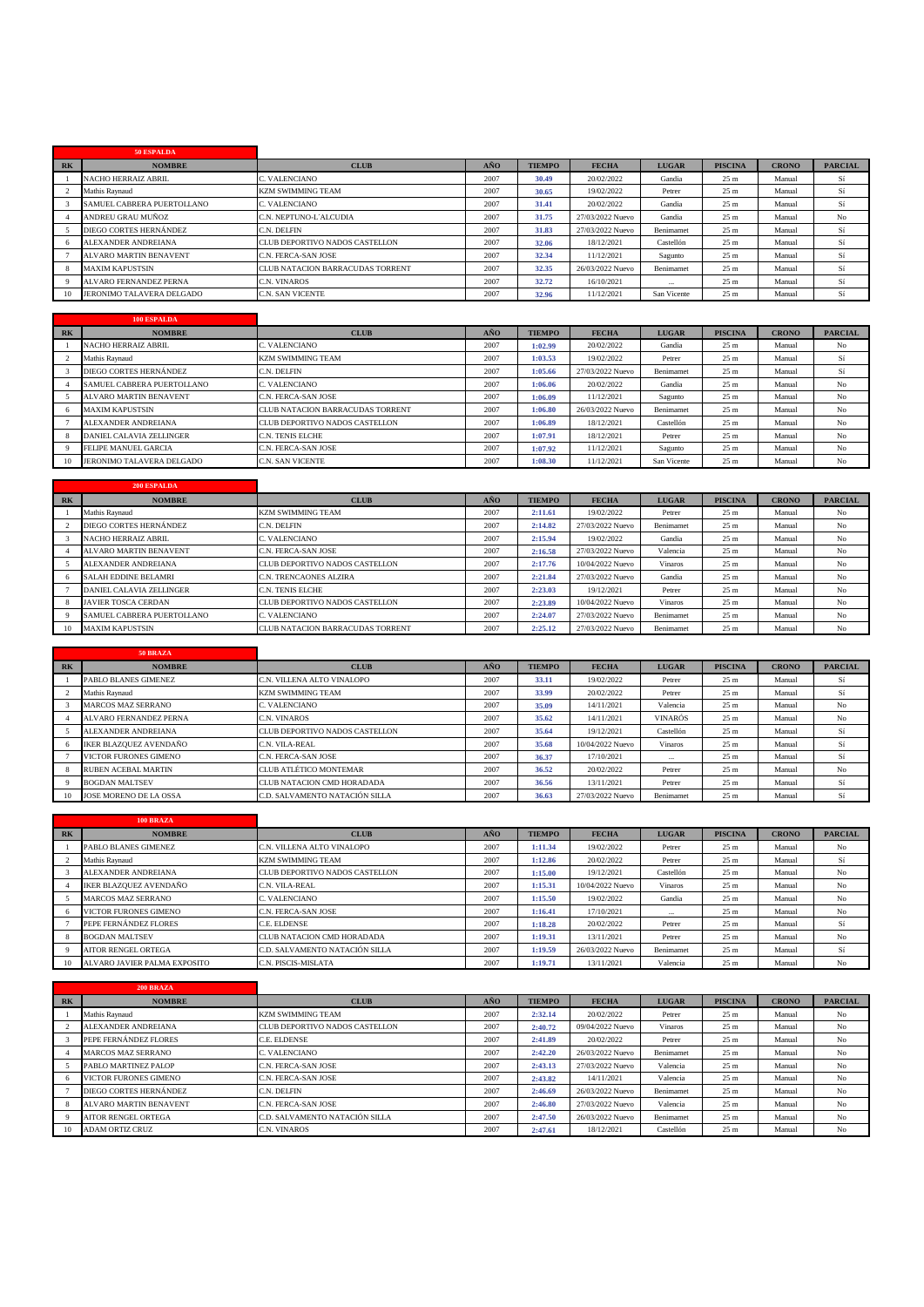|                | 50 MARIPOSA                     |                          |      |               |                  |                |                 |              |                |
|----------------|---------------------------------|--------------------------|------|---------------|------------------|----------------|-----------------|--------------|----------------|
| R <sub>K</sub> | <b>NOMBRE</b>                   | <b>CLUB</b>              | AÑO  | <b>TIEMPO</b> | <b>FECHA</b>     | <b>LUGAR</b>   | <b>PISCINA</b>  | <b>CRONO</b> | <b>PARCIAL</b> |
|                | Mathis Raynaud                  | <b>KZM SWIMMING TEAM</b> | 2007 | 28.71         | 30/10/2021       | <b>PETRER</b>  | 25 <sub>m</sub> | Manual       | Sí             |
|                | ALEJANDRO MUÑOZ RICO            | <b>KZM SWIMMING TEAM</b> | 2007 | 28.81         | 19/02/2022       | Petrer         | 25 <sub>m</sub> | Manual       | No             |
|                | DIEGO CORTES HERNÁNDEZ          | C.N. DELFIN              | 2007 | 28.86         | 27/03/2022 Nuevo | Benimamet      | 25 <sub>m</sub> | Manual       | No             |
|                | <b>ALVARO FERNANDEZ PERNA</b>   | C.N. VINAROS             | 2007 | 29.52         | 13/11/2021       | <b>VINARÓS</b> | 25 <sub>m</sub> | Manual       | No             |
|                | CARLOS SERRANO ALMELA           | C.N. VILA-REAL           | 2007 | 29.72         | 09/04/2022 Nuevo | <b>Vinaros</b> | 25 <sub>m</sub> | Manual       | Sí             |
| -6             | <b>VICTOR FURONES GIMENO</b>    | C.N. FERCA-SAN JOSE      | 2007 | 29.76         | 13/11/2021       | Valencia       | 25 <sub>m</sub> | Manual       | Sí             |
|                | ALVARO JAVIER PALMA EXPOSITO    | C.N. PISCIS-MISLATA      | 2007 | 29.80         | 17/10/2021       | $\cdots$       | 25 <sub>m</sub> | Manual       | No             |
| -8             | <b>ALVARO MARTIN BENAVENT</b>   | C.N. FERCA-SAN JOSE      | 2007 | 29.94         | 07/11/2021       | CASTELLON      | 25 <sub>m</sub> | Electrónico  | Sí             |
| $\Omega$       | JERONIMO TALAVERA DELGADO       | <b>C.N. SAN VICENTE</b>  | 2007 | 29.94         | 11/12/2021       | San Vicente    | 25 <sub>m</sub> | Manual       | No             |
| 10             | <b>DANIEL CALAVIA ZELLINGER</b> | <b>C.N. TENIS ELCHE</b>  | 2007 | 29.95         | 19/12/2021       | Petrer         | 25 <sub>m</sub> | Manual       | Sí             |

|       | 100 MARIPOSA                    |                          |      |               |                  |               |                 |              |                |
|-------|---------------------------------|--------------------------|------|---------------|------------------|---------------|-----------------|--------------|----------------|
| $R$ K | <b>NOMBRE</b>                   | <b>CLUB</b>              | AÑO  | <b>TIEMPO</b> | <b>FECHA</b>     | <b>LUGAR</b>  | <b>PISCINA</b>  | <b>CRONO</b> | <b>PARCIAL</b> |
|       | Mathis Raynaud                  | <b>KZM SWIMMING TEAM</b> | 2007 | 1:01.56       | 30/10/2021       | <b>PETRER</b> | 25 <sub>m</sub> | Manual       | No             |
|       | CARLOS SERRANO ALMELA           | C.N. VILA-REAL           | 2007 | 1:03.78       | 09/04/2022 Nuevo | Vinaros       | 25 <sub>m</sub> | Manual       | No             |
|       | ALEJANDRO MUÑOZ RICO            | <b>KZM SWIMMING TEAM</b> | 2007 | 1:04.00       | 20/02/2022       | Petrer        | 25 <sub>m</sub> | Manual       | No             |
|       | <b>SALAH EDDINE BELAMRI</b>     | C.N. TRENCAONES ALZIRA   | 2007 | 1:05.06       | 26/03/2022 Nuevo | Gandia        | 25 <sub>m</sub> | Manual       | No             |
|       | <b>DANIEL CALAVIA ZELLINGER</b> | C.N. TENIS ELCHE         | 2007 | 1:05.28       | 19/12/2021       | Petrer        | 25 <sub>m</sub> | Manual       | Sí             |
| -6    | SAMUEL CABRERA PUERTOLLANO      | C. VALENCIANO            | 2007 | 1:05.31       | 11/12/2021       | Xirivella     | 25 <sub>m</sub> | Manual       | No             |
|       | JERONIMO TALAVERA DELGADO       | C.N. SAN VICENTE         | 2007 | 1:05.51       | 30/10/2021       | <b>PETRER</b> | 25 <sub>m</sub> | Manual       | No             |
|       | PABLO MARTINEZ PALOP            | C.N. FERCA-SAN JOSE      | 2007 | 1:06.13       | 11/12/2021       | Sagunto       | 25 <sub>m</sub> | Manual       | No             |
|       | JAVIER ALVAREZ F. CORMENZANA    | C.N. SAN VICENTE         | 2007 | 1:06.22       | 19/02/2022       | Petrer        | 25 <sub>m</sub> | Manual       | Sí             |
| 10    | <b>ALVARO MARTIN BENAVENT</b>   | C.N. FERCA-SAN JOSE      | 2007 | 1:06.67       | 27/03/2022 Nuevo | Valencia      | 25 <sub>m</sub> | Manual       | No             |

|           | <b>200 MARIPOSA</b>             |                                |      |               |              |              |                 |              |                |
|-----------|---------------------------------|--------------------------------|------|---------------|--------------|--------------|-----------------|--------------|----------------|
| <b>RK</b> | <b>NOMBRE</b>                   | <b>CLUB</b>                    | AÑO  | <b>TIEMPO</b> | <b>FECHA</b> | <b>LUGAR</b> | <b>PISCINA</b>  | <b>CRONO</b> | <b>PARCIAL</b> |
|           | JERONIMO TALAVERA DELGADO       | C.N. SAN VICENTE               | 2007 | 2:16.85       | 19/02/2022   | Petrer       | 25 <sub>m</sub> | Manual       | No             |
|           | Mathis Ravnaud                  | <b>KZM SWIMMING TEAM</b>       | 2007 | 2:17.95       | 19/02/2022   | Petrer       | 25 <sub>m</sub> | Manual       | No             |
|           | JAVIER ALVAREZ F. CORMENZANA    | C.N. SAN VICENTE               | 2007 | 2:23.03       | 19/02/2022   | Petrer       | 25 <sub>m</sub> | Manual       | No             |
|           | <b>DANIEL CALAVIA ZELLINGER</b> | C.N. TENIS ELCHE               | 2007 | 2:24.02       | 19/12/2021   | Petrer       | 25 <sub>m</sub> | Manual       | No             |
|           | PABLO MARTINEZ PALOP            | C.N. FERCA-SAN JOSE            | 2007 | 2:25.38       | 11/12/2021   | Sagunto      | 25 <sub>m</sub> | Manual       | No             |
|           | ALEJANDRO MUÑOZ RICO            | <b>KZM SWIMMING TEAM</b>       | 2007 | 2:26.62       | 19/02/2022   | Petrer       | 25 <sub>m</sub> | Manual       | No             |
|           | PEPE FERNÁNDEZ FLORES           | C.E. ELDENSE                   | 2007 | 2:26.71       | 19/02/2022   | Petrer       | 25 <sub>m</sub> | Manual       | No             |
|           | SAMUEL CABRERA PUERTOLLANO      | C. VALENCIANO                  | 2007 | 2:30.22       | 19/02/2022   | Gandia       | 25 <sub>m</sub> | Manual       | No             |
|           | FRANCISCO FRANCO TOLEDO         | C.N. SAN VICENTE               | 2007 | 2:33.28       | 19/02/2022   | Petrer       | 25 <sub>m</sub> | Manual       | N <sub>o</sub> |
|           | <b>AITOR RENGEL ORTEGA</b>      | C.D. SALVAMENTO NATACIÓN SILLA | 2007 | 2:33.56       | 19/02/2022   | Gandia       | 25 <sub>m</sub> | Manual       | N <sub>o</sub> |

|       | <b>100 ESTILOS</b>               |                             |      |               |              |                  |                 |              |                |
|-------|----------------------------------|-----------------------------|------|---------------|--------------|------------------|-----------------|--------------|----------------|
| $R$ K | <b>NOMBRE</b>                    | <b>CLUB</b>                 | AÑO  | <b>TIEMPO</b> | <b>FECHA</b> | <b>LUGAR</b>     | <b>PISCINA</b>  | <b>CRONO</b> | <b>PARCIAL</b> |
|       | <b>SALAH EDDINE BELAMRI</b>      | C.N. TRENCAONES ALZIRA      | 2007 | 1:07.60       | 11/12/2021   | San Vicente      | 25 <sub>m</sub> | Manual       | No             |
|       | JAVIER ALVAREZ F. CORMENZANA     | <b>C.N. SAN VICENTE</b>     | 2007 | 1:08.37       | 14/11/2021   | Petrer           | 25 <sub>m</sub> | Manual       | No             |
|       | IKER BLAZQUEZ AVENDAÑO           | C.N. VILA-REAL              | 2007 | 1:10.17       | 18/12/2021   | Castellón        | 25 <sub>m</sub> | Manual       | No             |
|       | ALVARO JAVIER PALMA EXPOSITO     | C.N. PISCIS-MISLATA         | 2007 | 1:10.99       | 11/12/2021   | Sagunto          | 25 <sub>m</sub> | Manual       | No             |
|       | <b>IVAN LECHEV LYUBOMIROV</b>    | C.N.E. GANDIA               | 2007 | 1:11.66       | 11/12/2021   | Xirivella        | 25 <sub>m</sub> | Manual       | No             |
| -6    | <b>MICHAEL YAO</b>               | <b>AOUATIC HORTA NORD</b>   | 2007 | 1:12.21       | 16/10/2021   | <b>BENIMAMET</b> | 25 <sub>m</sub> | Manual       | No             |
|       | ANDREU GRAU MUÑOZ                | C.N. NEPTUNO-L'ALCUDIA      | 2007 | 1:13.66       | 11/12/2021   | Sagunto          | 25 <sub>m</sub> | Manual       | No             |
|       | Ginés Buendia Pérez              | <b>AOUATIC HORTA NORD</b>   | 2007 | 1:14.24       | 16/10/2021   | <b>BENIMAMET</b> | 25 <sub>m</sub> | Manual       | No             |
|       | <b>JAVIER NICOARA VILLALONGA</b> | <b>CST-CST COSTA AZAHAR</b> | 2007 | 1:14.94       | 16/10/2021   | $\cdots$         | 25 <sub>m</sub> | Manual       | No             |
| 10    | <b>JORGE JULVE ALVAREZ</b>       | C.N. PISCIS-MISLATA         | 2007 | 1:15.94       | 11/12/2021   | Sagunto          | 25 <sub>m</sub> | Manual       | No             |

|                      | <b>200 ESTILOS</b>            |                                |      |               |                  |              |                 |              |                |
|----------------------|-------------------------------|--------------------------------|------|---------------|------------------|--------------|-----------------|--------------|----------------|
| <b>RK</b>            | <b>NOMBRE</b>                 | <b>CLUB</b>                    | AÑO  | <b>TIEMPO</b> | <b>FECHA</b>     | <b>LUGAR</b> | <b>PISCINA</b>  | <b>CRONO</b> | <b>PARCIAL</b> |
|                      | Mathis Ravnaud                | <b>KZM SWIMMING TEAM</b>       | 2007 | 2:15.62       | 13/11/2021       | Petrer       | 25 <sub>m</sub> | Manual       | No             |
|                      | <b>ALVARO MARTIN BENAVENT</b> | C.N. FERCA-SAN JOSE            | 2007 | 2:20.45       | 07/11/2021       | CASTELLON    | 25 <sub>m</sub> | Electrónico  | No             |
|                      | PABLO MARTINEZ PALOP          | C.N. FERCA-SAN JOSE            | 2007 | 2:21.31       | 13/11/2021       | Valencia     | 25 <sub>m</sub> | Manual       | No             |
|                      | <b>VICTOR FURONES GIMENO</b>  | C.N. FERCA-SAN JOSE            | 2007 | 2:21.62       | 13/11/2021       | Valencia     | 25 <sub>m</sub> | Manual       | No             |
|                      | DIEGO CORTES HERNÁNDEZ        | C.N. DELFIN                    | 2007 | 2:24.31       | 13/11/2021       | Valencia     | 25 <sub>m</sub> | Manual       | No             |
| $\ddot{\phantom{1}}$ | <b>ALVARO FANDOS BARREDA</b>  | CLUB DEPORTIVO NADOS CASTELLON | 2007 | 2:25.38       | 10/04/2022 Nuevo | Vinaros      | 25 <sub>m</sub> | Manual       | No             |
|                      | <b>ALVARO FERNANDEZ PERNA</b> | C.N. VINAROS                   | 2007 | 2:25.60       | 17/10/2021       | $\cdots$     | 25 <sub>m</sub> | Manual       | No             |
|                      | JERONIMO TALAVERA DELGADO     | <b>C.N. SAN VICENTE</b>        | 2007 | 2:25.71       | 13/11/2021       | Petrer       | 25 <sub>m</sub> | Manual       | No             |
|                      | <b>AITOR RENGEL ORTEGA</b>    | C.D. SALVAMENTO NATACIÓN SILLA | 2007 | 2:27.38       | 27/03/2022 Nuevo | Benimamet    | 25 <sub>m</sub> | Manual       | No             |
| 10                   | JAVIER ALVAREZ F. CORMENZANA  | <b>C.N. SAN VICENTE</b>        | 2007 | 2:27.62       | 23/10/2021       |              | 25 <sub>m</sub> | Manual       | No             |

|           | <b>400 ESTILOS</b>              |                                |      |               |                  |              |                 |              |                |
|-----------|---------------------------------|--------------------------------|------|---------------|------------------|--------------|-----------------|--------------|----------------|
| <b>RK</b> | <b>NOMBRE</b>                   | <b>CLUB</b>                    | AÑO  | <b>TIEMPO</b> | <b>FECHA</b>     | <b>LUGAR</b> | <b>PISCINA</b>  | <b>CRONO</b> | <b>PARCIAL</b> |
|           | PABLO MARTINEZ PALOP            | C.N. FERCA-SAN JOSE            | 2007 | 4:49.71       | 07/11/2021       | CASTELLON    | 25 <sub>m</sub> | Electrónico  | No             |
|           | Mathis Raynaud                  | <b>KZM SWIMMING TEAM</b>       | 2007 | 4:53.89       | 23/10/2021       |              | 25 <sub>m</sub> | Manual       | N <sub>o</sub> |
|           | <b>ALVARO MARTIN BENAVENT</b>   | C.N. FERCA-SAN JOSE            | 2007 | 4:54.85       | 07/11/2021       | CASTELLON    | 25 <sub>m</sub> | Electrónico  | No             |
|           | DANIEL CALAVIA ZELLINGER        | <b>C.N. TENIS ELCHE</b>        | 2007 | 5:04.62       | 23/10/2021       |              | 25 <sub>m</sub> | Manual       | N <sub>o</sub> |
|           | <b>ALVARO FANDOS BARREDA</b>    | CLUB DEPORTIVO NADOS CASTELLON | 2007 | 5:09.74       | 18/12/2021       | Castellón    | 25 <sub>m</sub> | Manual       | N <sub>o</sub> |
|           | VICTOR FURONES GIMENO           | C.N. FERCA-SAN JOSE            | 2007 | 5:09.79       | 11/12/2021       | Sagunto      | 25 <sub>m</sub> | Manual       | N <sub>o</sub> |
|           | <b>CARLOS CALVO PEREIRA</b>     | CLUB DEPORTIVO NADOS CASTELLON | 2007 | 5:11.59       | 18/12/2021       | Castellón    | 25 <sub>m</sub> | Manual       | N <sub>o</sub> |
|           | WACIM MOHAMED LAOURARI BELLOUMI | C.N.E. GANDIA                  | 2007 | 5:13.26       | 26/03/2022 Nuevo | Gandia       | 25 <sub>m</sub> | Manual       | N <sub>o</sub> |
|           | IZAN IGUAL RODRÍGUEZ            | C. VALENCIANO                  | 2007 | 5:14.52       | 26/03/2022 Nuevo | Benimamet    | 25 <sub>m</sub> | Manual       | N <sub>o</sub> |
| 10        | JAVIER ALVAREZ F. CORMENZANA    | <b>C.N. SAN VICENTE</b>        | 2007 | 5:16.32       | 11/12/2021       | San Vicente  | 25 <sub>m</sub> | Manual       | N <sub>o</sub> |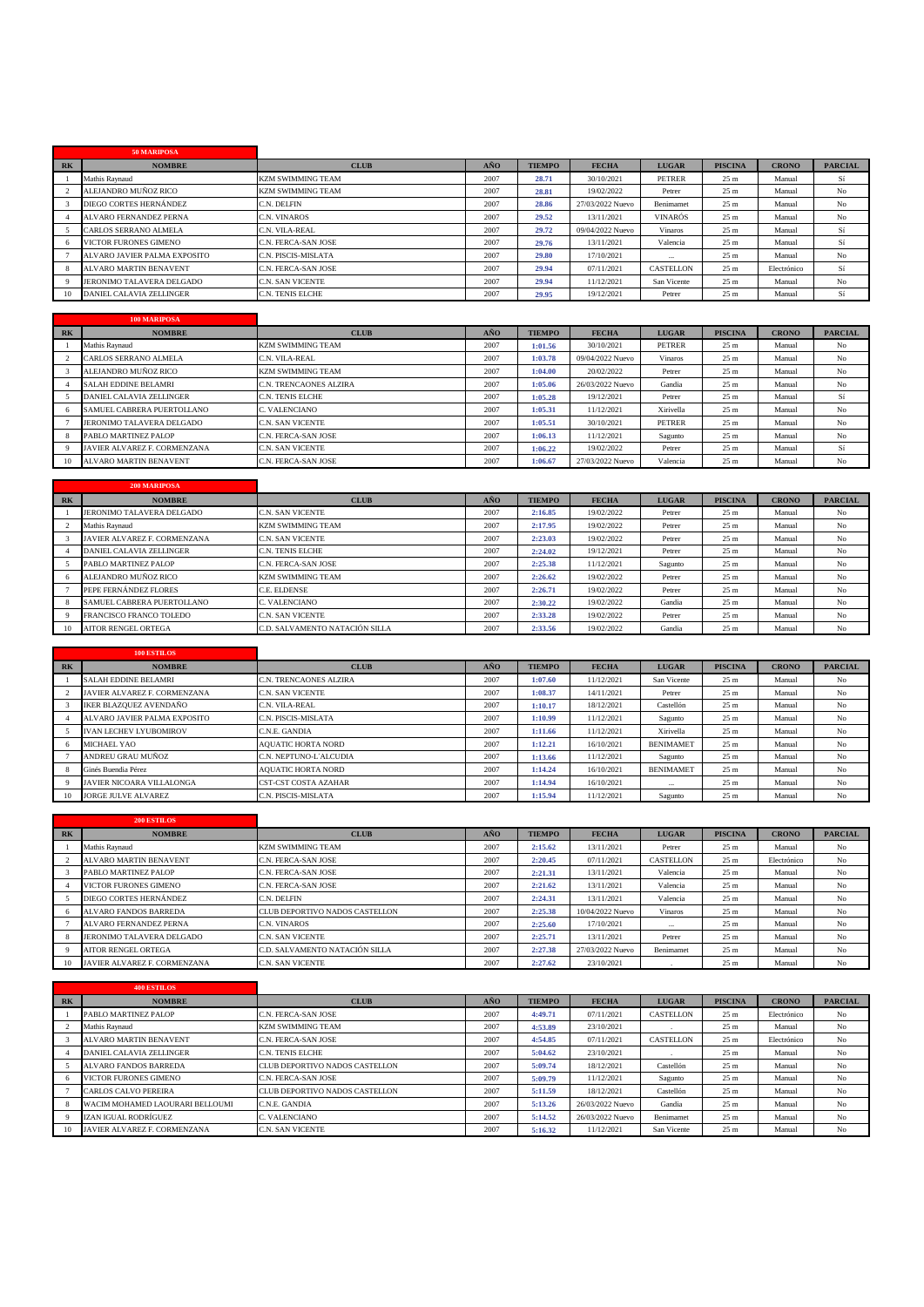

## **FEDERACION DE NATACIÓN COMUNIDAD VALENCIANA**

RANKING P25 FEMENINO TEMPORADA 21-22

| PALMA DE<br>ANDREA MONZÓ SERRANO<br>2007<br>28/11/2021<br><b>KZM SWIMMING TEAM</b><br>25 m<br>Electrónico<br>No<br>27.01<br>$\mathfrak{D}$<br><b>MAIA LARDEUR HONORE</b><br>C.N. TRENCAONES ALZIRA<br>2007<br>06/11/2021<br>CASTELLON<br>25 m<br>Electrónico<br>No<br>27.10<br>3<br>NURIA VIDAL PUIG<br><b>KZM SWIMMING TEAM</b><br>2007<br>06/11/2021<br><b>CASTELLON</b><br>25 m<br>$_{\rm No}$<br>27.75<br>Electrónico<br>NADIA GARCIA FERNANDEZ<br>C.N. XATIVA<br>2007<br>06/11/2021<br>CASTELLON<br>25 m<br>Electrónico<br>No<br>$\overline{4}$<br>28.20<br>5<br>CASTELLON<br>C. VALENCIANO<br>2007<br>28.49<br>06/11/2021<br>25 m<br>No<br>AITANA FERRER ROIG<br>Electrónico<br><b>CLAUDIA FERNANDEZ GOMEZ</b><br>28.53<br>06/11/2021<br>CASTELLON<br>6<br>C.N. FERCA-SAN JOSE<br>2007<br>25 <sub>m</sub><br>Electrónico<br>No<br>25 m<br>$\overline{7}$<br>TANIA GARCIA RIDAURA<br>C.D. SALVAMENTO NATACIÓN SILLA<br>2007<br>28.68<br>14/11/2021<br>Manual<br>No<br>Gandia<br>2007<br>28.88<br><b>ONDARA</b><br>25 <sub>m</sub><br>No<br>8<br>CARMEN HERRERO LAZARO<br>C.N. TENIS ELCHE<br>16/10/2021<br>Manual<br>9<br>VALERIA PENICHET CHEUNG<br>CST-CST COSTA AZAHAR<br>2007<br>28.92<br>09/04/2022 Nuevo<br>25 m<br>$_{\rm No}$<br>Vinaros<br>Manual<br><b>GEMMA FIBLA MIRALLES</b><br>C.N. VINAROS<br>2007<br>29.05<br>Vinaros<br>25 <sub>m</sub><br>$_{\rm No}$<br>10<br>09/04/2022 Nuevo<br>Manual<br>100 LIBRES<br>AÑO<br><b>TIEMPO</b><br><b>FECHA</b><br><b>PISCINA</b><br><b>CRONO</b><br><b>PARCIAL</b><br>R <sub>K</sub><br><b>NOMBRE</b><br><b>CLUB</b><br><b>LUGAR</b><br>PALMA DE<br>ANDREA MONZÓ SERRANO<br>26/11/2021<br><b>KZM SWIMMING TEAM</b><br>2007<br>58.82<br>25 m<br>Electrónico<br>No<br>2<br><b>MAIA LARDEUR HONORE</b><br>C.N. TRENCAONES ALZIRA<br>2007<br>58.92<br>11/12/2021<br>San Vicente<br>25 m<br>Manual<br>No<br>2007<br>1:00.31<br>07/11/2021<br>CASTELLON<br>25 m<br>$\mathcal{R}$<br>VALERIA PENICHET CHEUNG<br>CST-CST COSTA AZAHAR<br>Electrónico<br>No<br>Sí<br>$\overline{4}$<br>NURIA VIDAL PUIG<br>KZM SWIMMING TEAM<br>2007<br>1:00.56<br>20/02/2022<br>Gandia<br>25 m<br>Manual<br>2007<br>1:01.51<br>07/11/2021<br>CASTELLON<br>$\overline{5}$<br>NADIA GARCIA FERNANDEZ<br>C.N. XATIVA<br>25 m<br>Electrónico<br>No<br>6<br>CARMEN HERRERO LAZARO<br>C.N. TENIS ELCHE<br>2007<br>1:01.56<br>19/12/2021<br>25 m<br>Manual<br>No<br>Petrer<br>1:01.92<br>25 m<br>7<br><b>GEMMA FIBLA MIRALLES</b><br>C.N. VINAROS<br>2007<br>19/12/2021<br>Castellón<br>Manual<br>No<br><b>AITANA FERRER ROIG</b><br>C. VALENCIANO<br>2007<br>1:02.17<br>19/02/2022<br>Gandia<br>25 m<br>Manual<br>No<br>8<br>9<br><b>SARA MARTINEZ GUILLEN</b><br>2007<br>1:02.27<br>19/12/2021<br>KZM SWIMMING TEAM<br>Petrer<br>25 m<br>Manual<br>No<br>10<br>ÁGATA LLÁCER BAY<br>C.N. XUQUER<br>2007<br>07/11/2021<br>CASTELLON<br>25 m<br>1:03.47<br>Electrónico<br>No<br>200 LIBRES<br>AÑO<br><b>TIEMPO</b><br><b>LUGAR</b><br><b>PISCINA</b><br><b>CRONO</b><br><b>PARCIAL</b><br><b>NOMBRE</b><br><b>CLUB</b><br><b>FECHA</b><br>R <sub>K</sub><br>ANDREA MONZÓ SERRANO<br>2:08.55<br>20/02/2022<br>KZM SWIMMING TEAM<br>2007<br>Petrer<br>25 <sub>m</sub><br>Manual<br>No<br>$\mathcal{D}$<br>GEMMA FIBLA MIRALLES<br>C.N. VINAROS<br>2007<br>2:11.90<br>18/12/2021<br>Castellón<br>25 m<br>Manual<br>No<br>$\mathcal{R}$<br>SARA MARTINEZ GUILLEN<br>KZM SWIMMING TEAM<br>2007<br>2:12.94<br>20/02/2022<br>Petrer<br>25 <sub>m</sub><br>Manual<br>No<br>2:13.71<br>14/11/2021<br>25 m<br>$\overline{4}$<br><b>MAIA LARDEUR HONORE</b><br>C.N. TRENCAONES ALZIRA<br>2007<br>Gandia<br>Manual<br>No<br>2007<br>2:13.90<br>07/11/2021<br>CASTELLON<br>25 <sub>m</sub><br>No<br>5<br>NADIA GARCIA FERNANDEZ<br>C.N. XATIVA<br>Electrónico<br>CLUB DEPORTIVO NADOS CASTELLON<br>2007<br>2:14.56<br>$_{\rm No}$<br>6<br>MARTA ALVAREZ FERNANDEZ<br>16/10/2021<br>25 m<br>Manual<br>2:14.87<br>25 <sub>m</sub><br>No<br>7<br>VALERIA PENICHET CHEUNG<br>CST-CST COSTA AZAHAR<br>2007<br>16/10/2021<br>Manual<br><b>KZM SWIMMING TEAM</b><br>2007<br>16/10/2021<br><b>BENIMAMET</b><br>8<br><b>NURIA VIDAL PUIG</b><br>25 m<br>Manual<br>No<br>2:16.04<br><b>NOA MARTIN ARGENTE</b><br>C.N. FERCA-SAN JOSE<br>2007<br>11/12/2021<br>25 <sub>m</sub><br>Manual<br>$_{\rm No}$<br>9<br>2:16.90<br>Sagunto<br><b>AITANA FERRER ROIG</b><br>C. VALENCIANO<br>2007<br>11/12/2021<br>10<br>Xirivella<br>25 m<br>Manual<br>No<br>2:17.28<br><b>400 LIBRES</b><br>AÑO<br><b>TIEMPO</b><br><b>FECHA</b><br><b>LUGAR</b><br><b>PISCINA</b><br><b>CRONO</b><br><b>PARCIAL</b><br>$R$ K<br><b>NOMBRE</b><br><b>CLUB</b><br>NOA MARTIN ARGENTE<br>C.N. FERCA-SAN JOSE<br>2007<br>4:36.10<br>11/12/2021<br>Sagunto<br>25 <sub>m</sub><br>Manual<br>No<br>ANDREA MONZÓ SERRANO<br>2007<br>4:36.21<br>19/12/2021<br>25 m<br>$\mathcal{D}$<br>KZM SWIMMING TEAM<br>Petrer<br>Manual<br>No<br>3<br>SARA MARTINEZ GUILLEN<br>KZM SWIMMING TEAM<br>2007<br>4:36.93<br>19/02/2022<br>Petrer<br>25 m<br>Manual<br>No<br>2007<br>4:40.38<br>06/11/2021<br>CASTELLON<br>$\overline{4}$<br><b>MAIA LARDEUR HONORE</b><br>C.N. TRENCAONES ALZIRA<br>25 m<br>Electrónico<br>No<br>5<br>VALERIA PENICHET CHEUNG<br>CST-CST COSTA AZAHAR<br>2007<br>4:48.63<br>13/11/2021<br><b>VINARÓS</b><br>25 m<br>Manual<br>No<br>2007<br>06/11/2021<br>CASTELLON<br>25 m<br>6<br><b>GEMMA FIBLA MIRALLES</b><br>C.N. VINAROS<br>4:49.29<br>Electrónico<br>No<br>7<br>NADIA GARCIA FERNANDEZ<br>C.N. XATIVA<br>2007<br>4:51.17<br>19/02/2022<br>Xativa<br>25 m<br>Manual<br>No<br>MARTA ALVAREZ FERNANDEZ<br>CLUB DEPORTIVO NADOS CASTELLON<br>2007<br>14/11/2021<br>Sí<br>$\mathbf{8}$<br>Valencia<br>25 m<br>Manual<br>4:51.20<br>CARMEN HERRERO LAZARO<br>4:51.88<br>14/11/2021<br>Sí<br>9<br>C.N. TENIS ELCHE<br>2007<br>Valencia<br>25 <sub>m</sub><br>Manual<br>4:56.00<br>VALENTINA CASTILLO VALLE<br>C.N. FERCA-SAN JOSE<br>2007<br>11/12/2021<br>25 m<br>No<br>10<br>Sagunto<br>Manual<br>800 LIBRES<br>$R$ K<br>AÑO<br><b>TIEMPO</b><br><b>FECHA</b><br><b>LUGAR</b><br><b>PISCINA</b><br><b>CRONO</b><br><b>PARCIAL</b><br><b>NOMBRE</b><br><b>CLUB</b><br><b>SARA MARTINEZ GUILLEN</b><br>KZM SWIMMING TEAM<br>9:31.81<br>07/11/2021<br>CASTELLON<br>$\mathbf{1}$<br>2007<br>25 m<br>No<br>Electrónico<br>2<br>NOA MARTIN ARGENTE<br>C.N. FERCA-SAN JOSE<br>2007<br>9:33.11<br>14/11/2021<br>Valencia<br>25 m<br>Manual<br>Sí<br>Sí<br>MARTA ALVAREZ FERNANDEZ<br>CLUB DEPORTIVO NADOS CASTELLON<br>2007<br>14/11/2021<br>3<br>Valencia<br>25 m<br>Manual<br>9:46.62<br><b>GEMMA FIBLA MIRALLES</b><br>2007<br>9:48.32<br>07/11/2021<br>CASTELLON<br>25 <sub>m</sub><br>Electrónico<br>No<br>$\overline{4}$<br>C.N. VINAROS<br>5<br>CARMEN HERRERO LAZARO<br>C.N. TENIS ELCHE<br>2007<br>14/11/2021<br>Valencia<br>25 m<br>Sí<br>9:51.63<br>Manual<br>CLUB DEPORTIVO NADOS CASTELLON<br>2007<br>14/11/2021<br>Valencia<br>25 m<br>Sí<br>6<br>AMAYA DOMÍNGUEZ GIL<br>10:02.19<br>Manual<br>10:04.37<br>11/12/2021<br>San Vicente<br>$_{\rm No}$<br>$\tau$<br><b>MAIA LARDEUR HONORE</b><br>C.N. TRENCAONES ALZIRA<br>2007<br>25 m<br>Manual<br>VALERIA PENICHET CHEUNG<br>CST-CST COSTA AZAHAR<br>2007<br>10:05.98<br>10/04/2022 Nuevo<br>Vinaros<br>25 m<br>Manual<br>Sí<br>8<br>9<br>10:07.32<br>CASTELLON<br>25 <sub>m</sub><br><b>MARIA CANO RUIZ</b><br>C.N. FERCA-SAN JOSE<br>2007<br>07/11/2021<br>Electrónico<br>No<br>10<br>LAIA SANCHEZ BROCH<br>CST-CST COSTA AZAHAR<br>2007<br>10:14.79<br>18/12/2021<br>Castellón<br>25 m<br>$_{\rm No}$<br>Manual<br>1500 LIBRES<br><b>PARCIAL</b><br>R <sub>K</sub><br><b>NOMBRE</b><br>CLUB<br>AÑO<br><b>TIEMPO</b><br><b>FECHA</b><br><b>LUGAR</b><br><b>PISCINA</b><br><b>CRONO</b><br><b>NOA MARTIN ARGENTE</b><br>C.N. FERCA-SAN JOSE<br>2007<br>17:50.00<br>14/11/2021<br>25 m<br>Sí<br>Valencia<br>Manual<br>$\overline{1}$<br>Sí<br>$\overline{2}$<br>SARA MARTINEZ GUILLEN<br>KZM SWIMMING TEAM<br>2007<br>18:17.70<br>14/11/2021<br>Valencia<br>25 m<br>Manual<br>CLUB DEPORTIVO NADOS CASTELLON<br>2007<br>14/11/2021<br>Sí<br>3<br>MARTA ALVAREZ FERNANDEZ<br>18:27.77<br>Valencia<br>25 m<br>Manual<br>Sí<br>$\overline{4}$<br>CARMEN HERRERO LAZARO<br>C.N. TENIS ELCHE<br>2007<br>18:47.78<br>14/11/2021<br>Valencia<br>25 m<br>Manual<br>CLUB DEPORTIVO NADOS CASTELLON<br>18:49.90<br>Sí<br>5<br>AMAYA DOMÍNGUEZ GIL<br>2007<br>14/11/2021<br>Valencia<br>25 m<br>Manual<br>18:58.13<br>14/11/2021<br>6<br><b>GEMMA FIBLA MIRALLES</b><br>C.N. VINAROS<br>2007<br>Valencia<br>25 <sub>m</sub><br>Manual<br>Sí<br>VALERIA PENICHET CHEUNG<br>19:15.35<br>$\tau$<br>CST-CST COSTA AZAHAR<br>2007<br>10/04/2022 Nuevo<br>25 m<br>Manual<br>No<br>Vinaros<br><b>MARIA CANO RUIZ</b><br>C.N. FERCA-SAN JOSE<br>2007<br>19:39.43<br>11/12/2021<br>25 <sub>m</sub><br>Manual<br>$_{\rm No}$<br>8<br>Sagunto<br>$\overline{9}$<br>19:53.97<br>LAIA SANCHEZ BROCH<br>CST-CST COSTA AZAHAR<br>2007<br>19/12/2021<br>Castellón<br>25 m<br>Manual<br>No<br>10<br><b>NEUS RAMOS HERRERA</b><br>C.N. FERCA-SAN JOSE<br>2007<br>20:02.83<br>14/11/2021<br>Valencia<br>25 <sub>m</sub><br>Sí<br>Manual | R <sub>K</sub> | <b>NOMBRE</b> | <b>CLUB</b> | AÑO | <b>TIEMPO</b> | <b>FECHA</b> | <b>LUGAR</b> | <b>PISCINA</b> | <b>CRONO</b> | <b>PARCIAL</b> |
|------------------------------------------------------------------------------------------------------------------------------------------------------------------------------------------------------------------------------------------------------------------------------------------------------------------------------------------------------------------------------------------------------------------------------------------------------------------------------------------------------------------------------------------------------------------------------------------------------------------------------------------------------------------------------------------------------------------------------------------------------------------------------------------------------------------------------------------------------------------------------------------------------------------------------------------------------------------------------------------------------------------------------------------------------------------------------------------------------------------------------------------------------------------------------------------------------------------------------------------------------------------------------------------------------------------------------------------------------------------------------------------------------------------------------------------------------------------------------------------------------------------------------------------------------------------------------------------------------------------------------------------------------------------------------------------------------------------------------------------------------------------------------------------------------------------------------------------------------------------------------------------------------------------------------------------------------------------------------------------------------------------------------------------------------------------------------------------------------------------------------------------------------------------------------------------------------------------------------------------------------------------------------------------------------------------------------------------------------------------------------------------------------------------------------------------------------------------------------------------------------------------------------------------------------------------------------------------------------------------------------------------------------------------------------------------------------------------------------------------------------------------------------------------------------------------------------------------------------------------------------------------------------------------------------------------------------------------------------------------------------------------------------------------------------------------------------------------------------------------------------------------------------------------------------------------------------------------------------------------------------------------------------------------------------------------------------------------------------------------------------------------------------------------------------------------------------------------------------------------------------------------------------------------------------------------------------------------------------------------------------------------------------------------------------------------------------------------------------------------------------------------------------------------------------------------------------------------------------------------------------------------------------------------------------------------------------------------------------------------------------------------------------------------------------------------------------------------------------------------------------------------------------------------------------------------------------------------------------------------------------------------------------------------------------------------------------------------------------------------------------------------------------------------------------------------------------------------------------------------------------------------------------------------------------------------------------------------------------------------------------------------------------------------------------------------------------------------------------------------------------------------------------------------------------------------------------------------------------------------------------------------------------------------------------------------------------------------------------------------------------------------------------------------------------------------------------------------------------------------------------------------------------------------------------------------------------------------------------------------------------------------------------------------------------------------------------------------------------------------------------------------------------------------------------------------------------------------------------------------------------------------------------------------------------------------------------------------------------------------------------------------------------------------------------------------------------------------------------------------------------------------------------------------------------------------------------------------------------------------------------------------------------------------------------------------------------------------------------------------------------------------------------------------------------------------------------------------------------------------------------------------------------------------------------------------------------------------------------------------------------------------------------------------------------------------------------------------------------------------------------------------------------------------------------------------------------------------------------------------------------------------------------------------------------------------------------------------------------------------------------------------------------------------------------------------------------------------------------------------------------------------------------------------------------------------------------------------------------------------------------------------------------------------------------------------------------------------------------------------------------------------------------------------------------------------------------------------------------------------------------------------------------------------------------------------------------------------------------------------------------------------------------------------------------------------------------------------------------------------------------------------------------------------------------------------------------------------------------------------------------------------------------------------------------------------------------------------------------------------------------------------------------------------------------------------------------------------------------------------------------------------------------------------------------------------------------------------------------------------------------------------------------------------------------------------------------------------------------------------------------------------------------------------------------------------------------------------------------------------------------------------------------------------------------------------------------------------------------------------------------------------------------------------------------------------------------------------------------------------------------------------------------------------------------------------------------------------------------------------------------------------------------------------------------------------------------------------------------------------------------------------------------------------------------------------------------------------------------------------------------------------------------------------------------------------------------------------------------------------------------------------------------------------------------------------------------------------------------------------------------------------------------------------------------------------------------------------------------------------------------------------------------|----------------|---------------|-------------|-----|---------------|--------------|--------------|----------------|--------------|----------------|
|                                                                                                                                                                                                                                                                                                                                                                                                                                                                                                                                                                                                                                                                                                                                                                                                                                                                                                                                                                                                                                                                                                                                                                                                                                                                                                                                                                                                                                                                                                                                                                                                                                                                                                                                                                                                                                                                                                                                                                                                                                                                                                                                                                                                                                                                                                                                                                                                                                                                                                                                                                                                                                                                                                                                                                                                                                                                                                                                                                                                                                                                                                                                                                                                                                                                                                                                                                                                                                                                                                                                                                                                                                                                                                                                                                                                                                                                                                                                                                                                                                                                                                                                                                                                                                                                                                                                                                                                                                                                                                                                                                                                                                                                                                                                                                                                                                                                                                                                                                                                                                                                                                                                                                                                                                                                                                                                                                                                                                                                                                                                                                                                                                                                                                                                                                                                                                                                                                                                                                                                                                                                                                                                                                                                                                                                                                                                                                                                                                                                                                                                                                                                                                                                                                                                                                                                                                                                                                                                                                                                                                                                                                                                                                                                                                                                                                                                                                                                                                                                                                                                                                                                                                                                                                                                                                                                                                                                                                                                                                                                                                                                                                                                                                                                                                                                                                                                                                                                                                                                                                                                                                                                                                                                                                                                                                                                                                                                                                                                                                                                                                                                                                                                                      |                |               |             |     |               |              |              |                |              |                |
|                                                                                                                                                                                                                                                                                                                                                                                                                                                                                                                                                                                                                                                                                                                                                                                                                                                                                                                                                                                                                                                                                                                                                                                                                                                                                                                                                                                                                                                                                                                                                                                                                                                                                                                                                                                                                                                                                                                                                                                                                                                                                                                                                                                                                                                                                                                                                                                                                                                                                                                                                                                                                                                                                                                                                                                                                                                                                                                                                                                                                                                                                                                                                                                                                                                                                                                                                                                                                                                                                                                                                                                                                                                                                                                                                                                                                                                                                                                                                                                                                                                                                                                                                                                                                                                                                                                                                                                                                                                                                                                                                                                                                                                                                                                                                                                                                                                                                                                                                                                                                                                                                                                                                                                                                                                                                                                                                                                                                                                                                                                                                                                                                                                                                                                                                                                                                                                                                                                                                                                                                                                                                                                                                                                                                                                                                                                                                                                                                                                                                                                                                                                                                                                                                                                                                                                                                                                                                                                                                                                                                                                                                                                                                                                                                                                                                                                                                                                                                                                                                                                                                                                                                                                                                                                                                                                                                                                                                                                                                                                                                                                                                                                                                                                                                                                                                                                                                                                                                                                                                                                                                                                                                                                                                                                                                                                                                                                                                                                                                                                                                                                                                                                                                      |                |               |             |     |               |              |              |                |              |                |
|                                                                                                                                                                                                                                                                                                                                                                                                                                                                                                                                                                                                                                                                                                                                                                                                                                                                                                                                                                                                                                                                                                                                                                                                                                                                                                                                                                                                                                                                                                                                                                                                                                                                                                                                                                                                                                                                                                                                                                                                                                                                                                                                                                                                                                                                                                                                                                                                                                                                                                                                                                                                                                                                                                                                                                                                                                                                                                                                                                                                                                                                                                                                                                                                                                                                                                                                                                                                                                                                                                                                                                                                                                                                                                                                                                                                                                                                                                                                                                                                                                                                                                                                                                                                                                                                                                                                                                                                                                                                                                                                                                                                                                                                                                                                                                                                                                                                                                                                                                                                                                                                                                                                                                                                                                                                                                                                                                                                                                                                                                                                                                                                                                                                                                                                                                                                                                                                                                                                                                                                                                                                                                                                                                                                                                                                                                                                                                                                                                                                                                                                                                                                                                                                                                                                                                                                                                                                                                                                                                                                                                                                                                                                                                                                                                                                                                                                                                                                                                                                                                                                                                                                                                                                                                                                                                                                                                                                                                                                                                                                                                                                                                                                                                                                                                                                                                                                                                                                                                                                                                                                                                                                                                                                                                                                                                                                                                                                                                                                                                                                                                                                                                                                                      |                |               |             |     |               |              |              |                |              |                |
|                                                                                                                                                                                                                                                                                                                                                                                                                                                                                                                                                                                                                                                                                                                                                                                                                                                                                                                                                                                                                                                                                                                                                                                                                                                                                                                                                                                                                                                                                                                                                                                                                                                                                                                                                                                                                                                                                                                                                                                                                                                                                                                                                                                                                                                                                                                                                                                                                                                                                                                                                                                                                                                                                                                                                                                                                                                                                                                                                                                                                                                                                                                                                                                                                                                                                                                                                                                                                                                                                                                                                                                                                                                                                                                                                                                                                                                                                                                                                                                                                                                                                                                                                                                                                                                                                                                                                                                                                                                                                                                                                                                                                                                                                                                                                                                                                                                                                                                                                                                                                                                                                                                                                                                                                                                                                                                                                                                                                                                                                                                                                                                                                                                                                                                                                                                                                                                                                                                                                                                                                                                                                                                                                                                                                                                                                                                                                                                                                                                                                                                                                                                                                                                                                                                                                                                                                                                                                                                                                                                                                                                                                                                                                                                                                                                                                                                                                                                                                                                                                                                                                                                                                                                                                                                                                                                                                                                                                                                                                                                                                                                                                                                                                                                                                                                                                                                                                                                                                                                                                                                                                                                                                                                                                                                                                                                                                                                                                                                                                                                                                                                                                                                                                      |                |               |             |     |               |              |              |                |              |                |
|                                                                                                                                                                                                                                                                                                                                                                                                                                                                                                                                                                                                                                                                                                                                                                                                                                                                                                                                                                                                                                                                                                                                                                                                                                                                                                                                                                                                                                                                                                                                                                                                                                                                                                                                                                                                                                                                                                                                                                                                                                                                                                                                                                                                                                                                                                                                                                                                                                                                                                                                                                                                                                                                                                                                                                                                                                                                                                                                                                                                                                                                                                                                                                                                                                                                                                                                                                                                                                                                                                                                                                                                                                                                                                                                                                                                                                                                                                                                                                                                                                                                                                                                                                                                                                                                                                                                                                                                                                                                                                                                                                                                                                                                                                                                                                                                                                                                                                                                                                                                                                                                                                                                                                                                                                                                                                                                                                                                                                                                                                                                                                                                                                                                                                                                                                                                                                                                                                                                                                                                                                                                                                                                                                                                                                                                                                                                                                                                                                                                                                                                                                                                                                                                                                                                                                                                                                                                                                                                                                                                                                                                                                                                                                                                                                                                                                                                                                                                                                                                                                                                                                                                                                                                                                                                                                                                                                                                                                                                                                                                                                                                                                                                                                                                                                                                                                                                                                                                                                                                                                                                                                                                                                                                                                                                                                                                                                                                                                                                                                                                                                                                                                                                                      |                |               |             |     |               |              |              |                |              |                |
|                                                                                                                                                                                                                                                                                                                                                                                                                                                                                                                                                                                                                                                                                                                                                                                                                                                                                                                                                                                                                                                                                                                                                                                                                                                                                                                                                                                                                                                                                                                                                                                                                                                                                                                                                                                                                                                                                                                                                                                                                                                                                                                                                                                                                                                                                                                                                                                                                                                                                                                                                                                                                                                                                                                                                                                                                                                                                                                                                                                                                                                                                                                                                                                                                                                                                                                                                                                                                                                                                                                                                                                                                                                                                                                                                                                                                                                                                                                                                                                                                                                                                                                                                                                                                                                                                                                                                                                                                                                                                                                                                                                                                                                                                                                                                                                                                                                                                                                                                                                                                                                                                                                                                                                                                                                                                                                                                                                                                                                                                                                                                                                                                                                                                                                                                                                                                                                                                                                                                                                                                                                                                                                                                                                                                                                                                                                                                                                                                                                                                                                                                                                                                                                                                                                                                                                                                                                                                                                                                                                                                                                                                                                                                                                                                                                                                                                                                                                                                                                                                                                                                                                                                                                                                                                                                                                                                                                                                                                                                                                                                                                                                                                                                                                                                                                                                                                                                                                                                                                                                                                                                                                                                                                                                                                                                                                                                                                                                                                                                                                                                                                                                                                                                      |                |               |             |     |               |              |              |                |              |                |
|                                                                                                                                                                                                                                                                                                                                                                                                                                                                                                                                                                                                                                                                                                                                                                                                                                                                                                                                                                                                                                                                                                                                                                                                                                                                                                                                                                                                                                                                                                                                                                                                                                                                                                                                                                                                                                                                                                                                                                                                                                                                                                                                                                                                                                                                                                                                                                                                                                                                                                                                                                                                                                                                                                                                                                                                                                                                                                                                                                                                                                                                                                                                                                                                                                                                                                                                                                                                                                                                                                                                                                                                                                                                                                                                                                                                                                                                                                                                                                                                                                                                                                                                                                                                                                                                                                                                                                                                                                                                                                                                                                                                                                                                                                                                                                                                                                                                                                                                                                                                                                                                                                                                                                                                                                                                                                                                                                                                                                                                                                                                                                                                                                                                                                                                                                                                                                                                                                                                                                                                                                                                                                                                                                                                                                                                                                                                                                                                                                                                                                                                                                                                                                                                                                                                                                                                                                                                                                                                                                                                                                                                                                                                                                                                                                                                                                                                                                                                                                                                                                                                                                                                                                                                                                                                                                                                                                                                                                                                                                                                                                                                                                                                                                                                                                                                                                                                                                                                                                                                                                                                                                                                                                                                                                                                                                                                                                                                                                                                                                                                                                                                                                                                                      |                |               |             |     |               |              |              |                |              |                |
|                                                                                                                                                                                                                                                                                                                                                                                                                                                                                                                                                                                                                                                                                                                                                                                                                                                                                                                                                                                                                                                                                                                                                                                                                                                                                                                                                                                                                                                                                                                                                                                                                                                                                                                                                                                                                                                                                                                                                                                                                                                                                                                                                                                                                                                                                                                                                                                                                                                                                                                                                                                                                                                                                                                                                                                                                                                                                                                                                                                                                                                                                                                                                                                                                                                                                                                                                                                                                                                                                                                                                                                                                                                                                                                                                                                                                                                                                                                                                                                                                                                                                                                                                                                                                                                                                                                                                                                                                                                                                                                                                                                                                                                                                                                                                                                                                                                                                                                                                                                                                                                                                                                                                                                                                                                                                                                                                                                                                                                                                                                                                                                                                                                                                                                                                                                                                                                                                                                                                                                                                                                                                                                                                                                                                                                                                                                                                                                                                                                                                                                                                                                                                                                                                                                                                                                                                                                                                                                                                                                                                                                                                                                                                                                                                                                                                                                                                                                                                                                                                                                                                                                                                                                                                                                                                                                                                                                                                                                                                                                                                                                                                                                                                                                                                                                                                                                                                                                                                                                                                                                                                                                                                                                                                                                                                                                                                                                                                                                                                                                                                                                                                                                                                      |                |               |             |     |               |              |              |                |              |                |
|                                                                                                                                                                                                                                                                                                                                                                                                                                                                                                                                                                                                                                                                                                                                                                                                                                                                                                                                                                                                                                                                                                                                                                                                                                                                                                                                                                                                                                                                                                                                                                                                                                                                                                                                                                                                                                                                                                                                                                                                                                                                                                                                                                                                                                                                                                                                                                                                                                                                                                                                                                                                                                                                                                                                                                                                                                                                                                                                                                                                                                                                                                                                                                                                                                                                                                                                                                                                                                                                                                                                                                                                                                                                                                                                                                                                                                                                                                                                                                                                                                                                                                                                                                                                                                                                                                                                                                                                                                                                                                                                                                                                                                                                                                                                                                                                                                                                                                                                                                                                                                                                                                                                                                                                                                                                                                                                                                                                                                                                                                                                                                                                                                                                                                                                                                                                                                                                                                                                                                                                                                                                                                                                                                                                                                                                                                                                                                                                                                                                                                                                                                                                                                                                                                                                                                                                                                                                                                                                                                                                                                                                                                                                                                                                                                                                                                                                                                                                                                                                                                                                                                                                                                                                                                                                                                                                                                                                                                                                                                                                                                                                                                                                                                                                                                                                                                                                                                                                                                                                                                                                                                                                                                                                                                                                                                                                                                                                                                                                                                                                                                                                                                                                                      |                |               |             |     |               |              |              |                |              |                |
|                                                                                                                                                                                                                                                                                                                                                                                                                                                                                                                                                                                                                                                                                                                                                                                                                                                                                                                                                                                                                                                                                                                                                                                                                                                                                                                                                                                                                                                                                                                                                                                                                                                                                                                                                                                                                                                                                                                                                                                                                                                                                                                                                                                                                                                                                                                                                                                                                                                                                                                                                                                                                                                                                                                                                                                                                                                                                                                                                                                                                                                                                                                                                                                                                                                                                                                                                                                                                                                                                                                                                                                                                                                                                                                                                                                                                                                                                                                                                                                                                                                                                                                                                                                                                                                                                                                                                                                                                                                                                                                                                                                                                                                                                                                                                                                                                                                                                                                                                                                                                                                                                                                                                                                                                                                                                                                                                                                                                                                                                                                                                                                                                                                                                                                                                                                                                                                                                                                                                                                                                                                                                                                                                                                                                                                                                                                                                                                                                                                                                                                                                                                                                                                                                                                                                                                                                                                                                                                                                                                                                                                                                                                                                                                                                                                                                                                                                                                                                                                                                                                                                                                                                                                                                                                                                                                                                                                                                                                                                                                                                                                                                                                                                                                                                                                                                                                                                                                                                                                                                                                                                                                                                                                                                                                                                                                                                                                                                                                                                                                                                                                                                                                                                      |                |               |             |     |               |              |              |                |              |                |
|                                                                                                                                                                                                                                                                                                                                                                                                                                                                                                                                                                                                                                                                                                                                                                                                                                                                                                                                                                                                                                                                                                                                                                                                                                                                                                                                                                                                                                                                                                                                                                                                                                                                                                                                                                                                                                                                                                                                                                                                                                                                                                                                                                                                                                                                                                                                                                                                                                                                                                                                                                                                                                                                                                                                                                                                                                                                                                                                                                                                                                                                                                                                                                                                                                                                                                                                                                                                                                                                                                                                                                                                                                                                                                                                                                                                                                                                                                                                                                                                                                                                                                                                                                                                                                                                                                                                                                                                                                                                                                                                                                                                                                                                                                                                                                                                                                                                                                                                                                                                                                                                                                                                                                                                                                                                                                                                                                                                                                                                                                                                                                                                                                                                                                                                                                                                                                                                                                                                                                                                                                                                                                                                                                                                                                                                                                                                                                                                                                                                                                                                                                                                                                                                                                                                                                                                                                                                                                                                                                                                                                                                                                                                                                                                                                                                                                                                                                                                                                                                                                                                                                                                                                                                                                                                                                                                                                                                                                                                                                                                                                                                                                                                                                                                                                                                                                                                                                                                                                                                                                                                                                                                                                                                                                                                                                                                                                                                                                                                                                                                                                                                                                                                                      |                |               |             |     |               |              |              |                |              |                |
|                                                                                                                                                                                                                                                                                                                                                                                                                                                                                                                                                                                                                                                                                                                                                                                                                                                                                                                                                                                                                                                                                                                                                                                                                                                                                                                                                                                                                                                                                                                                                                                                                                                                                                                                                                                                                                                                                                                                                                                                                                                                                                                                                                                                                                                                                                                                                                                                                                                                                                                                                                                                                                                                                                                                                                                                                                                                                                                                                                                                                                                                                                                                                                                                                                                                                                                                                                                                                                                                                                                                                                                                                                                                                                                                                                                                                                                                                                                                                                                                                                                                                                                                                                                                                                                                                                                                                                                                                                                                                                                                                                                                                                                                                                                                                                                                                                                                                                                                                                                                                                                                                                                                                                                                                                                                                                                                                                                                                                                                                                                                                                                                                                                                                                                                                                                                                                                                                                                                                                                                                                                                                                                                                                                                                                                                                                                                                                                                                                                                                                                                                                                                                                                                                                                                                                                                                                                                                                                                                                                                                                                                                                                                                                                                                                                                                                                                                                                                                                                                                                                                                                                                                                                                                                                                                                                                                                                                                                                                                                                                                                                                                                                                                                                                                                                                                                                                                                                                                                                                                                                                                                                                                                                                                                                                                                                                                                                                                                                                                                                                                                                                                                                                                      |                |               |             |     |               |              |              |                |              |                |
|                                                                                                                                                                                                                                                                                                                                                                                                                                                                                                                                                                                                                                                                                                                                                                                                                                                                                                                                                                                                                                                                                                                                                                                                                                                                                                                                                                                                                                                                                                                                                                                                                                                                                                                                                                                                                                                                                                                                                                                                                                                                                                                                                                                                                                                                                                                                                                                                                                                                                                                                                                                                                                                                                                                                                                                                                                                                                                                                                                                                                                                                                                                                                                                                                                                                                                                                                                                                                                                                                                                                                                                                                                                                                                                                                                                                                                                                                                                                                                                                                                                                                                                                                                                                                                                                                                                                                                                                                                                                                                                                                                                                                                                                                                                                                                                                                                                                                                                                                                                                                                                                                                                                                                                                                                                                                                                                                                                                                                                                                                                                                                                                                                                                                                                                                                                                                                                                                                                                                                                                                                                                                                                                                                                                                                                                                                                                                                                                                                                                                                                                                                                                                                                                                                                                                                                                                                                                                                                                                                                                                                                                                                                                                                                                                                                                                                                                                                                                                                                                                                                                                                                                                                                                                                                                                                                                                                                                                                                                                                                                                                                                                                                                                                                                                                                                                                                                                                                                                                                                                                                                                                                                                                                                                                                                                                                                                                                                                                                                                                                                                                                                                                                                                      |                |               |             |     |               |              |              |                |              |                |
|                                                                                                                                                                                                                                                                                                                                                                                                                                                                                                                                                                                                                                                                                                                                                                                                                                                                                                                                                                                                                                                                                                                                                                                                                                                                                                                                                                                                                                                                                                                                                                                                                                                                                                                                                                                                                                                                                                                                                                                                                                                                                                                                                                                                                                                                                                                                                                                                                                                                                                                                                                                                                                                                                                                                                                                                                                                                                                                                                                                                                                                                                                                                                                                                                                                                                                                                                                                                                                                                                                                                                                                                                                                                                                                                                                                                                                                                                                                                                                                                                                                                                                                                                                                                                                                                                                                                                                                                                                                                                                                                                                                                                                                                                                                                                                                                                                                                                                                                                                                                                                                                                                                                                                                                                                                                                                                                                                                                                                                                                                                                                                                                                                                                                                                                                                                                                                                                                                                                                                                                                                                                                                                                                                                                                                                                                                                                                                                                                                                                                                                                                                                                                                                                                                                                                                                                                                                                                                                                                                                                                                                                                                                                                                                                                                                                                                                                                                                                                                                                                                                                                                                                                                                                                                                                                                                                                                                                                                                                                                                                                                                                                                                                                                                                                                                                                                                                                                                                                                                                                                                                                                                                                                                                                                                                                                                                                                                                                                                                                                                                                                                                                                                                                      |                |               |             |     |               |              |              |                |              |                |
|                                                                                                                                                                                                                                                                                                                                                                                                                                                                                                                                                                                                                                                                                                                                                                                                                                                                                                                                                                                                                                                                                                                                                                                                                                                                                                                                                                                                                                                                                                                                                                                                                                                                                                                                                                                                                                                                                                                                                                                                                                                                                                                                                                                                                                                                                                                                                                                                                                                                                                                                                                                                                                                                                                                                                                                                                                                                                                                                                                                                                                                                                                                                                                                                                                                                                                                                                                                                                                                                                                                                                                                                                                                                                                                                                                                                                                                                                                                                                                                                                                                                                                                                                                                                                                                                                                                                                                                                                                                                                                                                                                                                                                                                                                                                                                                                                                                                                                                                                                                                                                                                                                                                                                                                                                                                                                                                                                                                                                                                                                                                                                                                                                                                                                                                                                                                                                                                                                                                                                                                                                                                                                                                                                                                                                                                                                                                                                                                                                                                                                                                                                                                                                                                                                                                                                                                                                                                                                                                                                                                                                                                                                                                                                                                                                                                                                                                                                                                                                                                                                                                                                                                                                                                                                                                                                                                                                                                                                                                                                                                                                                                                                                                                                                                                                                                                                                                                                                                                                                                                                                                                                                                                                                                                                                                                                                                                                                                                                                                                                                                                                                                                                                                                      |                |               |             |     |               |              |              |                |              |                |
|                                                                                                                                                                                                                                                                                                                                                                                                                                                                                                                                                                                                                                                                                                                                                                                                                                                                                                                                                                                                                                                                                                                                                                                                                                                                                                                                                                                                                                                                                                                                                                                                                                                                                                                                                                                                                                                                                                                                                                                                                                                                                                                                                                                                                                                                                                                                                                                                                                                                                                                                                                                                                                                                                                                                                                                                                                                                                                                                                                                                                                                                                                                                                                                                                                                                                                                                                                                                                                                                                                                                                                                                                                                                                                                                                                                                                                                                                                                                                                                                                                                                                                                                                                                                                                                                                                                                                                                                                                                                                                                                                                                                                                                                                                                                                                                                                                                                                                                                                                                                                                                                                                                                                                                                                                                                                                                                                                                                                                                                                                                                                                                                                                                                                                                                                                                                                                                                                                                                                                                                                                                                                                                                                                                                                                                                                                                                                                                                                                                                                                                                                                                                                                                                                                                                                                                                                                                                                                                                                                                                                                                                                                                                                                                                                                                                                                                                                                                                                                                                                                                                                                                                                                                                                                                                                                                                                                                                                                                                                                                                                                                                                                                                                                                                                                                                                                                                                                                                                                                                                                                                                                                                                                                                                                                                                                                                                                                                                                                                                                                                                                                                                                                                                      |                |               |             |     |               |              |              |                |              |                |
|                                                                                                                                                                                                                                                                                                                                                                                                                                                                                                                                                                                                                                                                                                                                                                                                                                                                                                                                                                                                                                                                                                                                                                                                                                                                                                                                                                                                                                                                                                                                                                                                                                                                                                                                                                                                                                                                                                                                                                                                                                                                                                                                                                                                                                                                                                                                                                                                                                                                                                                                                                                                                                                                                                                                                                                                                                                                                                                                                                                                                                                                                                                                                                                                                                                                                                                                                                                                                                                                                                                                                                                                                                                                                                                                                                                                                                                                                                                                                                                                                                                                                                                                                                                                                                                                                                                                                                                                                                                                                                                                                                                                                                                                                                                                                                                                                                                                                                                                                                                                                                                                                                                                                                                                                                                                                                                                                                                                                                                                                                                                                                                                                                                                                                                                                                                                                                                                                                                                                                                                                                                                                                                                                                                                                                                                                                                                                                                                                                                                                                                                                                                                                                                                                                                                                                                                                                                                                                                                                                                                                                                                                                                                                                                                                                                                                                                                                                                                                                                                                                                                                                                                                                                                                                                                                                                                                                                                                                                                                                                                                                                                                                                                                                                                                                                                                                                                                                                                                                                                                                                                                                                                                                                                                                                                                                                                                                                                                                                                                                                                                                                                                                                                                      |                |               |             |     |               |              |              |                |              |                |
|                                                                                                                                                                                                                                                                                                                                                                                                                                                                                                                                                                                                                                                                                                                                                                                                                                                                                                                                                                                                                                                                                                                                                                                                                                                                                                                                                                                                                                                                                                                                                                                                                                                                                                                                                                                                                                                                                                                                                                                                                                                                                                                                                                                                                                                                                                                                                                                                                                                                                                                                                                                                                                                                                                                                                                                                                                                                                                                                                                                                                                                                                                                                                                                                                                                                                                                                                                                                                                                                                                                                                                                                                                                                                                                                                                                                                                                                                                                                                                                                                                                                                                                                                                                                                                                                                                                                                                                                                                                                                                                                                                                                                                                                                                                                                                                                                                                                                                                                                                                                                                                                                                                                                                                                                                                                                                                                                                                                                                                                                                                                                                                                                                                                                                                                                                                                                                                                                                                                                                                                                                                                                                                                                                                                                                                                                                                                                                                                                                                                                                                                                                                                                                                                                                                                                                                                                                                                                                                                                                                                                                                                                                                                                                                                                                                                                                                                                                                                                                                                                                                                                                                                                                                                                                                                                                                                                                                                                                                                                                                                                                                                                                                                                                                                                                                                                                                                                                                                                                                                                                                                                                                                                                                                                                                                                                                                                                                                                                                                                                                                                                                                                                                                                      |                |               |             |     |               |              |              |                |              |                |
|                                                                                                                                                                                                                                                                                                                                                                                                                                                                                                                                                                                                                                                                                                                                                                                                                                                                                                                                                                                                                                                                                                                                                                                                                                                                                                                                                                                                                                                                                                                                                                                                                                                                                                                                                                                                                                                                                                                                                                                                                                                                                                                                                                                                                                                                                                                                                                                                                                                                                                                                                                                                                                                                                                                                                                                                                                                                                                                                                                                                                                                                                                                                                                                                                                                                                                                                                                                                                                                                                                                                                                                                                                                                                                                                                                                                                                                                                                                                                                                                                                                                                                                                                                                                                                                                                                                                                                                                                                                                                                                                                                                                                                                                                                                                                                                                                                                                                                                                                                                                                                                                                                                                                                                                                                                                                                                                                                                                                                                                                                                                                                                                                                                                                                                                                                                                                                                                                                                                                                                                                                                                                                                                                                                                                                                                                                                                                                                                                                                                                                                                                                                                                                                                                                                                                                                                                                                                                                                                                                                                                                                                                                                                                                                                                                                                                                                                                                                                                                                                                                                                                                                                                                                                                                                                                                                                                                                                                                                                                                                                                                                                                                                                                                                                                                                                                                                                                                                                                                                                                                                                                                                                                                                                                                                                                                                                                                                                                                                                                                                                                                                                                                                                                      |                |               |             |     |               |              |              |                |              |                |
|                                                                                                                                                                                                                                                                                                                                                                                                                                                                                                                                                                                                                                                                                                                                                                                                                                                                                                                                                                                                                                                                                                                                                                                                                                                                                                                                                                                                                                                                                                                                                                                                                                                                                                                                                                                                                                                                                                                                                                                                                                                                                                                                                                                                                                                                                                                                                                                                                                                                                                                                                                                                                                                                                                                                                                                                                                                                                                                                                                                                                                                                                                                                                                                                                                                                                                                                                                                                                                                                                                                                                                                                                                                                                                                                                                                                                                                                                                                                                                                                                                                                                                                                                                                                                                                                                                                                                                                                                                                                                                                                                                                                                                                                                                                                                                                                                                                                                                                                                                                                                                                                                                                                                                                                                                                                                                                                                                                                                                                                                                                                                                                                                                                                                                                                                                                                                                                                                                                                                                                                                                                                                                                                                                                                                                                                                                                                                                                                                                                                                                                                                                                                                                                                                                                                                                                                                                                                                                                                                                                                                                                                                                                                                                                                                                                                                                                                                                                                                                                                                                                                                                                                                                                                                                                                                                                                                                                                                                                                                                                                                                                                                                                                                                                                                                                                                                                                                                                                                                                                                                                                                                                                                                                                                                                                                                                                                                                                                                                                                                                                                                                                                                                                                      |                |               |             |     |               |              |              |                |              |                |
|                                                                                                                                                                                                                                                                                                                                                                                                                                                                                                                                                                                                                                                                                                                                                                                                                                                                                                                                                                                                                                                                                                                                                                                                                                                                                                                                                                                                                                                                                                                                                                                                                                                                                                                                                                                                                                                                                                                                                                                                                                                                                                                                                                                                                                                                                                                                                                                                                                                                                                                                                                                                                                                                                                                                                                                                                                                                                                                                                                                                                                                                                                                                                                                                                                                                                                                                                                                                                                                                                                                                                                                                                                                                                                                                                                                                                                                                                                                                                                                                                                                                                                                                                                                                                                                                                                                                                                                                                                                                                                                                                                                                                                                                                                                                                                                                                                                                                                                                                                                                                                                                                                                                                                                                                                                                                                                                                                                                                                                                                                                                                                                                                                                                                                                                                                                                                                                                                                                                                                                                                                                                                                                                                                                                                                                                                                                                                                                                                                                                                                                                                                                                                                                                                                                                                                                                                                                                                                                                                                                                                                                                                                                                                                                                                                                                                                                                                                                                                                                                                                                                                                                                                                                                                                                                                                                                                                                                                                                                                                                                                                                                                                                                                                                                                                                                                                                                                                                                                                                                                                                                                                                                                                                                                                                                                                                                                                                                                                                                                                                                                                                                                                                                                      |                |               |             |     |               |              |              |                |              |                |
|                                                                                                                                                                                                                                                                                                                                                                                                                                                                                                                                                                                                                                                                                                                                                                                                                                                                                                                                                                                                                                                                                                                                                                                                                                                                                                                                                                                                                                                                                                                                                                                                                                                                                                                                                                                                                                                                                                                                                                                                                                                                                                                                                                                                                                                                                                                                                                                                                                                                                                                                                                                                                                                                                                                                                                                                                                                                                                                                                                                                                                                                                                                                                                                                                                                                                                                                                                                                                                                                                                                                                                                                                                                                                                                                                                                                                                                                                                                                                                                                                                                                                                                                                                                                                                                                                                                                                                                                                                                                                                                                                                                                                                                                                                                                                                                                                                                                                                                                                                                                                                                                                                                                                                                                                                                                                                                                                                                                                                                                                                                                                                                                                                                                                                                                                                                                                                                                                                                                                                                                                                                                                                                                                                                                                                                                                                                                                                                                                                                                                                                                                                                                                                                                                                                                                                                                                                                                                                                                                                                                                                                                                                                                                                                                                                                                                                                                                                                                                                                                                                                                                                                                                                                                                                                                                                                                                                                                                                                                                                                                                                                                                                                                                                                                                                                                                                                                                                                                                                                                                                                                                                                                                                                                                                                                                                                                                                                                                                                                                                                                                                                                                                                                                      |                |               |             |     |               |              |              |                |              |                |
|                                                                                                                                                                                                                                                                                                                                                                                                                                                                                                                                                                                                                                                                                                                                                                                                                                                                                                                                                                                                                                                                                                                                                                                                                                                                                                                                                                                                                                                                                                                                                                                                                                                                                                                                                                                                                                                                                                                                                                                                                                                                                                                                                                                                                                                                                                                                                                                                                                                                                                                                                                                                                                                                                                                                                                                                                                                                                                                                                                                                                                                                                                                                                                                                                                                                                                                                                                                                                                                                                                                                                                                                                                                                                                                                                                                                                                                                                                                                                                                                                                                                                                                                                                                                                                                                                                                                                                                                                                                                                                                                                                                                                                                                                                                                                                                                                                                                                                                                                                                                                                                                                                                                                                                                                                                                                                                                                                                                                                                                                                                                                                                                                                                                                                                                                                                                                                                                                                                                                                                                                                                                                                                                                                                                                                                                                                                                                                                                                                                                                                                                                                                                                                                                                                                                                                                                                                                                                                                                                                                                                                                                                                                                                                                                                                                                                                                                                                                                                                                                                                                                                                                                                                                                                                                                                                                                                                                                                                                                                                                                                                                                                                                                                                                                                                                                                                                                                                                                                                                                                                                                                                                                                                                                                                                                                                                                                                                                                                                                                                                                                                                                                                                                                      |                |               |             |     |               |              |              |                |              |                |
|                                                                                                                                                                                                                                                                                                                                                                                                                                                                                                                                                                                                                                                                                                                                                                                                                                                                                                                                                                                                                                                                                                                                                                                                                                                                                                                                                                                                                                                                                                                                                                                                                                                                                                                                                                                                                                                                                                                                                                                                                                                                                                                                                                                                                                                                                                                                                                                                                                                                                                                                                                                                                                                                                                                                                                                                                                                                                                                                                                                                                                                                                                                                                                                                                                                                                                                                                                                                                                                                                                                                                                                                                                                                                                                                                                                                                                                                                                                                                                                                                                                                                                                                                                                                                                                                                                                                                                                                                                                                                                                                                                                                                                                                                                                                                                                                                                                                                                                                                                                                                                                                                                                                                                                                                                                                                                                                                                                                                                                                                                                                                                                                                                                                                                                                                                                                                                                                                                                                                                                                                                                                                                                                                                                                                                                                                                                                                                                                                                                                                                                                                                                                                                                                                                                                                                                                                                                                                                                                                                                                                                                                                                                                                                                                                                                                                                                                                                                                                                                                                                                                                                                                                                                                                                                                                                                                                                                                                                                                                                                                                                                                                                                                                                                                                                                                                                                                                                                                                                                                                                                                                                                                                                                                                                                                                                                                                                                                                                                                                                                                                                                                                                                                                      |                |               |             |     |               |              |              |                |              |                |
|                                                                                                                                                                                                                                                                                                                                                                                                                                                                                                                                                                                                                                                                                                                                                                                                                                                                                                                                                                                                                                                                                                                                                                                                                                                                                                                                                                                                                                                                                                                                                                                                                                                                                                                                                                                                                                                                                                                                                                                                                                                                                                                                                                                                                                                                                                                                                                                                                                                                                                                                                                                                                                                                                                                                                                                                                                                                                                                                                                                                                                                                                                                                                                                                                                                                                                                                                                                                                                                                                                                                                                                                                                                                                                                                                                                                                                                                                                                                                                                                                                                                                                                                                                                                                                                                                                                                                                                                                                                                                                                                                                                                                                                                                                                                                                                                                                                                                                                                                                                                                                                                                                                                                                                                                                                                                                                                                                                                                                                                                                                                                                                                                                                                                                                                                                                                                                                                                                                                                                                                                                                                                                                                                                                                                                                                                                                                                                                                                                                                                                                                                                                                                                                                                                                                                                                                                                                                                                                                                                                                                                                                                                                                                                                                                                                                                                                                                                                                                                                                                                                                                                                                                                                                                                                                                                                                                                                                                                                                                                                                                                                                                                                                                                                                                                                                                                                                                                                                                                                                                                                                                                                                                                                                                                                                                                                                                                                                                                                                                                                                                                                                                                                                                      |                |               |             |     |               |              |              |                |              |                |
|                                                                                                                                                                                                                                                                                                                                                                                                                                                                                                                                                                                                                                                                                                                                                                                                                                                                                                                                                                                                                                                                                                                                                                                                                                                                                                                                                                                                                                                                                                                                                                                                                                                                                                                                                                                                                                                                                                                                                                                                                                                                                                                                                                                                                                                                                                                                                                                                                                                                                                                                                                                                                                                                                                                                                                                                                                                                                                                                                                                                                                                                                                                                                                                                                                                                                                                                                                                                                                                                                                                                                                                                                                                                                                                                                                                                                                                                                                                                                                                                                                                                                                                                                                                                                                                                                                                                                                                                                                                                                                                                                                                                                                                                                                                                                                                                                                                                                                                                                                                                                                                                                                                                                                                                                                                                                                                                                                                                                                                                                                                                                                                                                                                                                                                                                                                                                                                                                                                                                                                                                                                                                                                                                                                                                                                                                                                                                                                                                                                                                                                                                                                                                                                                                                                                                                                                                                                                                                                                                                                                                                                                                                                                                                                                                                                                                                                                                                                                                                                                                                                                                                                                                                                                                                                                                                                                                                                                                                                                                                                                                                                                                                                                                                                                                                                                                                                                                                                                                                                                                                                                                                                                                                                                                                                                                                                                                                                                                                                                                                                                                                                                                                                                                      |                |               |             |     |               |              |              |                |              |                |
|                                                                                                                                                                                                                                                                                                                                                                                                                                                                                                                                                                                                                                                                                                                                                                                                                                                                                                                                                                                                                                                                                                                                                                                                                                                                                                                                                                                                                                                                                                                                                                                                                                                                                                                                                                                                                                                                                                                                                                                                                                                                                                                                                                                                                                                                                                                                                                                                                                                                                                                                                                                                                                                                                                                                                                                                                                                                                                                                                                                                                                                                                                                                                                                                                                                                                                                                                                                                                                                                                                                                                                                                                                                                                                                                                                                                                                                                                                                                                                                                                                                                                                                                                                                                                                                                                                                                                                                                                                                                                                                                                                                                                                                                                                                                                                                                                                                                                                                                                                                                                                                                                                                                                                                                                                                                                                                                                                                                                                                                                                                                                                                                                                                                                                                                                                                                                                                                                                                                                                                                                                                                                                                                                                                                                                                                                                                                                                                                                                                                                                                                                                                                                                                                                                                                                                                                                                                                                                                                                                                                                                                                                                                                                                                                                                                                                                                                                                                                                                                                                                                                                                                                                                                                                                                                                                                                                                                                                                                                                                                                                                                                                                                                                                                                                                                                                                                                                                                                                                                                                                                                                                                                                                                                                                                                                                                                                                                                                                                                                                                                                                                                                                                                                      |                |               |             |     |               |              |              |                |              |                |
|                                                                                                                                                                                                                                                                                                                                                                                                                                                                                                                                                                                                                                                                                                                                                                                                                                                                                                                                                                                                                                                                                                                                                                                                                                                                                                                                                                                                                                                                                                                                                                                                                                                                                                                                                                                                                                                                                                                                                                                                                                                                                                                                                                                                                                                                                                                                                                                                                                                                                                                                                                                                                                                                                                                                                                                                                                                                                                                                                                                                                                                                                                                                                                                                                                                                                                                                                                                                                                                                                                                                                                                                                                                                                                                                                                                                                                                                                                                                                                                                                                                                                                                                                                                                                                                                                                                                                                                                                                                                                                                                                                                                                                                                                                                                                                                                                                                                                                                                                                                                                                                                                                                                                                                                                                                                                                                                                                                                                                                                                                                                                                                                                                                                                                                                                                                                                                                                                                                                                                                                                                                                                                                                                                                                                                                                                                                                                                                                                                                                                                                                                                                                                                                                                                                                                                                                                                                                                                                                                                                                                                                                                                                                                                                                                                                                                                                                                                                                                                                                                                                                                                                                                                                                                                                                                                                                                                                                                                                                                                                                                                                                                                                                                                                                                                                                                                                                                                                                                                                                                                                                                                                                                                                                                                                                                                                                                                                                                                                                                                                                                                                                                                                                                      |                |               |             |     |               |              |              |                |              |                |
|                                                                                                                                                                                                                                                                                                                                                                                                                                                                                                                                                                                                                                                                                                                                                                                                                                                                                                                                                                                                                                                                                                                                                                                                                                                                                                                                                                                                                                                                                                                                                                                                                                                                                                                                                                                                                                                                                                                                                                                                                                                                                                                                                                                                                                                                                                                                                                                                                                                                                                                                                                                                                                                                                                                                                                                                                                                                                                                                                                                                                                                                                                                                                                                                                                                                                                                                                                                                                                                                                                                                                                                                                                                                                                                                                                                                                                                                                                                                                                                                                                                                                                                                                                                                                                                                                                                                                                                                                                                                                                                                                                                                                                                                                                                                                                                                                                                                                                                                                                                                                                                                                                                                                                                                                                                                                                                                                                                                                                                                                                                                                                                                                                                                                                                                                                                                                                                                                                                                                                                                                                                                                                                                                                                                                                                                                                                                                                                                                                                                                                                                                                                                                                                                                                                                                                                                                                                                                                                                                                                                                                                                                                                                                                                                                                                                                                                                                                                                                                                                                                                                                                                                                                                                                                                                                                                                                                                                                                                                                                                                                                                                                                                                                                                                                                                                                                                                                                                                                                                                                                                                                                                                                                                                                                                                                                                                                                                                                                                                                                                                                                                                                                                                                      |                |               |             |     |               |              |              |                |              |                |
|                                                                                                                                                                                                                                                                                                                                                                                                                                                                                                                                                                                                                                                                                                                                                                                                                                                                                                                                                                                                                                                                                                                                                                                                                                                                                                                                                                                                                                                                                                                                                                                                                                                                                                                                                                                                                                                                                                                                                                                                                                                                                                                                                                                                                                                                                                                                                                                                                                                                                                                                                                                                                                                                                                                                                                                                                                                                                                                                                                                                                                                                                                                                                                                                                                                                                                                                                                                                                                                                                                                                                                                                                                                                                                                                                                                                                                                                                                                                                                                                                                                                                                                                                                                                                                                                                                                                                                                                                                                                                                                                                                                                                                                                                                                                                                                                                                                                                                                                                                                                                                                                                                                                                                                                                                                                                                                                                                                                                                                                                                                                                                                                                                                                                                                                                                                                                                                                                                                                                                                                                                                                                                                                                                                                                                                                                                                                                                                                                                                                                                                                                                                                                                                                                                                                                                                                                                                                                                                                                                                                                                                                                                                                                                                                                                                                                                                                                                                                                                                                                                                                                                                                                                                                                                                                                                                                                                                                                                                                                                                                                                                                                                                                                                                                                                                                                                                                                                                                                                                                                                                                                                                                                                                                                                                                                                                                                                                                                                                                                                                                                                                                                                                                                      |                |               |             |     |               |              |              |                |              |                |
|                                                                                                                                                                                                                                                                                                                                                                                                                                                                                                                                                                                                                                                                                                                                                                                                                                                                                                                                                                                                                                                                                                                                                                                                                                                                                                                                                                                                                                                                                                                                                                                                                                                                                                                                                                                                                                                                                                                                                                                                                                                                                                                                                                                                                                                                                                                                                                                                                                                                                                                                                                                                                                                                                                                                                                                                                                                                                                                                                                                                                                                                                                                                                                                                                                                                                                                                                                                                                                                                                                                                                                                                                                                                                                                                                                                                                                                                                                                                                                                                                                                                                                                                                                                                                                                                                                                                                                                                                                                                                                                                                                                                                                                                                                                                                                                                                                                                                                                                                                                                                                                                                                                                                                                                                                                                                                                                                                                                                                                                                                                                                                                                                                                                                                                                                                                                                                                                                                                                                                                                                                                                                                                                                                                                                                                                                                                                                                                                                                                                                                                                                                                                                                                                                                                                                                                                                                                                                                                                                                                                                                                                                                                                                                                                                                                                                                                                                                                                                                                                                                                                                                                                                                                                                                                                                                                                                                                                                                                                                                                                                                                                                                                                                                                                                                                                                                                                                                                                                                                                                                                                                                                                                                                                                                                                                                                                                                                                                                                                                                                                                                                                                                                                                      |                |               |             |     |               |              |              |                |              |                |
|                                                                                                                                                                                                                                                                                                                                                                                                                                                                                                                                                                                                                                                                                                                                                                                                                                                                                                                                                                                                                                                                                                                                                                                                                                                                                                                                                                                                                                                                                                                                                                                                                                                                                                                                                                                                                                                                                                                                                                                                                                                                                                                                                                                                                                                                                                                                                                                                                                                                                                                                                                                                                                                                                                                                                                                                                                                                                                                                                                                                                                                                                                                                                                                                                                                                                                                                                                                                                                                                                                                                                                                                                                                                                                                                                                                                                                                                                                                                                                                                                                                                                                                                                                                                                                                                                                                                                                                                                                                                                                                                                                                                                                                                                                                                                                                                                                                                                                                                                                                                                                                                                                                                                                                                                                                                                                                                                                                                                                                                                                                                                                                                                                                                                                                                                                                                                                                                                                                                                                                                                                                                                                                                                                                                                                                                                                                                                                                                                                                                                                                                                                                                                                                                                                                                                                                                                                                                                                                                                                                                                                                                                                                                                                                                                                                                                                                                                                                                                                                                                                                                                                                                                                                                                                                                                                                                                                                                                                                                                                                                                                                                                                                                                                                                                                                                                                                                                                                                                                                                                                                                                                                                                                                                                                                                                                                                                                                                                                                                                                                                                                                                                                                                                      |                |               |             |     |               |              |              |                |              |                |
|                                                                                                                                                                                                                                                                                                                                                                                                                                                                                                                                                                                                                                                                                                                                                                                                                                                                                                                                                                                                                                                                                                                                                                                                                                                                                                                                                                                                                                                                                                                                                                                                                                                                                                                                                                                                                                                                                                                                                                                                                                                                                                                                                                                                                                                                                                                                                                                                                                                                                                                                                                                                                                                                                                                                                                                                                                                                                                                                                                                                                                                                                                                                                                                                                                                                                                                                                                                                                                                                                                                                                                                                                                                                                                                                                                                                                                                                                                                                                                                                                                                                                                                                                                                                                                                                                                                                                                                                                                                                                                                                                                                                                                                                                                                                                                                                                                                                                                                                                                                                                                                                                                                                                                                                                                                                                                                                                                                                                                                                                                                                                                                                                                                                                                                                                                                                                                                                                                                                                                                                                                                                                                                                                                                                                                                                                                                                                                                                                                                                                                                                                                                                                                                                                                                                                                                                                                                                                                                                                                                                                                                                                                                                                                                                                                                                                                                                                                                                                                                                                                                                                                                                                                                                                                                                                                                                                                                                                                                                                                                                                                                                                                                                                                                                                                                                                                                                                                                                                                                                                                                                                                                                                                                                                                                                                                                                                                                                                                                                                                                                                                                                                                                                                      |                |               |             |     |               |              |              |                |              |                |
|                                                                                                                                                                                                                                                                                                                                                                                                                                                                                                                                                                                                                                                                                                                                                                                                                                                                                                                                                                                                                                                                                                                                                                                                                                                                                                                                                                                                                                                                                                                                                                                                                                                                                                                                                                                                                                                                                                                                                                                                                                                                                                                                                                                                                                                                                                                                                                                                                                                                                                                                                                                                                                                                                                                                                                                                                                                                                                                                                                                                                                                                                                                                                                                                                                                                                                                                                                                                                                                                                                                                                                                                                                                                                                                                                                                                                                                                                                                                                                                                                                                                                                                                                                                                                                                                                                                                                                                                                                                                                                                                                                                                                                                                                                                                                                                                                                                                                                                                                                                                                                                                                                                                                                                                                                                                                                                                                                                                                                                                                                                                                                                                                                                                                                                                                                                                                                                                                                                                                                                                                                                                                                                                                                                                                                                                                                                                                                                                                                                                                                                                                                                                                                                                                                                                                                                                                                                                                                                                                                                                                                                                                                                                                                                                                                                                                                                                                                                                                                                                                                                                                                                                                                                                                                                                                                                                                                                                                                                                                                                                                                                                                                                                                                                                                                                                                                                                                                                                                                                                                                                                                                                                                                                                                                                                                                                                                                                                                                                                                                                                                                                                                                                                                      |                |               |             |     |               |              |              |                |              |                |
|                                                                                                                                                                                                                                                                                                                                                                                                                                                                                                                                                                                                                                                                                                                                                                                                                                                                                                                                                                                                                                                                                                                                                                                                                                                                                                                                                                                                                                                                                                                                                                                                                                                                                                                                                                                                                                                                                                                                                                                                                                                                                                                                                                                                                                                                                                                                                                                                                                                                                                                                                                                                                                                                                                                                                                                                                                                                                                                                                                                                                                                                                                                                                                                                                                                                                                                                                                                                                                                                                                                                                                                                                                                                                                                                                                                                                                                                                                                                                                                                                                                                                                                                                                                                                                                                                                                                                                                                                                                                                                                                                                                                                                                                                                                                                                                                                                                                                                                                                                                                                                                                                                                                                                                                                                                                                                                                                                                                                                                                                                                                                                                                                                                                                                                                                                                                                                                                                                                                                                                                                                                                                                                                                                                                                                                                                                                                                                                                                                                                                                                                                                                                                                                                                                                                                                                                                                                                                                                                                                                                                                                                                                                                                                                                                                                                                                                                                                                                                                                                                                                                                                                                                                                                                                                                                                                                                                                                                                                                                                                                                                                                                                                                                                                                                                                                                                                                                                                                                                                                                                                                                                                                                                                                                                                                                                                                                                                                                                                                                                                                                                                                                                                                                      |                |               |             |     |               |              |              |                |              |                |
|                                                                                                                                                                                                                                                                                                                                                                                                                                                                                                                                                                                                                                                                                                                                                                                                                                                                                                                                                                                                                                                                                                                                                                                                                                                                                                                                                                                                                                                                                                                                                                                                                                                                                                                                                                                                                                                                                                                                                                                                                                                                                                                                                                                                                                                                                                                                                                                                                                                                                                                                                                                                                                                                                                                                                                                                                                                                                                                                                                                                                                                                                                                                                                                                                                                                                                                                                                                                                                                                                                                                                                                                                                                                                                                                                                                                                                                                                                                                                                                                                                                                                                                                                                                                                                                                                                                                                                                                                                                                                                                                                                                                                                                                                                                                                                                                                                                                                                                                                                                                                                                                                                                                                                                                                                                                                                                                                                                                                                                                                                                                                                                                                                                                                                                                                                                                                                                                                                                                                                                                                                                                                                                                                                                                                                                                                                                                                                                                                                                                                                                                                                                                                                                                                                                                                                                                                                                                                                                                                                                                                                                                                                                                                                                                                                                                                                                                                                                                                                                                                                                                                                                                                                                                                                                                                                                                                                                                                                                                                                                                                                                                                                                                                                                                                                                                                                                                                                                                                                                                                                                                                                                                                                                                                                                                                                                                                                                                                                                                                                                                                                                                                                                                                      |                |               |             |     |               |              |              |                |              |                |
|                                                                                                                                                                                                                                                                                                                                                                                                                                                                                                                                                                                                                                                                                                                                                                                                                                                                                                                                                                                                                                                                                                                                                                                                                                                                                                                                                                                                                                                                                                                                                                                                                                                                                                                                                                                                                                                                                                                                                                                                                                                                                                                                                                                                                                                                                                                                                                                                                                                                                                                                                                                                                                                                                                                                                                                                                                                                                                                                                                                                                                                                                                                                                                                                                                                                                                                                                                                                                                                                                                                                                                                                                                                                                                                                                                                                                                                                                                                                                                                                                                                                                                                                                                                                                                                                                                                                                                                                                                                                                                                                                                                                                                                                                                                                                                                                                                                                                                                                                                                                                                                                                                                                                                                                                                                                                                                                                                                                                                                                                                                                                                                                                                                                                                                                                                                                                                                                                                                                                                                                                                                                                                                                                                                                                                                                                                                                                                                                                                                                                                                                                                                                                                                                                                                                                                                                                                                                                                                                                                                                                                                                                                                                                                                                                                                                                                                                                                                                                                                                                                                                                                                                                                                                                                                                                                                                                                                                                                                                                                                                                                                                                                                                                                                                                                                                                                                                                                                                                                                                                                                                                                                                                                                                                                                                                                                                                                                                                                                                                                                                                                                                                                                                                      |                |               |             |     |               |              |              |                |              |                |
|                                                                                                                                                                                                                                                                                                                                                                                                                                                                                                                                                                                                                                                                                                                                                                                                                                                                                                                                                                                                                                                                                                                                                                                                                                                                                                                                                                                                                                                                                                                                                                                                                                                                                                                                                                                                                                                                                                                                                                                                                                                                                                                                                                                                                                                                                                                                                                                                                                                                                                                                                                                                                                                                                                                                                                                                                                                                                                                                                                                                                                                                                                                                                                                                                                                                                                                                                                                                                                                                                                                                                                                                                                                                                                                                                                                                                                                                                                                                                                                                                                                                                                                                                                                                                                                                                                                                                                                                                                                                                                                                                                                                                                                                                                                                                                                                                                                                                                                                                                                                                                                                                                                                                                                                                                                                                                                                                                                                                                                                                                                                                                                                                                                                                                                                                                                                                                                                                                                                                                                                                                                                                                                                                                                                                                                                                                                                                                                                                                                                                                                                                                                                                                                                                                                                                                                                                                                                                                                                                                                                                                                                                                                                                                                                                                                                                                                                                                                                                                                                                                                                                                                                                                                                                                                                                                                                                                                                                                                                                                                                                                                                                                                                                                                                                                                                                                                                                                                                                                                                                                                                                                                                                                                                                                                                                                                                                                                                                                                                                                                                                                                                                                                                                      |                |               |             |     |               |              |              |                |              |                |
|                                                                                                                                                                                                                                                                                                                                                                                                                                                                                                                                                                                                                                                                                                                                                                                                                                                                                                                                                                                                                                                                                                                                                                                                                                                                                                                                                                                                                                                                                                                                                                                                                                                                                                                                                                                                                                                                                                                                                                                                                                                                                                                                                                                                                                                                                                                                                                                                                                                                                                                                                                                                                                                                                                                                                                                                                                                                                                                                                                                                                                                                                                                                                                                                                                                                                                                                                                                                                                                                                                                                                                                                                                                                                                                                                                                                                                                                                                                                                                                                                                                                                                                                                                                                                                                                                                                                                                                                                                                                                                                                                                                                                                                                                                                                                                                                                                                                                                                                                                                                                                                                                                                                                                                                                                                                                                                                                                                                                                                                                                                                                                                                                                                                                                                                                                                                                                                                                                                                                                                                                                                                                                                                                                                                                                                                                                                                                                                                                                                                                                                                                                                                                                                                                                                                                                                                                                                                                                                                                                                                                                                                                                                                                                                                                                                                                                                                                                                                                                                                                                                                                                                                                                                                                                                                                                                                                                                                                                                                                                                                                                                                                                                                                                                                                                                                                                                                                                                                                                                                                                                                                                                                                                                                                                                                                                                                                                                                                                                                                                                                                                                                                                                                                      |                |               |             |     |               |              |              |                |              |                |
|                                                                                                                                                                                                                                                                                                                                                                                                                                                                                                                                                                                                                                                                                                                                                                                                                                                                                                                                                                                                                                                                                                                                                                                                                                                                                                                                                                                                                                                                                                                                                                                                                                                                                                                                                                                                                                                                                                                                                                                                                                                                                                                                                                                                                                                                                                                                                                                                                                                                                                                                                                                                                                                                                                                                                                                                                                                                                                                                                                                                                                                                                                                                                                                                                                                                                                                                                                                                                                                                                                                                                                                                                                                                                                                                                                                                                                                                                                                                                                                                                                                                                                                                                                                                                                                                                                                                                                                                                                                                                                                                                                                                                                                                                                                                                                                                                                                                                                                                                                                                                                                                                                                                                                                                                                                                                                                                                                                                                                                                                                                                                                                                                                                                                                                                                                                                                                                                                                                                                                                                                                                                                                                                                                                                                                                                                                                                                                                                                                                                                                                                                                                                                                                                                                                                                                                                                                                                                                                                                                                                                                                                                                                                                                                                                                                                                                                                                                                                                                                                                                                                                                                                                                                                                                                                                                                                                                                                                                                                                                                                                                                                                                                                                                                                                                                                                                                                                                                                                                                                                                                                                                                                                                                                                                                                                                                                                                                                                                                                                                                                                                                                                                                                                      |                |               |             |     |               |              |              |                |              |                |
|                                                                                                                                                                                                                                                                                                                                                                                                                                                                                                                                                                                                                                                                                                                                                                                                                                                                                                                                                                                                                                                                                                                                                                                                                                                                                                                                                                                                                                                                                                                                                                                                                                                                                                                                                                                                                                                                                                                                                                                                                                                                                                                                                                                                                                                                                                                                                                                                                                                                                                                                                                                                                                                                                                                                                                                                                                                                                                                                                                                                                                                                                                                                                                                                                                                                                                                                                                                                                                                                                                                                                                                                                                                                                                                                                                                                                                                                                                                                                                                                                                                                                                                                                                                                                                                                                                                                                                                                                                                                                                                                                                                                                                                                                                                                                                                                                                                                                                                                                                                                                                                                                                                                                                                                                                                                                                                                                                                                                                                                                                                                                                                                                                                                                                                                                                                                                                                                                                                                                                                                                                                                                                                                                                                                                                                                                                                                                                                                                                                                                                                                                                                                                                                                                                                                                                                                                                                                                                                                                                                                                                                                                                                                                                                                                                                                                                                                                                                                                                                                                                                                                                                                                                                                                                                                                                                                                                                                                                                                                                                                                                                                                                                                                                                                                                                                                                                                                                                                                                                                                                                                                                                                                                                                                                                                                                                                                                                                                                                                                                                                                                                                                                                                                      |                |               |             |     |               |              |              |                |              |                |
|                                                                                                                                                                                                                                                                                                                                                                                                                                                                                                                                                                                                                                                                                                                                                                                                                                                                                                                                                                                                                                                                                                                                                                                                                                                                                                                                                                                                                                                                                                                                                                                                                                                                                                                                                                                                                                                                                                                                                                                                                                                                                                                                                                                                                                                                                                                                                                                                                                                                                                                                                                                                                                                                                                                                                                                                                                                                                                                                                                                                                                                                                                                                                                                                                                                                                                                                                                                                                                                                                                                                                                                                                                                                                                                                                                                                                                                                                                                                                                                                                                                                                                                                                                                                                                                                                                                                                                                                                                                                                                                                                                                                                                                                                                                                                                                                                                                                                                                                                                                                                                                                                                                                                                                                                                                                                                                                                                                                                                                                                                                                                                                                                                                                                                                                                                                                                                                                                                                                                                                                                                                                                                                                                                                                                                                                                                                                                                                                                                                                                                                                                                                                                                                                                                                                                                                                                                                                                                                                                                                                                                                                                                                                                                                                                                                                                                                                                                                                                                                                                                                                                                                                                                                                                                                                                                                                                                                                                                                                                                                                                                                                                                                                                                                                                                                                                                                                                                                                                                                                                                                                                                                                                                                                                                                                                                                                                                                                                                                                                                                                                                                                                                                                                      |                |               |             |     |               |              |              |                |              |                |
|                                                                                                                                                                                                                                                                                                                                                                                                                                                                                                                                                                                                                                                                                                                                                                                                                                                                                                                                                                                                                                                                                                                                                                                                                                                                                                                                                                                                                                                                                                                                                                                                                                                                                                                                                                                                                                                                                                                                                                                                                                                                                                                                                                                                                                                                                                                                                                                                                                                                                                                                                                                                                                                                                                                                                                                                                                                                                                                                                                                                                                                                                                                                                                                                                                                                                                                                                                                                                                                                                                                                                                                                                                                                                                                                                                                                                                                                                                                                                                                                                                                                                                                                                                                                                                                                                                                                                                                                                                                                                                                                                                                                                                                                                                                                                                                                                                                                                                                                                                                                                                                                                                                                                                                                                                                                                                                                                                                                                                                                                                                                                                                                                                                                                                                                                                                                                                                                                                                                                                                                                                                                                                                                                                                                                                                                                                                                                                                                                                                                                                                                                                                                                                                                                                                                                                                                                                                                                                                                                                                                                                                                                                                                                                                                                                                                                                                                                                                                                                                                                                                                                                                                                                                                                                                                                                                                                                                                                                                                                                                                                                                                                                                                                                                                                                                                                                                                                                                                                                                                                                                                                                                                                                                                                                                                                                                                                                                                                                                                                                                                                                                                                                                                                      |                |               |             |     |               |              |              |                |              |                |
|                                                                                                                                                                                                                                                                                                                                                                                                                                                                                                                                                                                                                                                                                                                                                                                                                                                                                                                                                                                                                                                                                                                                                                                                                                                                                                                                                                                                                                                                                                                                                                                                                                                                                                                                                                                                                                                                                                                                                                                                                                                                                                                                                                                                                                                                                                                                                                                                                                                                                                                                                                                                                                                                                                                                                                                                                                                                                                                                                                                                                                                                                                                                                                                                                                                                                                                                                                                                                                                                                                                                                                                                                                                                                                                                                                                                                                                                                                                                                                                                                                                                                                                                                                                                                                                                                                                                                                                                                                                                                                                                                                                                                                                                                                                                                                                                                                                                                                                                                                                                                                                                                                                                                                                                                                                                                                                                                                                                                                                                                                                                                                                                                                                                                                                                                                                                                                                                                                                                                                                                                                                                                                                                                                                                                                                                                                                                                                                                                                                                                                                                                                                                                                                                                                                                                                                                                                                                                                                                                                                                                                                                                                                                                                                                                                                                                                                                                                                                                                                                                                                                                                                                                                                                                                                                                                                                                                                                                                                                                                                                                                                                                                                                                                                                                                                                                                                                                                                                                                                                                                                                                                                                                                                                                                                                                                                                                                                                                                                                                                                                                                                                                                                                                      |                |               |             |     |               |              |              |                |              |                |
|                                                                                                                                                                                                                                                                                                                                                                                                                                                                                                                                                                                                                                                                                                                                                                                                                                                                                                                                                                                                                                                                                                                                                                                                                                                                                                                                                                                                                                                                                                                                                                                                                                                                                                                                                                                                                                                                                                                                                                                                                                                                                                                                                                                                                                                                                                                                                                                                                                                                                                                                                                                                                                                                                                                                                                                                                                                                                                                                                                                                                                                                                                                                                                                                                                                                                                                                                                                                                                                                                                                                                                                                                                                                                                                                                                                                                                                                                                                                                                                                                                                                                                                                                                                                                                                                                                                                                                                                                                                                                                                                                                                                                                                                                                                                                                                                                                                                                                                                                                                                                                                                                                                                                                                                                                                                                                                                                                                                                                                                                                                                                                                                                                                                                                                                                                                                                                                                                                                                                                                                                                                                                                                                                                                                                                                                                                                                                                                                                                                                                                                                                                                                                                                                                                                                                                                                                                                                                                                                                                                                                                                                                                                                                                                                                                                                                                                                                                                                                                                                                                                                                                                                                                                                                                                                                                                                                                                                                                                                                                                                                                                                                                                                                                                                                                                                                                                                                                                                                                                                                                                                                                                                                                                                                                                                                                                                                                                                                                                                                                                                                                                                                                                                                      |                |               |             |     |               |              |              |                |              |                |
|                                                                                                                                                                                                                                                                                                                                                                                                                                                                                                                                                                                                                                                                                                                                                                                                                                                                                                                                                                                                                                                                                                                                                                                                                                                                                                                                                                                                                                                                                                                                                                                                                                                                                                                                                                                                                                                                                                                                                                                                                                                                                                                                                                                                                                                                                                                                                                                                                                                                                                                                                                                                                                                                                                                                                                                                                                                                                                                                                                                                                                                                                                                                                                                                                                                                                                                                                                                                                                                                                                                                                                                                                                                                                                                                                                                                                                                                                                                                                                                                                                                                                                                                                                                                                                                                                                                                                                                                                                                                                                                                                                                                                                                                                                                                                                                                                                                                                                                                                                                                                                                                                                                                                                                                                                                                                                                                                                                                                                                                                                                                                                                                                                                                                                                                                                                                                                                                                                                                                                                                                                                                                                                                                                                                                                                                                                                                                                                                                                                                                                                                                                                                                                                                                                                                                                                                                                                                                                                                                                                                                                                                                                                                                                                                                                                                                                                                                                                                                                                                                                                                                                                                                                                                                                                                                                                                                                                                                                                                                                                                                                                                                                                                                                                                                                                                                                                                                                                                                                                                                                                                                                                                                                                                                                                                                                                                                                                                                                                                                                                                                                                                                                                                                      |                |               |             |     |               |              |              |                |              |                |
|                                                                                                                                                                                                                                                                                                                                                                                                                                                                                                                                                                                                                                                                                                                                                                                                                                                                                                                                                                                                                                                                                                                                                                                                                                                                                                                                                                                                                                                                                                                                                                                                                                                                                                                                                                                                                                                                                                                                                                                                                                                                                                                                                                                                                                                                                                                                                                                                                                                                                                                                                                                                                                                                                                                                                                                                                                                                                                                                                                                                                                                                                                                                                                                                                                                                                                                                                                                                                                                                                                                                                                                                                                                                                                                                                                                                                                                                                                                                                                                                                                                                                                                                                                                                                                                                                                                                                                                                                                                                                                                                                                                                                                                                                                                                                                                                                                                                                                                                                                                                                                                                                                                                                                                                                                                                                                                                                                                                                                                                                                                                                                                                                                                                                                                                                                                                                                                                                                                                                                                                                                                                                                                                                                                                                                                                                                                                                                                                                                                                                                                                                                                                                                                                                                                                                                                                                                                                                                                                                                                                                                                                                                                                                                                                                                                                                                                                                                                                                                                                                                                                                                                                                                                                                                                                                                                                                                                                                                                                                                                                                                                                                                                                                                                                                                                                                                                                                                                                                                                                                                                                                                                                                                                                                                                                                                                                                                                                                                                                                                                                                                                                                                                                                      |                |               |             |     |               |              |              |                |              |                |
|                                                                                                                                                                                                                                                                                                                                                                                                                                                                                                                                                                                                                                                                                                                                                                                                                                                                                                                                                                                                                                                                                                                                                                                                                                                                                                                                                                                                                                                                                                                                                                                                                                                                                                                                                                                                                                                                                                                                                                                                                                                                                                                                                                                                                                                                                                                                                                                                                                                                                                                                                                                                                                                                                                                                                                                                                                                                                                                                                                                                                                                                                                                                                                                                                                                                                                                                                                                                                                                                                                                                                                                                                                                                                                                                                                                                                                                                                                                                                                                                                                                                                                                                                                                                                                                                                                                                                                                                                                                                                                                                                                                                                                                                                                                                                                                                                                                                                                                                                                                                                                                                                                                                                                                                                                                                                                                                                                                                                                                                                                                                                                                                                                                                                                                                                                                                                                                                                                                                                                                                                                                                                                                                                                                                                                                                                                                                                                                                                                                                                                                                                                                                                                                                                                                                                                                                                                                                                                                                                                                                                                                                                                                                                                                                                                                                                                                                                                                                                                                                                                                                                                                                                                                                                                                                                                                                                                                                                                                                                                                                                                                                                                                                                                                                                                                                                                                                                                                                                                                                                                                                                                                                                                                                                                                                                                                                                                                                                                                                                                                                                                                                                                                                                      |                |               |             |     |               |              |              |                |              |                |
|                                                                                                                                                                                                                                                                                                                                                                                                                                                                                                                                                                                                                                                                                                                                                                                                                                                                                                                                                                                                                                                                                                                                                                                                                                                                                                                                                                                                                                                                                                                                                                                                                                                                                                                                                                                                                                                                                                                                                                                                                                                                                                                                                                                                                                                                                                                                                                                                                                                                                                                                                                                                                                                                                                                                                                                                                                                                                                                                                                                                                                                                                                                                                                                                                                                                                                                                                                                                                                                                                                                                                                                                                                                                                                                                                                                                                                                                                                                                                                                                                                                                                                                                                                                                                                                                                                                                                                                                                                                                                                                                                                                                                                                                                                                                                                                                                                                                                                                                                                                                                                                                                                                                                                                                                                                                                                                                                                                                                                                                                                                                                                                                                                                                                                                                                                                                                                                                                                                                                                                                                                                                                                                                                                                                                                                                                                                                                                                                                                                                                                                                                                                                                                                                                                                                                                                                                                                                                                                                                                                                                                                                                                                                                                                                                                                                                                                                                                                                                                                                                                                                                                                                                                                                                                                                                                                                                                                                                                                                                                                                                                                                                                                                                                                                                                                                                                                                                                                                                                                                                                                                                                                                                                                                                                                                                                                                                                                                                                                                                                                                                                                                                                                                                      |                |               |             |     |               |              |              |                |              |                |
|                                                                                                                                                                                                                                                                                                                                                                                                                                                                                                                                                                                                                                                                                                                                                                                                                                                                                                                                                                                                                                                                                                                                                                                                                                                                                                                                                                                                                                                                                                                                                                                                                                                                                                                                                                                                                                                                                                                                                                                                                                                                                                                                                                                                                                                                                                                                                                                                                                                                                                                                                                                                                                                                                                                                                                                                                                                                                                                                                                                                                                                                                                                                                                                                                                                                                                                                                                                                                                                                                                                                                                                                                                                                                                                                                                                                                                                                                                                                                                                                                                                                                                                                                                                                                                                                                                                                                                                                                                                                                                                                                                                                                                                                                                                                                                                                                                                                                                                                                                                                                                                                                                                                                                                                                                                                                                                                                                                                                                                                                                                                                                                                                                                                                                                                                                                                                                                                                                                                                                                                                                                                                                                                                                                                                                                                                                                                                                                                                                                                                                                                                                                                                                                                                                                                                                                                                                                                                                                                                                                                                                                                                                                                                                                                                                                                                                                                                                                                                                                                                                                                                                                                                                                                                                                                                                                                                                                                                                                                                                                                                                                                                                                                                                                                                                                                                                                                                                                                                                                                                                                                                                                                                                                                                                                                                                                                                                                                                                                                                                                                                                                                                                                                                      |                |               |             |     |               |              |              |                |              |                |
|                                                                                                                                                                                                                                                                                                                                                                                                                                                                                                                                                                                                                                                                                                                                                                                                                                                                                                                                                                                                                                                                                                                                                                                                                                                                                                                                                                                                                                                                                                                                                                                                                                                                                                                                                                                                                                                                                                                                                                                                                                                                                                                                                                                                                                                                                                                                                                                                                                                                                                                                                                                                                                                                                                                                                                                                                                                                                                                                                                                                                                                                                                                                                                                                                                                                                                                                                                                                                                                                                                                                                                                                                                                                                                                                                                                                                                                                                                                                                                                                                                                                                                                                                                                                                                                                                                                                                                                                                                                                                                                                                                                                                                                                                                                                                                                                                                                                                                                                                                                                                                                                                                                                                                                                                                                                                                                                                                                                                                                                                                                                                                                                                                                                                                                                                                                                                                                                                                                                                                                                                                                                                                                                                                                                                                                                                                                                                                                                                                                                                                                                                                                                                                                                                                                                                                                                                                                                                                                                                                                                                                                                                                                                                                                                                                                                                                                                                                                                                                                                                                                                                                                                                                                                                                                                                                                                                                                                                                                                                                                                                                                                                                                                                                                                                                                                                                                                                                                                                                                                                                                                                                                                                                                                                                                                                                                                                                                                                                                                                                                                                                                                                                                                                      |                |               |             |     |               |              |              |                |              |                |
|                                                                                                                                                                                                                                                                                                                                                                                                                                                                                                                                                                                                                                                                                                                                                                                                                                                                                                                                                                                                                                                                                                                                                                                                                                                                                                                                                                                                                                                                                                                                                                                                                                                                                                                                                                                                                                                                                                                                                                                                                                                                                                                                                                                                                                                                                                                                                                                                                                                                                                                                                                                                                                                                                                                                                                                                                                                                                                                                                                                                                                                                                                                                                                                                                                                                                                                                                                                                                                                                                                                                                                                                                                                                                                                                                                                                                                                                                                                                                                                                                                                                                                                                                                                                                                                                                                                                                                                                                                                                                                                                                                                                                                                                                                                                                                                                                                                                                                                                                                                                                                                                                                                                                                                                                                                                                                                                                                                                                                                                                                                                                                                                                                                                                                                                                                                                                                                                                                                                                                                                                                                                                                                                                                                                                                                                                                                                                                                                                                                                                                                                                                                                                                                                                                                                                                                                                                                                                                                                                                                                                                                                                                                                                                                                                                                                                                                                                                                                                                                                                                                                                                                                                                                                                                                                                                                                                                                                                                                                                                                                                                                                                                                                                                                                                                                                                                                                                                                                                                                                                                                                                                                                                                                                                                                                                                                                                                                                                                                                                                                                                                                                                                                                                      |                |               |             |     |               |              |              |                |              |                |
|                                                                                                                                                                                                                                                                                                                                                                                                                                                                                                                                                                                                                                                                                                                                                                                                                                                                                                                                                                                                                                                                                                                                                                                                                                                                                                                                                                                                                                                                                                                                                                                                                                                                                                                                                                                                                                                                                                                                                                                                                                                                                                                                                                                                                                                                                                                                                                                                                                                                                                                                                                                                                                                                                                                                                                                                                                                                                                                                                                                                                                                                                                                                                                                                                                                                                                                                                                                                                                                                                                                                                                                                                                                                                                                                                                                                                                                                                                                                                                                                                                                                                                                                                                                                                                                                                                                                                                                                                                                                                                                                                                                                                                                                                                                                                                                                                                                                                                                                                                                                                                                                                                                                                                                                                                                                                                                                                                                                                                                                                                                                                                                                                                                                                                                                                                                                                                                                                                                                                                                                                                                                                                                                                                                                                                                                                                                                                                                                                                                                                                                                                                                                                                                                                                                                                                                                                                                                                                                                                                                                                                                                                                                                                                                                                                                                                                                                                                                                                                                                                                                                                                                                                                                                                                                                                                                                                                                                                                                                                                                                                                                                                                                                                                                                                                                                                                                                                                                                                                                                                                                                                                                                                                                                                                                                                                                                                                                                                                                                                                                                                                                                                                                                                      |                |               |             |     |               |              |              |                |              |                |
|                                                                                                                                                                                                                                                                                                                                                                                                                                                                                                                                                                                                                                                                                                                                                                                                                                                                                                                                                                                                                                                                                                                                                                                                                                                                                                                                                                                                                                                                                                                                                                                                                                                                                                                                                                                                                                                                                                                                                                                                                                                                                                                                                                                                                                                                                                                                                                                                                                                                                                                                                                                                                                                                                                                                                                                                                                                                                                                                                                                                                                                                                                                                                                                                                                                                                                                                                                                                                                                                                                                                                                                                                                                                                                                                                                                                                                                                                                                                                                                                                                                                                                                                                                                                                                                                                                                                                                                                                                                                                                                                                                                                                                                                                                                                                                                                                                                                                                                                                                                                                                                                                                                                                                                                                                                                                                                                                                                                                                                                                                                                                                                                                                                                                                                                                                                                                                                                                                                                                                                                                                                                                                                                                                                                                                                                                                                                                                                                                                                                                                                                                                                                                                                                                                                                                                                                                                                                                                                                                                                                                                                                                                                                                                                                                                                                                                                                                                                                                                                                                                                                                                                                                                                                                                                                                                                                                                                                                                                                                                                                                                                                                                                                                                                                                                                                                                                                                                                                                                                                                                                                                                                                                                                                                                                                                                                                                                                                                                                                                                                                                                                                                                                                                      |                |               |             |     |               |              |              |                |              |                |
|                                                                                                                                                                                                                                                                                                                                                                                                                                                                                                                                                                                                                                                                                                                                                                                                                                                                                                                                                                                                                                                                                                                                                                                                                                                                                                                                                                                                                                                                                                                                                                                                                                                                                                                                                                                                                                                                                                                                                                                                                                                                                                                                                                                                                                                                                                                                                                                                                                                                                                                                                                                                                                                                                                                                                                                                                                                                                                                                                                                                                                                                                                                                                                                                                                                                                                                                                                                                                                                                                                                                                                                                                                                                                                                                                                                                                                                                                                                                                                                                                                                                                                                                                                                                                                                                                                                                                                                                                                                                                                                                                                                                                                                                                                                                                                                                                                                                                                                                                                                                                                                                                                                                                                                                                                                                                                                                                                                                                                                                                                                                                                                                                                                                                                                                                                                                                                                                                                                                                                                                                                                                                                                                                                                                                                                                                                                                                                                                                                                                                                                                                                                                                                                                                                                                                                                                                                                                                                                                                                                                                                                                                                                                                                                                                                                                                                                                                                                                                                                                                                                                                                                                                                                                                                                                                                                                                                                                                                                                                                                                                                                                                                                                                                                                                                                                                                                                                                                                                                                                                                                                                                                                                                                                                                                                                                                                                                                                                                                                                                                                                                                                                                                                                      |                |               |             |     |               |              |              |                |              |                |
|                                                                                                                                                                                                                                                                                                                                                                                                                                                                                                                                                                                                                                                                                                                                                                                                                                                                                                                                                                                                                                                                                                                                                                                                                                                                                                                                                                                                                                                                                                                                                                                                                                                                                                                                                                                                                                                                                                                                                                                                                                                                                                                                                                                                                                                                                                                                                                                                                                                                                                                                                                                                                                                                                                                                                                                                                                                                                                                                                                                                                                                                                                                                                                                                                                                                                                                                                                                                                                                                                                                                                                                                                                                                                                                                                                                                                                                                                                                                                                                                                                                                                                                                                                                                                                                                                                                                                                                                                                                                                                                                                                                                                                                                                                                                                                                                                                                                                                                                                                                                                                                                                                                                                                                                                                                                                                                                                                                                                                                                                                                                                                                                                                                                                                                                                                                                                                                                                                                                                                                                                                                                                                                                                                                                                                                                                                                                                                                                                                                                                                                                                                                                                                                                                                                                                                                                                                                                                                                                                                                                                                                                                                                                                                                                                                                                                                                                                                                                                                                                                                                                                                                                                                                                                                                                                                                                                                                                                                                                                                                                                                                                                                                                                                                                                                                                                                                                                                                                                                                                                                                                                                                                                                                                                                                                                                                                                                                                                                                                                                                                                                                                                                                                                      |                |               |             |     |               |              |              |                |              |                |
|                                                                                                                                                                                                                                                                                                                                                                                                                                                                                                                                                                                                                                                                                                                                                                                                                                                                                                                                                                                                                                                                                                                                                                                                                                                                                                                                                                                                                                                                                                                                                                                                                                                                                                                                                                                                                                                                                                                                                                                                                                                                                                                                                                                                                                                                                                                                                                                                                                                                                                                                                                                                                                                                                                                                                                                                                                                                                                                                                                                                                                                                                                                                                                                                                                                                                                                                                                                                                                                                                                                                                                                                                                                                                                                                                                                                                                                                                                                                                                                                                                                                                                                                                                                                                                                                                                                                                                                                                                                                                                                                                                                                                                                                                                                                                                                                                                                                                                                                                                                                                                                                                                                                                                                                                                                                                                                                                                                                                                                                                                                                                                                                                                                                                                                                                                                                                                                                                                                                                                                                                                                                                                                                                                                                                                                                                                                                                                                                                                                                                                                                                                                                                                                                                                                                                                                                                                                                                                                                                                                                                                                                                                                                                                                                                                                                                                                                                                                                                                                                                                                                                                                                                                                                                                                                                                                                                                                                                                                                                                                                                                                                                                                                                                                                                                                                                                                                                                                                                                                                                                                                                                                                                                                                                                                                                                                                                                                                                                                                                                                                                                                                                                                                                      |                |               |             |     |               |              |              |                |              |                |
|                                                                                                                                                                                                                                                                                                                                                                                                                                                                                                                                                                                                                                                                                                                                                                                                                                                                                                                                                                                                                                                                                                                                                                                                                                                                                                                                                                                                                                                                                                                                                                                                                                                                                                                                                                                                                                                                                                                                                                                                                                                                                                                                                                                                                                                                                                                                                                                                                                                                                                                                                                                                                                                                                                                                                                                                                                                                                                                                                                                                                                                                                                                                                                                                                                                                                                                                                                                                                                                                                                                                                                                                                                                                                                                                                                                                                                                                                                                                                                                                                                                                                                                                                                                                                                                                                                                                                                                                                                                                                                                                                                                                                                                                                                                                                                                                                                                                                                                                                                                                                                                                                                                                                                                                                                                                                                                                                                                                                                                                                                                                                                                                                                                                                                                                                                                                                                                                                                                                                                                                                                                                                                                                                                                                                                                                                                                                                                                                                                                                                                                                                                                                                                                                                                                                                                                                                                                                                                                                                                                                                                                                                                                                                                                                                                                                                                                                                                                                                                                                                                                                                                                                                                                                                                                                                                                                                                                                                                                                                                                                                                                                                                                                                                                                                                                                                                                                                                                                                                                                                                                                                                                                                                                                                                                                                                                                                                                                                                                                                                                                                                                                                                                                                      |                |               |             |     |               |              |              |                |              |                |
|                                                                                                                                                                                                                                                                                                                                                                                                                                                                                                                                                                                                                                                                                                                                                                                                                                                                                                                                                                                                                                                                                                                                                                                                                                                                                                                                                                                                                                                                                                                                                                                                                                                                                                                                                                                                                                                                                                                                                                                                                                                                                                                                                                                                                                                                                                                                                                                                                                                                                                                                                                                                                                                                                                                                                                                                                                                                                                                                                                                                                                                                                                                                                                                                                                                                                                                                                                                                                                                                                                                                                                                                                                                                                                                                                                                                                                                                                                                                                                                                                                                                                                                                                                                                                                                                                                                                                                                                                                                                                                                                                                                                                                                                                                                                                                                                                                                                                                                                                                                                                                                                                                                                                                                                                                                                                                                                                                                                                                                                                                                                                                                                                                                                                                                                                                                                                                                                                                                                                                                                                                                                                                                                                                                                                                                                                                                                                                                                                                                                                                                                                                                                                                                                                                                                                                                                                                                                                                                                                                                                                                                                                                                                                                                                                                                                                                                                                                                                                                                                                                                                                                                                                                                                                                                                                                                                                                                                                                                                                                                                                                                                                                                                                                                                                                                                                                                                                                                                                                                                                                                                                                                                                                                                                                                                                                                                                                                                                                                                                                                                                                                                                                                                                      |                |               |             |     |               |              |              |                |              |                |
|                                                                                                                                                                                                                                                                                                                                                                                                                                                                                                                                                                                                                                                                                                                                                                                                                                                                                                                                                                                                                                                                                                                                                                                                                                                                                                                                                                                                                                                                                                                                                                                                                                                                                                                                                                                                                                                                                                                                                                                                                                                                                                                                                                                                                                                                                                                                                                                                                                                                                                                                                                                                                                                                                                                                                                                                                                                                                                                                                                                                                                                                                                                                                                                                                                                                                                                                                                                                                                                                                                                                                                                                                                                                                                                                                                                                                                                                                                                                                                                                                                                                                                                                                                                                                                                                                                                                                                                                                                                                                                                                                                                                                                                                                                                                                                                                                                                                                                                                                                                                                                                                                                                                                                                                                                                                                                                                                                                                                                                                                                                                                                                                                                                                                                                                                                                                                                                                                                                                                                                                                                                                                                                                                                                                                                                                                                                                                                                                                                                                                                                                                                                                                                                                                                                                                                                                                                                                                                                                                                                                                                                                                                                                                                                                                                                                                                                                                                                                                                                                                                                                                                                                                                                                                                                                                                                                                                                                                                                                                                                                                                                                                                                                                                                                                                                                                                                                                                                                                                                                                                                                                                                                                                                                                                                                                                                                                                                                                                                                                                                                                                                                                                                                                      |                |               |             |     |               |              |              |                |              |                |
|                                                                                                                                                                                                                                                                                                                                                                                                                                                                                                                                                                                                                                                                                                                                                                                                                                                                                                                                                                                                                                                                                                                                                                                                                                                                                                                                                                                                                                                                                                                                                                                                                                                                                                                                                                                                                                                                                                                                                                                                                                                                                                                                                                                                                                                                                                                                                                                                                                                                                                                                                                                                                                                                                                                                                                                                                                                                                                                                                                                                                                                                                                                                                                                                                                                                                                                                                                                                                                                                                                                                                                                                                                                                                                                                                                                                                                                                                                                                                                                                                                                                                                                                                                                                                                                                                                                                                                                                                                                                                                                                                                                                                                                                                                                                                                                                                                                                                                                                                                                                                                                                                                                                                                                                                                                                                                                                                                                                                                                                                                                                                                                                                                                                                                                                                                                                                                                                                                                                                                                                                                                                                                                                                                                                                                                                                                                                                                                                                                                                                                                                                                                                                                                                                                                                                                                                                                                                                                                                                                                                                                                                                                                                                                                                                                                                                                                                                                                                                                                                                                                                                                                                                                                                                                                                                                                                                                                                                                                                                                                                                                                                                                                                                                                                                                                                                                                                                                                                                                                                                                                                                                                                                                                                                                                                                                                                                                                                                                                                                                                                                                                                                                                                                      |                |               |             |     |               |              |              |                |              |                |
|                                                                                                                                                                                                                                                                                                                                                                                                                                                                                                                                                                                                                                                                                                                                                                                                                                                                                                                                                                                                                                                                                                                                                                                                                                                                                                                                                                                                                                                                                                                                                                                                                                                                                                                                                                                                                                                                                                                                                                                                                                                                                                                                                                                                                                                                                                                                                                                                                                                                                                                                                                                                                                                                                                                                                                                                                                                                                                                                                                                                                                                                                                                                                                                                                                                                                                                                                                                                                                                                                                                                                                                                                                                                                                                                                                                                                                                                                                                                                                                                                                                                                                                                                                                                                                                                                                                                                                                                                                                                                                                                                                                                                                                                                                                                                                                                                                                                                                                                                                                                                                                                                                                                                                                                                                                                                                                                                                                                                                                                                                                                                                                                                                                                                                                                                                                                                                                                                                                                                                                                                                                                                                                                                                                                                                                                                                                                                                                                                                                                                                                                                                                                                                                                                                                                                                                                                                                                                                                                                                                                                                                                                                                                                                                                                                                                                                                                                                                                                                                                                                                                                                                                                                                                                                                                                                                                                                                                                                                                                                                                                                                                                                                                                                                                                                                                                                                                                                                                                                                                                                                                                                                                                                                                                                                                                                                                                                                                                                                                                                                                                                                                                                                                                      |                |               |             |     |               |              |              |                |              |                |
|                                                                                                                                                                                                                                                                                                                                                                                                                                                                                                                                                                                                                                                                                                                                                                                                                                                                                                                                                                                                                                                                                                                                                                                                                                                                                                                                                                                                                                                                                                                                                                                                                                                                                                                                                                                                                                                                                                                                                                                                                                                                                                                                                                                                                                                                                                                                                                                                                                                                                                                                                                                                                                                                                                                                                                                                                                                                                                                                                                                                                                                                                                                                                                                                                                                                                                                                                                                                                                                                                                                                                                                                                                                                                                                                                                                                                                                                                                                                                                                                                                                                                                                                                                                                                                                                                                                                                                                                                                                                                                                                                                                                                                                                                                                                                                                                                                                                                                                                                                                                                                                                                                                                                                                                                                                                                                                                                                                                                                                                                                                                                                                                                                                                                                                                                                                                                                                                                                                                                                                                                                                                                                                                                                                                                                                                                                                                                                                                                                                                                                                                                                                                                                                                                                                                                                                                                                                                                                                                                                                                                                                                                                                                                                                                                                                                                                                                                                                                                                                                                                                                                                                                                                                                                                                                                                                                                                                                                                                                                                                                                                                                                                                                                                                                                                                                                                                                                                                                                                                                                                                                                                                                                                                                                                                                                                                                                                                                                                                                                                                                                                                                                                                                                      |                |               |             |     |               |              |              |                |              |                |
|                                                                                                                                                                                                                                                                                                                                                                                                                                                                                                                                                                                                                                                                                                                                                                                                                                                                                                                                                                                                                                                                                                                                                                                                                                                                                                                                                                                                                                                                                                                                                                                                                                                                                                                                                                                                                                                                                                                                                                                                                                                                                                                                                                                                                                                                                                                                                                                                                                                                                                                                                                                                                                                                                                                                                                                                                                                                                                                                                                                                                                                                                                                                                                                                                                                                                                                                                                                                                                                                                                                                                                                                                                                                                                                                                                                                                                                                                                                                                                                                                                                                                                                                                                                                                                                                                                                                                                                                                                                                                                                                                                                                                                                                                                                                                                                                                                                                                                                                                                                                                                                                                                                                                                                                                                                                                                                                                                                                                                                                                                                                                                                                                                                                                                                                                                                                                                                                                                                                                                                                                                                                                                                                                                                                                                                                                                                                                                                                                                                                                                                                                                                                                                                                                                                                                                                                                                                                                                                                                                                                                                                                                                                                                                                                                                                                                                                                                                                                                                                                                                                                                                                                                                                                                                                                                                                                                                                                                                                                                                                                                                                                                                                                                                                                                                                                                                                                                                                                                                                                                                                                                                                                                                                                                                                                                                                                                                                                                                                                                                                                                                                                                                                                                      |                |               |             |     |               |              |              |                |              |                |
|                                                                                                                                                                                                                                                                                                                                                                                                                                                                                                                                                                                                                                                                                                                                                                                                                                                                                                                                                                                                                                                                                                                                                                                                                                                                                                                                                                                                                                                                                                                                                                                                                                                                                                                                                                                                                                                                                                                                                                                                                                                                                                                                                                                                                                                                                                                                                                                                                                                                                                                                                                                                                                                                                                                                                                                                                                                                                                                                                                                                                                                                                                                                                                                                                                                                                                                                                                                                                                                                                                                                                                                                                                                                                                                                                                                                                                                                                                                                                                                                                                                                                                                                                                                                                                                                                                                                                                                                                                                                                                                                                                                                                                                                                                                                                                                                                                                                                                                                                                                                                                                                                                                                                                                                                                                                                                                                                                                                                                                                                                                                                                                                                                                                                                                                                                                                                                                                                                                                                                                                                                                                                                                                                                                                                                                                                                                                                                                                                                                                                                                                                                                                                                                                                                                                                                                                                                                                                                                                                                                                                                                                                                                                                                                                                                                                                                                                                                                                                                                                                                                                                                                                                                                                                                                                                                                                                                                                                                                                                                                                                                                                                                                                                                                                                                                                                                                                                                                                                                                                                                                                                                                                                                                                                                                                                                                                                                                                                                                                                                                                                                                                                                                                                      |                |               |             |     |               |              |              |                |              |                |
|                                                                                                                                                                                                                                                                                                                                                                                                                                                                                                                                                                                                                                                                                                                                                                                                                                                                                                                                                                                                                                                                                                                                                                                                                                                                                                                                                                                                                                                                                                                                                                                                                                                                                                                                                                                                                                                                                                                                                                                                                                                                                                                                                                                                                                                                                                                                                                                                                                                                                                                                                                                                                                                                                                                                                                                                                                                                                                                                                                                                                                                                                                                                                                                                                                                                                                                                                                                                                                                                                                                                                                                                                                                                                                                                                                                                                                                                                                                                                                                                                                                                                                                                                                                                                                                                                                                                                                                                                                                                                                                                                                                                                                                                                                                                                                                                                                                                                                                                                                                                                                                                                                                                                                                                                                                                                                                                                                                                                                                                                                                                                                                                                                                                                                                                                                                                                                                                                                                                                                                                                                                                                                                                                                                                                                                                                                                                                                                                                                                                                                                                                                                                                                                                                                                                                                                                                                                                                                                                                                                                                                                                                                                                                                                                                                                                                                                                                                                                                                                                                                                                                                                                                                                                                                                                                                                                                                                                                                                                                                                                                                                                                                                                                                                                                                                                                                                                                                                                                                                                                                                                                                                                                                                                                                                                                                                                                                                                                                                                                                                                                                                                                                                                                      |                |               |             |     |               |              |              |                |              |                |
|                                                                                                                                                                                                                                                                                                                                                                                                                                                                                                                                                                                                                                                                                                                                                                                                                                                                                                                                                                                                                                                                                                                                                                                                                                                                                                                                                                                                                                                                                                                                                                                                                                                                                                                                                                                                                                                                                                                                                                                                                                                                                                                                                                                                                                                                                                                                                                                                                                                                                                                                                                                                                                                                                                                                                                                                                                                                                                                                                                                                                                                                                                                                                                                                                                                                                                                                                                                                                                                                                                                                                                                                                                                                                                                                                                                                                                                                                                                                                                                                                                                                                                                                                                                                                                                                                                                                                                                                                                                                                                                                                                                                                                                                                                                                                                                                                                                                                                                                                                                                                                                                                                                                                                                                                                                                                                                                                                                                                                                                                                                                                                                                                                                                                                                                                                                                                                                                                                                                                                                                                                                                                                                                                                                                                                                                                                                                                                                                                                                                                                                                                                                                                                                                                                                                                                                                                                                                                                                                                                                                                                                                                                                                                                                                                                                                                                                                                                                                                                                                                                                                                                                                                                                                                                                                                                                                                                                                                                                                                                                                                                                                                                                                                                                                                                                                                                                                                                                                                                                                                                                                                                                                                                                                                                                                                                                                                                                                                                                                                                                                                                                                                                                                                      |                |               |             |     |               |              |              |                |              |                |
|                                                                                                                                                                                                                                                                                                                                                                                                                                                                                                                                                                                                                                                                                                                                                                                                                                                                                                                                                                                                                                                                                                                                                                                                                                                                                                                                                                                                                                                                                                                                                                                                                                                                                                                                                                                                                                                                                                                                                                                                                                                                                                                                                                                                                                                                                                                                                                                                                                                                                                                                                                                                                                                                                                                                                                                                                                                                                                                                                                                                                                                                                                                                                                                                                                                                                                                                                                                                                                                                                                                                                                                                                                                                                                                                                                                                                                                                                                                                                                                                                                                                                                                                                                                                                                                                                                                                                                                                                                                                                                                                                                                                                                                                                                                                                                                                                                                                                                                                                                                                                                                                                                                                                                                                                                                                                                                                                                                                                                                                                                                                                                                                                                                                                                                                                                                                                                                                                                                                                                                                                                                                                                                                                                                                                                                                                                                                                                                                                                                                                                                                                                                                                                                                                                                                                                                                                                                                                                                                                                                                                                                                                                                                                                                                                                                                                                                                                                                                                                                                                                                                                                                                                                                                                                                                                                                                                                                                                                                                                                                                                                                                                                                                                                                                                                                                                                                                                                                                                                                                                                                                                                                                                                                                                                                                                                                                                                                                                                                                                                                                                                                                                                                                                      |                |               |             |     |               |              |              |                |              |                |
|                                                                                                                                                                                                                                                                                                                                                                                                                                                                                                                                                                                                                                                                                                                                                                                                                                                                                                                                                                                                                                                                                                                                                                                                                                                                                                                                                                                                                                                                                                                                                                                                                                                                                                                                                                                                                                                                                                                                                                                                                                                                                                                                                                                                                                                                                                                                                                                                                                                                                                                                                                                                                                                                                                                                                                                                                                                                                                                                                                                                                                                                                                                                                                                                                                                                                                                                                                                                                                                                                                                                                                                                                                                                                                                                                                                                                                                                                                                                                                                                                                                                                                                                                                                                                                                                                                                                                                                                                                                                                                                                                                                                                                                                                                                                                                                                                                                                                                                                                                                                                                                                                                                                                                                                                                                                                                                                                                                                                                                                                                                                                                                                                                                                                                                                                                                                                                                                                                                                                                                                                                                                                                                                                                                                                                                                                                                                                                                                                                                                                                                                                                                                                                                                                                                                                                                                                                                                                                                                                                                                                                                                                                                                                                                                                                                                                                                                                                                                                                                                                                                                                                                                                                                                                                                                                                                                                                                                                                                                                                                                                                                                                                                                                                                                                                                                                                                                                                                                                                                                                                                                                                                                                                                                                                                                                                                                                                                                                                                                                                                                                                                                                                                                                      |                |               |             |     |               |              |              |                |              |                |
|                                                                                                                                                                                                                                                                                                                                                                                                                                                                                                                                                                                                                                                                                                                                                                                                                                                                                                                                                                                                                                                                                                                                                                                                                                                                                                                                                                                                                                                                                                                                                                                                                                                                                                                                                                                                                                                                                                                                                                                                                                                                                                                                                                                                                                                                                                                                                                                                                                                                                                                                                                                                                                                                                                                                                                                                                                                                                                                                                                                                                                                                                                                                                                                                                                                                                                                                                                                                                                                                                                                                                                                                                                                                                                                                                                                                                                                                                                                                                                                                                                                                                                                                                                                                                                                                                                                                                                                                                                                                                                                                                                                                                                                                                                                                                                                                                                                                                                                                                                                                                                                                                                                                                                                                                                                                                                                                                                                                                                                                                                                                                                                                                                                                                                                                                                                                                                                                                                                                                                                                                                                                                                                                                                                                                                                                                                                                                                                                                                                                                                                                                                                                                                                                                                                                                                                                                                                                                                                                                                                                                                                                                                                                                                                                                                                                                                                                                                                                                                                                                                                                                                                                                                                                                                                                                                                                                                                                                                                                                                                                                                                                                                                                                                                                                                                                                                                                                                                                                                                                                                                                                                                                                                                                                                                                                                                                                                                                                                                                                                                                                                                                                                                                                      |                |               |             |     |               |              |              |                |              |                |
|                                                                                                                                                                                                                                                                                                                                                                                                                                                                                                                                                                                                                                                                                                                                                                                                                                                                                                                                                                                                                                                                                                                                                                                                                                                                                                                                                                                                                                                                                                                                                                                                                                                                                                                                                                                                                                                                                                                                                                                                                                                                                                                                                                                                                                                                                                                                                                                                                                                                                                                                                                                                                                                                                                                                                                                                                                                                                                                                                                                                                                                                                                                                                                                                                                                                                                                                                                                                                                                                                                                                                                                                                                                                                                                                                                                                                                                                                                                                                                                                                                                                                                                                                                                                                                                                                                                                                                                                                                                                                                                                                                                                                                                                                                                                                                                                                                                                                                                                                                                                                                                                                                                                                                                                                                                                                                                                                                                                                                                                                                                                                                                                                                                                                                                                                                                                                                                                                                                                                                                                                                                                                                                                                                                                                                                                                                                                                                                                                                                                                                                                                                                                                                                                                                                                                                                                                                                                                                                                                                                                                                                                                                                                                                                                                                                                                                                                                                                                                                                                                                                                                                                                                                                                                                                                                                                                                                                                                                                                                                                                                                                                                                                                                                                                                                                                                                                                                                                                                                                                                                                                                                                                                                                                                                                                                                                                                                                                                                                                                                                                                                                                                                                                                      |                |               |             |     |               |              |              |                |              |                |
|                                                                                                                                                                                                                                                                                                                                                                                                                                                                                                                                                                                                                                                                                                                                                                                                                                                                                                                                                                                                                                                                                                                                                                                                                                                                                                                                                                                                                                                                                                                                                                                                                                                                                                                                                                                                                                                                                                                                                                                                                                                                                                                                                                                                                                                                                                                                                                                                                                                                                                                                                                                                                                                                                                                                                                                                                                                                                                                                                                                                                                                                                                                                                                                                                                                                                                                                                                                                                                                                                                                                                                                                                                                                                                                                                                                                                                                                                                                                                                                                                                                                                                                                                                                                                                                                                                                                                                                                                                                                                                                                                                                                                                                                                                                                                                                                                                                                                                                                                                                                                                                                                                                                                                                                                                                                                                                                                                                                                                                                                                                                                                                                                                                                                                                                                                                                                                                                                                                                                                                                                                                                                                                                                                                                                                                                                                                                                                                                                                                                                                                                                                                                                                                                                                                                                                                                                                                                                                                                                                                                                                                                                                                                                                                                                                                                                                                                                                                                                                                                                                                                                                                                                                                                                                                                                                                                                                                                                                                                                                                                                                                                                                                                                                                                                                                                                                                                                                                                                                                                                                                                                                                                                                                                                                                                                                                                                                                                                                                                                                                                                                                                                                                                                      |                |               |             |     |               |              |              |                |              |                |
|                                                                                                                                                                                                                                                                                                                                                                                                                                                                                                                                                                                                                                                                                                                                                                                                                                                                                                                                                                                                                                                                                                                                                                                                                                                                                                                                                                                                                                                                                                                                                                                                                                                                                                                                                                                                                                                                                                                                                                                                                                                                                                                                                                                                                                                                                                                                                                                                                                                                                                                                                                                                                                                                                                                                                                                                                                                                                                                                                                                                                                                                                                                                                                                                                                                                                                                                                                                                                                                                                                                                                                                                                                                                                                                                                                                                                                                                                                                                                                                                                                                                                                                                                                                                                                                                                                                                                                                                                                                                                                                                                                                                                                                                                                                                                                                                                                                                                                                                                                                                                                                                                                                                                                                                                                                                                                                                                                                                                                                                                                                                                                                                                                                                                                                                                                                                                                                                                                                                                                                                                                                                                                                                                                                                                                                                                                                                                                                                                                                                                                                                                                                                                                                                                                                                                                                                                                                                                                                                                                                                                                                                                                                                                                                                                                                                                                                                                                                                                                                                                                                                                                                                                                                                                                                                                                                                                                                                                                                                                                                                                                                                                                                                                                                                                                                                                                                                                                                                                                                                                                                                                                                                                                                                                                                                                                                                                                                                                                                                                                                                                                                                                                                                                      |                |               |             |     |               |              |              |                |              |                |
|                                                                                                                                                                                                                                                                                                                                                                                                                                                                                                                                                                                                                                                                                                                                                                                                                                                                                                                                                                                                                                                                                                                                                                                                                                                                                                                                                                                                                                                                                                                                                                                                                                                                                                                                                                                                                                                                                                                                                                                                                                                                                                                                                                                                                                                                                                                                                                                                                                                                                                                                                                                                                                                                                                                                                                                                                                                                                                                                                                                                                                                                                                                                                                                                                                                                                                                                                                                                                                                                                                                                                                                                                                                                                                                                                                                                                                                                                                                                                                                                                                                                                                                                                                                                                                                                                                                                                                                                                                                                                                                                                                                                                                                                                                                                                                                                                                                                                                                                                                                                                                                                                                                                                                                                                                                                                                                                                                                                                                                                                                                                                                                                                                                                                                                                                                                                                                                                                                                                                                                                                                                                                                                                                                                                                                                                                                                                                                                                                                                                                                                                                                                                                                                                                                                                                                                                                                                                                                                                                                                                                                                                                                                                                                                                                                                                                                                                                                                                                                                                                                                                                                                                                                                                                                                                                                                                                                                                                                                                                                                                                                                                                                                                                                                                                                                                                                                                                                                                                                                                                                                                                                                                                                                                                                                                                                                                                                                                                                                                                                                                                                                                                                                                                      |                |               |             |     |               |              |              |                |              |                |
|                                                                                                                                                                                                                                                                                                                                                                                                                                                                                                                                                                                                                                                                                                                                                                                                                                                                                                                                                                                                                                                                                                                                                                                                                                                                                                                                                                                                                                                                                                                                                                                                                                                                                                                                                                                                                                                                                                                                                                                                                                                                                                                                                                                                                                                                                                                                                                                                                                                                                                                                                                                                                                                                                                                                                                                                                                                                                                                                                                                                                                                                                                                                                                                                                                                                                                                                                                                                                                                                                                                                                                                                                                                                                                                                                                                                                                                                                                                                                                                                                                                                                                                                                                                                                                                                                                                                                                                                                                                                                                                                                                                                                                                                                                                                                                                                                                                                                                                                                                                                                                                                                                                                                                                                                                                                                                                                                                                                                                                                                                                                                                                                                                                                                                                                                                                                                                                                                                                                                                                                                                                                                                                                                                                                                                                                                                                                                                                                                                                                                                                                                                                                                                                                                                                                                                                                                                                                                                                                                                                                                                                                                                                                                                                                                                                                                                                                                                                                                                                                                                                                                                                                                                                                                                                                                                                                                                                                                                                                                                                                                                                                                                                                                                                                                                                                                                                                                                                                                                                                                                                                                                                                                                                                                                                                                                                                                                                                                                                                                                                                                                                                                                                                                      |                |               |             |     |               |              |              |                |              |                |
|                                                                                                                                                                                                                                                                                                                                                                                                                                                                                                                                                                                                                                                                                                                                                                                                                                                                                                                                                                                                                                                                                                                                                                                                                                                                                                                                                                                                                                                                                                                                                                                                                                                                                                                                                                                                                                                                                                                                                                                                                                                                                                                                                                                                                                                                                                                                                                                                                                                                                                                                                                                                                                                                                                                                                                                                                                                                                                                                                                                                                                                                                                                                                                                                                                                                                                                                                                                                                                                                                                                                                                                                                                                                                                                                                                                                                                                                                                                                                                                                                                                                                                                                                                                                                                                                                                                                                                                                                                                                                                                                                                                                                                                                                                                                                                                                                                                                                                                                                                                                                                                                                                                                                                                                                                                                                                                                                                                                                                                                                                                                                                                                                                                                                                                                                                                                                                                                                                                                                                                                                                                                                                                                                                                                                                                                                                                                                                                                                                                                                                                                                                                                                                                                                                                                                                                                                                                                                                                                                                                                                                                                                                                                                                                                                                                                                                                                                                                                                                                                                                                                                                                                                                                                                                                                                                                                                                                                                                                                                                                                                                                                                                                                                                                                                                                                                                                                                                                                                                                                                                                                                                                                                                                                                                                                                                                                                                                                                                                                                                                                                                                                                                                                                      |                |               |             |     |               |              |              |                |              |                |
|                                                                                                                                                                                                                                                                                                                                                                                                                                                                                                                                                                                                                                                                                                                                                                                                                                                                                                                                                                                                                                                                                                                                                                                                                                                                                                                                                                                                                                                                                                                                                                                                                                                                                                                                                                                                                                                                                                                                                                                                                                                                                                                                                                                                                                                                                                                                                                                                                                                                                                                                                                                                                                                                                                                                                                                                                                                                                                                                                                                                                                                                                                                                                                                                                                                                                                                                                                                                                                                                                                                                                                                                                                                                                                                                                                                                                                                                                                                                                                                                                                                                                                                                                                                                                                                                                                                                                                                                                                                                                                                                                                                                                                                                                                                                                                                                                                                                                                                                                                                                                                                                                                                                                                                                                                                                                                                                                                                                                                                                                                                                                                                                                                                                                                                                                                                                                                                                                                                                                                                                                                                                                                                                                                                                                                                                                                                                                                                                                                                                                                                                                                                                                                                                                                                                                                                                                                                                                                                                                                                                                                                                                                                                                                                                                                                                                                                                                                                                                                                                                                                                                                                                                                                                                                                                                                                                                                                                                                                                                                                                                                                                                                                                                                                                                                                                                                                                                                                                                                                                                                                                                                                                                                                                                                                                                                                                                                                                                                                                                                                                                                                                                                                                                      |                |               |             |     |               |              |              |                |              |                |
|                                                                                                                                                                                                                                                                                                                                                                                                                                                                                                                                                                                                                                                                                                                                                                                                                                                                                                                                                                                                                                                                                                                                                                                                                                                                                                                                                                                                                                                                                                                                                                                                                                                                                                                                                                                                                                                                                                                                                                                                                                                                                                                                                                                                                                                                                                                                                                                                                                                                                                                                                                                                                                                                                                                                                                                                                                                                                                                                                                                                                                                                                                                                                                                                                                                                                                                                                                                                                                                                                                                                                                                                                                                                                                                                                                                                                                                                                                                                                                                                                                                                                                                                                                                                                                                                                                                                                                                                                                                                                                                                                                                                                                                                                                                                                                                                                                                                                                                                                                                                                                                                                                                                                                                                                                                                                                                                                                                                                                                                                                                                                                                                                                                                                                                                                                                                                                                                                                                                                                                                                                                                                                                                                                                                                                                                                                                                                                                                                                                                                                                                                                                                                                                                                                                                                                                                                                                                                                                                                                                                                                                                                                                                                                                                                                                                                                                                                                                                                                                                                                                                                                                                                                                                                                                                                                                                                                                                                                                                                                                                                                                                                                                                                                                                                                                                                                                                                                                                                                                                                                                                                                                                                                                                                                                                                                                                                                                                                                                                                                                                                                                                                                                                                      |                |               |             |     |               |              |              |                |              |                |
|                                                                                                                                                                                                                                                                                                                                                                                                                                                                                                                                                                                                                                                                                                                                                                                                                                                                                                                                                                                                                                                                                                                                                                                                                                                                                                                                                                                                                                                                                                                                                                                                                                                                                                                                                                                                                                                                                                                                                                                                                                                                                                                                                                                                                                                                                                                                                                                                                                                                                                                                                                                                                                                                                                                                                                                                                                                                                                                                                                                                                                                                                                                                                                                                                                                                                                                                                                                                                                                                                                                                                                                                                                                                                                                                                                                                                                                                                                                                                                                                                                                                                                                                                                                                                                                                                                                                                                                                                                                                                                                                                                                                                                                                                                                                                                                                                                                                                                                                                                                                                                                                                                                                                                                                                                                                                                                                                                                                                                                                                                                                                                                                                                                                                                                                                                                                                                                                                                                                                                                                                                                                                                                                                                                                                                                                                                                                                                                                                                                                                                                                                                                                                                                                                                                                                                                                                                                                                                                                                                                                                                                                                                                                                                                                                                                                                                                                                                                                                                                                                                                                                                                                                                                                                                                                                                                                                                                                                                                                                                                                                                                                                                                                                                                                                                                                                                                                                                                                                                                                                                                                                                                                                                                                                                                                                                                                                                                                                                                                                                                                                                                                                                                                                      |                |               |             |     |               |              |              |                |              |                |
|                                                                                                                                                                                                                                                                                                                                                                                                                                                                                                                                                                                                                                                                                                                                                                                                                                                                                                                                                                                                                                                                                                                                                                                                                                                                                                                                                                                                                                                                                                                                                                                                                                                                                                                                                                                                                                                                                                                                                                                                                                                                                                                                                                                                                                                                                                                                                                                                                                                                                                                                                                                                                                                                                                                                                                                                                                                                                                                                                                                                                                                                                                                                                                                                                                                                                                                                                                                                                                                                                                                                                                                                                                                                                                                                                                                                                                                                                                                                                                                                                                                                                                                                                                                                                                                                                                                                                                                                                                                                                                                                                                                                                                                                                                                                                                                                                                                                                                                                                                                                                                                                                                                                                                                                                                                                                                                                                                                                                                                                                                                                                                                                                                                                                                                                                                                                                                                                                                                                                                                                                                                                                                                                                                                                                                                                                                                                                                                                                                                                                                                                                                                                                                                                                                                                                                                                                                                                                                                                                                                                                                                                                                                                                                                                                                                                                                                                                                                                                                                                                                                                                                                                                                                                                                                                                                                                                                                                                                                                                                                                                                                                                                                                                                                                                                                                                                                                                                                                                                                                                                                                                                                                                                                                                                                                                                                                                                                                                                                                                                                                                                                                                                                                                      |                |               |             |     |               |              |              |                |              |                |
|                                                                                                                                                                                                                                                                                                                                                                                                                                                                                                                                                                                                                                                                                                                                                                                                                                                                                                                                                                                                                                                                                                                                                                                                                                                                                                                                                                                                                                                                                                                                                                                                                                                                                                                                                                                                                                                                                                                                                                                                                                                                                                                                                                                                                                                                                                                                                                                                                                                                                                                                                                                                                                                                                                                                                                                                                                                                                                                                                                                                                                                                                                                                                                                                                                                                                                                                                                                                                                                                                                                                                                                                                                                                                                                                                                                                                                                                                                                                                                                                                                                                                                                                                                                                                                                                                                                                                                                                                                                                                                                                                                                                                                                                                                                                                                                                                                                                                                                                                                                                                                                                                                                                                                                                                                                                                                                                                                                                                                                                                                                                                                                                                                                                                                                                                                                                                                                                                                                                                                                                                                                                                                                                                                                                                                                                                                                                                                                                                                                                                                                                                                                                                                                                                                                                                                                                                                                                                                                                                                                                                                                                                                                                                                                                                                                                                                                                                                                                                                                                                                                                                                                                                                                                                                                                                                                                                                                                                                                                                                                                                                                                                                                                                                                                                                                                                                                                                                                                                                                                                                                                                                                                                                                                                                                                                                                                                                                                                                                                                                                                                                                                                                                                                      |                |               |             |     |               |              |              |                |              |                |
|                                                                                                                                                                                                                                                                                                                                                                                                                                                                                                                                                                                                                                                                                                                                                                                                                                                                                                                                                                                                                                                                                                                                                                                                                                                                                                                                                                                                                                                                                                                                                                                                                                                                                                                                                                                                                                                                                                                                                                                                                                                                                                                                                                                                                                                                                                                                                                                                                                                                                                                                                                                                                                                                                                                                                                                                                                                                                                                                                                                                                                                                                                                                                                                                                                                                                                                                                                                                                                                                                                                                                                                                                                                                                                                                                                                                                                                                                                                                                                                                                                                                                                                                                                                                                                                                                                                                                                                                                                                                                                                                                                                                                                                                                                                                                                                                                                                                                                                                                                                                                                                                                                                                                                                                                                                                                                                                                                                                                                                                                                                                                                                                                                                                                                                                                                                                                                                                                                                                                                                                                                                                                                                                                                                                                                                                                                                                                                                                                                                                                                                                                                                                                                                                                                                                                                                                                                                                                                                                                                                                                                                                                                                                                                                                                                                                                                                                                                                                                                                                                                                                                                                                                                                                                                                                                                                                                                                                                                                                                                                                                                                                                                                                                                                                                                                                                                                                                                                                                                                                                                                                                                                                                                                                                                                                                                                                                                                                                                                                                                                                                                                                                                                                                      |                |               |             |     |               |              |              |                |              |                |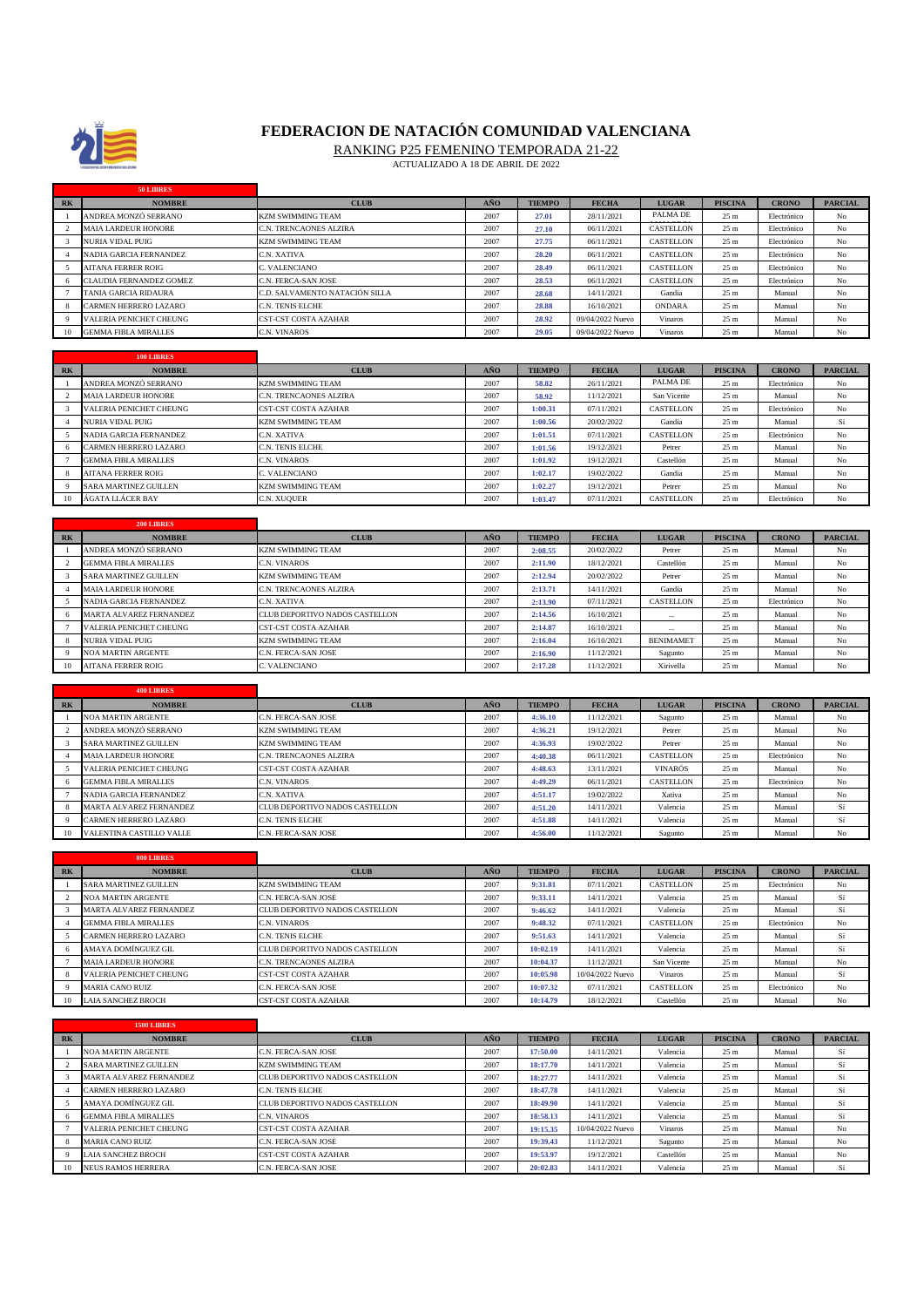|   | 50 ESPALDA                     |                                |      |               |                  |              |                 |              |                |
|---|--------------------------------|--------------------------------|------|---------------|------------------|--------------|-----------------|--------------|----------------|
| R | <b>NOMBRE</b>                  | <b>CLUB</b>                    | AÑO  | <b>TIEMPO</b> | <b>FECHA</b>     | <b>LUGAR</b> | <b>PISCINA</b>  | <b>CRONO</b> | <b>PARCIAL</b> |
|   | <b>VALERIA PENICHET CHEUNG</b> | <b>CST-CST COSTA AZAHAR</b>    | 2007 | 31.58         | 07/11/2021       | CASTELLON    | 25 <sub>m</sub> | Electrónico  | Sí             |
|   | ANDREA MONZÓ SERRANO           | <b>KZM SWIMMING TEAM</b>       | 2007 | 31.88         | 19/02/2022       | Petrer       | 25 <sub>m</sub> | Manual       | N <sub>o</sub> |
|   | <b>SARA MARTINEZ GUILLEN</b>   | <b>KZM SWIMMING TEAM</b>       | 2007 | 32.37         | 07/11/2021       | CASTELLON    | 25 <sub>m</sub> | Electrónico  | Sí             |
|   | MARTA ALVAREZ FERNANDEZ        | CLUB DEPORTIVO NADOS CASTELLON | 2007 | 32.62         | 10/04/2022 Nuevo | Vinaros      | 25 <sub>m</sub> | Manual       | Sí             |
|   | <b>AITANA FERRER ROIG</b>      | C. VALENCIANO                  | 2007 | 32.89         | 07/11/2021       | CASTELLON    | 25 <sub>m</sub> | Electrónico  | No             |
|   | <b>IRENE SANCHO MIRASOL</b>    | C. VALENCIANO                  | 2007 | 32.96         | 07/11/2021       | CASTELLON    | 25 <sub>m</sub> | Electrónico  | Sí             |
|   | EDURNE ALVARADO AMAT           | C.E. ELDENSE                   | 2007 | 33.58         | 19/12/2021       | Petrer       | 25 <sub>m</sub> | Manual       | N <sub>o</sub> |
|   | VALENTINA CASTILLO VALLE       | C.N. FERCA-SAN JOSE            | 2007 | 34.09         | 07/11/2021       | CASTELLON    | 25 <sub>m</sub> | Electrónico  | Sí             |
|   | ÁGATA LLÁCER BAY               | C.N. XUQUER                    | 2007 | 34.42         | 20/02/2022       | Xativa       | 25 <sub>m</sub> | Manual       | Sí             |
|   | <b>NEUS RAMOS HERRERA</b>      | C.N. FERCA-SAN JOSE            | 2007 | 34.72         | 17/10/2021       | $\cdots$     | 25 <sub>m</sub> | Manual       | Sí             |

|           | <b>100 ESPALDA</b>             |                                |      |               |                  |                  |                 |              |                |
|-----------|--------------------------------|--------------------------------|------|---------------|------------------|------------------|-----------------|--------------|----------------|
| <b>RK</b> | <b>NOMBRE</b>                  | <b>CLUB</b>                    | AÑO  | <b>TIEMPO</b> | <b>FECHA</b>     | <b>LUGAR</b>     | <b>PISCINA</b>  | <b>CRONO</b> | <b>PARCIAL</b> |
|           | <b>VALERIA PENICHET CHEUNG</b> | <b>CST-CST COSTA AZAHAR</b>    | 2007 | 1:04.94       | 07/11/2021       | CASTELLON        | 25 <sub>m</sub> | Electrónico  | Sí             |
|           | MARTA ALVAREZ FERNANDEZ        | CLUB DEPORTIVO NADOS CASTELLON | 2007 | 1:08.53       | 10/04/2022 Nuevo | Vinaros          | 25 <sub>m</sub> | Manual       | Sí             |
|           | ANDREA MONZÓ SERRANO           | <b>KZM SWIMMING TEAM</b>       | 2007 | 1:08.68       | 30/10/2021       | <b>PETRER</b>    | 25 <sub>m</sub> | Manual       | No             |
|           | SARA MARTINEZ GUILLEN          | <b>KZM SWIMMING TEAM</b>       | 2007 | 1:09.53       | 07/11/2021       | CASTELLON        | 25 <sub>m</sub> | Electrónico  | No             |
|           | VALENTINA CASTILLO VALLE       | C.N. FERCA-SAN JOSE            | 2007 | 1:10.46       | 07/11/2021       | CASTELLON        | 25 <sub>m</sub> | Electrónico  | No             |
|           | <b>IRENE SANCHO MIRASOL</b>    | C. VALENCIANO                  | 2007 | 1:10.47       | 20/02/2022       | Gandia           | 25 <sub>m</sub> | Manual       | No             |
|           | ÁGATA LLÁCER BAY               | <b>C.N. XUOUER</b>             | 2007 | 1:10.51       | 07/11/2021       | <b>CASTELLON</b> | 25 <sub>m</sub> | Electrónico  | No             |
|           | <b>MARIA CANO RUIZ</b>         | <b>C.N. FERCA-SAN JOSE</b>     | 2007 | 1:11.02       | 07/11/2021       | CASTELLON        | 25 <sub>m</sub> | Electrónico  | No             |
|           | <b>NURIA VIDAL PUIG</b>        | <b>KZM SWIMMING TEAM</b>       | 2007 | 1:11.07       | 07/11/2021       | CASTELLON        | 25 <sub>m</sub> | Electrónico  | No             |
| 10        | <b>AITANA FERRER ROIG</b>      | C. VALENCIANO                  | 2007 | 1:11.67       | 16/10/2021       | <b>BENIMAMET</b> | 25 <sub>m</sub> | Manual       | No             |

|    | 200 ESPALDA                  |                                |      |               |                  |                |                 |              |                |
|----|------------------------------|--------------------------------|------|---------------|------------------|----------------|-----------------|--------------|----------------|
| RK | <b>NOMBRE</b>                | <b>CLUB</b>                    | AÑO  | <b>TIEMPO</b> | <b>FECHA</b>     | <b>LUGAR</b>   | <b>PISCINA</b>  | <b>CRONO</b> | <b>PARCIAL</b> |
|    | MARTA ALVAREZ FERNANDEZ      | CLUB DEPORTIVO NADOS CASTELLON | 2007 | 2:19.21       | 10/04/2022 Nuevo | Vinaros        | 25 <sub>m</sub> | Manual       | No             |
|    | VALERIA PENICHET CHEUNG      | CST-CST COSTA AZAHAR           | 2007 | 2:24.74       | 17/10/2021       | $\cdots$       | 25 <sub>m</sub> | Manual       | N <sub>o</sub> |
|    | ANDREA MONZÓ SERRANO         | <b>KZM SWIMMING TEAM</b>       | 2007 | 2:26.44       | 23/10/2021       |                | 25 <sub>m</sub> | Manual       | Sí             |
|    | VALENTINA CASTILLO VALLE     | C.N. FERCA-SAN JOSE            | 2007 | 2:29.30       | 06/11/2021       | CASTELLON      | 25 <sub>m</sub> | Electrónico  | No             |
|    | <b>IRENE SANCHO MIRASOL</b>  | C. VALENCIANO                  | 2007 | 2:29.56       | 06/11/2021       | CASTELLON      | 25 <sub>m</sub> | Electrónico  | No             |
|    | <b>MAIA LARDEUR HONORE</b>   | C.N. TRENCAONES ALZIRA         | 2007 | 2:29.80       | 27/03/2022 Nuevo | Gandia         | 25 <sub>m</sub> | Manual       | No             |
|    | <b>EVA NEGRON CAMPOS</b>     | C.N. VILA-REAL                 | 2007 | 2:31.06       | 10/04/2022 Nuevo | <b>Vinaros</b> | 25 <sub>m</sub> | Manual       | N <sub>o</sub> |
|    | NADIA GARCIA FERNANDEZ       | C.N. XATIVA                    | 2007 | 2:32.63       | 27/03/2022 Nuevo | Gandia         | 25 <sub>m</sub> | Manual       | No             |
|    | <b>MARIA CANO RUIZ</b>       | C.N. FERCA-SAN JOSE            | 2007 | 2:32.69       | 06/11/2021       | CASTELLON      | 25 <sub>m</sub> | Electrónico  | No             |
|    | <b>SARA MARTINEZ GUILLEN</b> | <b>KZM SWIMMING TEAM</b>       | 2007 | 2:33.70       | 17/10/2021       | ONDARA         | 25 <sub>m</sub> | Manual       | N <sub>o</sub> |

|           | <b>50 BRAZA</b>                |                                |      |               |                  |                 |                 |              |                |
|-----------|--------------------------------|--------------------------------|------|---------------|------------------|-----------------|-----------------|--------------|----------------|
| <b>RK</b> | <b>NOMBRE</b>                  | <b>CLUB</b>                    | AÑO  | <b>TIEMPO</b> | <b>FECHA</b>     | <b>LUGAR</b>    | <b>PISCINA</b>  | <b>CRONO</b> | <b>PARCIAL</b> |
|           | <b>NOA MARTIN ARGENTE</b>      | C.N. FERCA-SAN JOSE            | 2007 | 34.19         | 07/11/2021       | CASTELLON       | 25 <sub>m</sub> | Electrónico  | No             |
|           | <b>MAIA LARDEUR HONORE</b>     | C.N. TRENCAONES ALZIRA         | 2007 | 36.21         | 26/03/2022 Nuevo | Gandia          | 25 <sub>m</sub> | Manual       | No             |
|           | <b>MARTA ALVAREZ FERNANDEZ</b> | CLUB DEPORTIVO NADOS CASTELLON | 2007 | 37.45         | 10/04/2022 Nuevo | Vinaros         | 25 <sub>m</sub> | Manual       | Sí             |
|           | ANDREA MONZÓ SERRANO           | <b>KZM SWIMMING TEAM</b>       | 2007 | 37.80         | 19/12/2021       | Petrer          | 25 <sub>m</sub> | Manual       | Sí             |
|           | <b>VALERIA AMAT BERNAL</b>     | C.E. ELDENSE                   | 2007 | 38.06         | 18/12/2021       | Petrer          | 25 <sub>m</sub> | Manual       | N <sub>o</sub> |
|           | CLAUDIA FERNANDEZ GOMEZ        | C.N. FERCA-SAN JOSE            | 2007 | 38.82         | 06/11/2021       | CASTELLON       | 25 <sub>m</sub> | Electrónico  | Sí             |
|           | <b>AITANA FERRER ROIG</b>      | C. VALENCIANO                  | 2007 | 39.10         | 12/12/2021       | Xirivella       | 25 <sub>m</sub> | Manual       | Sí             |
|           | CARLA TELLA SAURA              | <b>AOUATIC HORTA NORD</b>      | 2007 | 39.41         | 23/10/2021       | <b>LIMERICK</b> | 25 <sub>m</sub> | Electrónico  | Sí             |
|           | <b>BARBARA LLODRA BOSCH</b>    | <b>AOUATIC HORTA NORD</b>      | 2007 | 39.73         | 12/12/2021       | Xirivella       | 25 <sub>m</sub> | Manual       | Sí             |
| 10        | <b>VALERIA PENICHET CHEUNG</b> | <b>CST-CST COSTA AZAHAR</b>    | 2007 | 40.02         | 14/11/2021       | VINARÓS         | 25 <sub>m</sub> | Manual       | Sí             |

|           | <b>100 BRAZA</b>               |                                |      |               |                  |                  |                 |              |                |
|-----------|--------------------------------|--------------------------------|------|---------------|------------------|------------------|-----------------|--------------|----------------|
| <b>RK</b> | <b>NOMBRE</b>                  | <b>CLUB</b>                    | AÑO  | <b>TIEMPO</b> | <b>FECHA</b>     | <b>LUGAR</b>     | <b>PISCINA</b>  | <b>CRONO</b> | <b>PARCIAL</b> |
|           | <b>NOA MARTIN ARGENTE</b>      | C.N. FERCA-SAN JOSE            | 2007 | 1:12.43       | 06/11/2021       | <b>CASTELLON</b> | 25 <sub>m</sub> | Electrónico  | No             |
|           | <b>MARTA ALVAREZ FERNANDEZ</b> | CLUB DEPORTIVO NADOS CASTELLON | 2007 | 1:18.84       | 10/04/2022 Nuevo | Vinaros          | 25 <sub>m</sub> | Manual       | No             |
|           | ANDREA MONZÓ SERRANO           | <b>KZM SWIMMING TEAM</b>       | 2007 | 1:19.95       | 19/12/2021       | Petrer           | 25 <sub>m</sub> | Manual       | No             |
|           | <b>MAIA LARDEUR HONORE</b>     | C.N. TRENCAONES ALZIRA         | 2007 | 1:20.40       | 11/12/2021       | San Vicente      | 25 <sub>m</sub> | Manual       | No             |
|           | <b>CLAUDIA FERNANDEZ GOMEZ</b> | C.N. FERCA-SAN JOSE            | 2007 | 1:21.59       | 06/11/2021       | <b>CASTELLON</b> | 25 <sub>m</sub> | Electrónico  | No             |
|           | <b>CARLA TELLA SAURA</b>       | <b>AOUATIC HORTA NORD</b>      | 2007 | 1:22.63       | 23/10/2021       | <b>LIMERICK</b>  | 25 <sub>m</sub> | Electrónico  | No             |
|           | AMAYA DOMÍNGUEZ GIL            | CLUB DEPORTIVO NADOS CASTELLON | 2007 | 1:23.44       | 10/04/2022 Nuevo | Vinaros          | 25 <sub>m</sub> | Manual       | No             |
|           | ANA ESPINA BALLESTER           | <b>AOUATIC HORTA NORD</b>      | 2007 | 1:23.61       | 27/03/2022 Nuevo | Benimamet        | 25 <sub>m</sub> | Manual       | No             |
|           | <b>IRENE LOPEZ FELIP</b>       | CLUB DEPORTIVO NADOS CASTELLON | 2007 | 1:23.85       | 09/04/2022 Nuevo | Vinaros          | 25 <sub>m</sub> | Manual       | Sí             |
| 10        | <b>VALERIA RUIZ MORENO</b>     | <b>C.N. TENIS ELCHE</b>        | 2007 | 1:24.11       | 13/11/2021       | Petrer           | 25 <sub>m</sub> | Manual       | No             |

|           | 200 BRAZA                      |                                |      |               |                  |                 |                 |              |                |
|-----------|--------------------------------|--------------------------------|------|---------------|------------------|-----------------|-----------------|--------------|----------------|
| <b>RK</b> | <b>NOMBRE</b>                  | <b>CLUB</b>                    | AÑO  | <b>TIEMPO</b> | <b>FECHA</b>     | <b>LUGAR</b>    | <b>PISCINA</b>  | <b>CRONO</b> | <b>PARCIAL</b> |
|           | <b>NOA MARTIN ARGENTE</b>      | C.N. FERCA-SAN JOSE            | 2007 | 2:48.57       | 14/11/2021       | Valencia        | 25 <sub>m</sub> | Manual       | No             |
|           | <b>MARTA ALVAREZ FERNANDEZ</b> | CLUB DEPORTIVO NADOS CASTELLON | 2007 | 2:48.66       | 09/04/2022 Nuevo | Vinaros         | 25 <sub>m</sub> | Manual       | No             |
|           | ANDREA MONZÓ SERRANO           | <b>KZM SWIMMING TEAM</b>       | 2007 | 2:48.92       | 14/11/2021       | Petrer          | 25 <sub>m</sub> | Manual       | No             |
|           | <b>MAIA LARDEUR HONORE</b>     | C.N. TRENCAONES ALZIRA         | 2007 | 2:53.28       | 26/03/2022 Nuevo | Gandia          | 25 <sub>m</sub> | Manual       | No             |
|           | <b>IRENE LOPEZ FELIP</b>       | CLUB DEPORTIVO NADOS CASTELLON | 2007 | 2:54.59       | 09/04/2022 Nuevo | Vinaros         | 25 <sub>m</sub> | Manual       | No             |
|           | <b>CARLA TELLA SAURA</b>       | <b>AOUATIC HORTA NORD</b>      | 2007 | 2:55.10       | 21/11/2021       | <b>LIMERICK</b> | 25 <sub>m</sub> | Electrónico  | No             |
|           | <b>VALERIA PENICHET CHEUNG</b> | <b>CST-CST COSTA AZAHAR</b>    | 2007 | 2:55.53       | 14/11/2021       | <b>VINARÓS</b>  | 25 <sub>m</sub> | Manual       | No             |
|           | <b>EVA NEGRON CAMPOS</b>       | C.N. VILA-REAL                 | 2007 | 2:57.53       | 09/04/2022 Nuevo | Vinaros         | 25 <sub>m</sub> | Manual       | No             |
|           | <b>VALERIA RUIZ MORENO</b>     | C.N. TENIS ELCHE               | 2007 | 2:58.31       | 14/11/2021       | Petrer          | 25 <sub>m</sub> | Manual       | No             |
| 10        | <b>VALERIA AMAT BERNAL</b>     | C.E. ELDENSE                   | 2007 | 2:58.68       | 14/11/2021       | Petrer          | 25 <sub>m</sub> | Manual       | No             |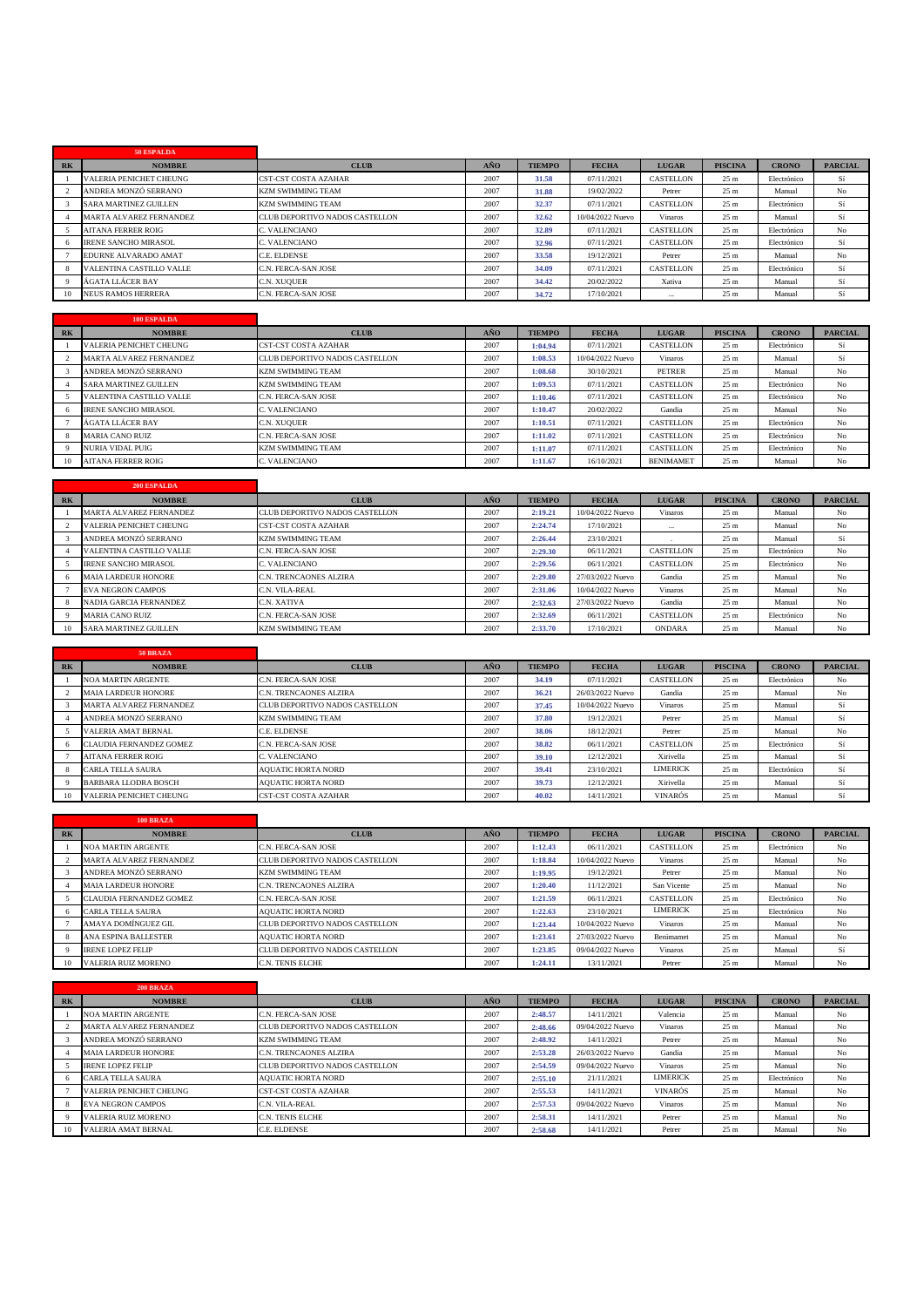|    | 50 MARIPOSA                    |                                |      |               |                  |              |                 |              |                |
|----|--------------------------------|--------------------------------|------|---------------|------------------|--------------|-----------------|--------------|----------------|
| RK | <b>NOMBRE</b>                  | <b>CLUB</b>                    | AÑO  | <b>TIEMPO</b> | <b>FECHA</b>     | <b>LUGAR</b> | <b>PISCINA</b>  | <b>CRONO</b> | <b>PARCIAL</b> |
|    | ANDREA MONZÓ SERRANO           | <b>KZM SWIMMING TEAM</b>       | 2007 | 28.89         | 27/11/2021       | PALMA DE     | 25 <sub>m</sub> | Electrónico  | No             |
|    | ÁGATA LLÁCER BAY               | C.N. XUQUER                    | 2007 | 30.65         | 07/11/2021       | CASTELLON    | 25 <sub>m</sub> | Electrónico  | N <sub>o</sub> |
|    | CARMEN HERRERO LAZARO          | C.N. TENIS ELCHE               | 2007 | 30.84         | 18/12/2021       | Petrer       | 25 <sub>m</sub> | Manual       | Sí             |
|    | <b>MAIA LARDEUR HONORE</b>     | C.N. TRENCAONES ALZIRA         | 2007 | 30.88         | 19/02/2022       | Xativa       | 25 <sub>m</sub> | Manual       | N <sub>o</sub> |
|    | <b>NURIA VIDAL PUIG</b>        | <b>KZM SWIMMING TEAM</b>       | 2007 | 31.14         | 07/11/2021       | CASTELLON    | 25 <sub>m</sub> | Electrónico  | N <sub>o</sub> |
|    | NADIA GARCIA FERNANDEZ         | C.N. XATIVA                    | 2007 | 31.38         | 12/12/2021       | Xirivella    | 25 <sub>m</sub> | Manual       | N <sub>o</sub> |
|    | MARTA ALVAREZ FERNANDEZ        | CLUB DEPORTIVO NADOS CASTELLON | 2007 | 31.42         | 09/04/2022 Nuevo | Vinaros      | 25 <sub>m</sub> | Manual       | Sí             |
|    | <b>NOA MARTIN ARGENTE</b>      | C.N. FERCA-SAN JOSE            | 2007 | 31.59         | 07/11/2021       | CASTELLON    | 25 <sub>m</sub> | Electrónico  | Sí             |
|    | <b>VALERIA PENICHET CHEUNG</b> | <b>CST-CST COSTA AZAHAR</b>    | 2007 | 31.70         | 06/11/2021       | CASTELLON    | 25 <sub>m</sub> | Electrónico  | Sí             |
|    | <b>IRENE SANCHO MIRASOL</b>    | C. VALENCIANO                  | 2007 | 32.24         | 13/11/2021       | Valencia     | 25 <sub>m</sub> | Manual       | No             |

|   | 100 MARIPOSA                   |                                |      |               |                  |                  |                 |              |                |
|---|--------------------------------|--------------------------------|------|---------------|------------------|------------------|-----------------|--------------|----------------|
| R | <b>NOMBRE</b>                  | <b>CLUB</b>                    | AÑO  | <b>TIEMPO</b> | <b>FECHA</b>     | <b>LUGAR</b>     | <b>PISCINA</b>  | <b>CRONO</b> | <b>PARCIAL</b> |
|   | ANDREA MONZÓ SERRANO           | <b>KZM SWIMMING TEAM</b>       | 2007 | 1:04.36       | 25/11/2021       | PALMA DE         | 25 <sub>m</sub> | Electrónico  | No             |
|   | CARMEN HERRERO LAZARO          | C.N. TENIS ELCHE               | 2007 | 1:06.37       | 18/12/2021       | Petrer           | 25 <sub>m</sub> | Manual       | No             |
|   | <b>VALERIA PENICHET CHEUNG</b> | <b>CST-CST COSTA AZAHAR</b>    | 2007 | 1:07.01       | 06/11/2021       | <b>CASTELLON</b> | 25 <sub>m</sub> | Electrónico  | No             |
|   | ÁGATA LLÁCER BAY               | C.N. XUQUER                    | 2007 | 1:07.09       | 11/12/2021       | Sagunto          | 25 <sub>m</sub> | Manual       | No             |
|   | <b>NADIA GARCIA FERNANDEZ</b>  | C.N. XATIVA                    | 2007 | 1:08.63       | 06/11/2021       | <b>CASTELLON</b> | 25 <sub>m</sub> | Electrónico  | No             |
|   | MARTA ALVAREZ FERNANDEZ        | CLUB DEPORTIVO NADOS CASTELLON | 2007 | 1:08.73       | 09/04/2022 Nuevo | Vinaros          | 25 <sub>m</sub> | Manual       | No             |
|   | <b>MAIA LARDEUR HONORE</b>     | C.N. TRENCAONES ALZIRA         | 2007 | 1:09.92       | 20/02/2022       | Xativa           | 25 <sub>m</sub> | Manual       | No             |
|   | <b>SARA MARTINEZ GUILLEN</b>   | <b>KZM SWIMMING TEAM</b>       | 2007 | 1:10.31       | 30/10/2021       | <b>PETRER</b>    | 25 <sub>m</sub> | Manual       | No             |
|   | <b>NURIA VIDAL PUIG</b>        | <b>KZM SWIMMING TEAM</b>       | 2007 | 1:10.35       | 20/02/2022       | Gandia           | 25 <sub>m</sub> | Manual       | No             |
|   | <b>NOA MARTIN ARGENTE</b>      | C.N. FERCA-SAN JOSE            | 2007 | 1:10.72       | 07/11/2021       | <b>CASTELLON</b> | 25 <sub>m</sub> | Electrónico  | Sí             |
|   |                                |                                |      |               |                  |                  |                 |              |                |

|           | 200 MARIPOSA                 |                                |      |               |              |              |                 |              |                |
|-----------|------------------------------|--------------------------------|------|---------------|--------------|--------------|-----------------|--------------|----------------|
| <b>RK</b> | <b>NOMBRE</b>                | <b>CLUB</b>                    | AÑO  | <b>TIEMPO</b> | <b>FECHA</b> | <b>LUGAR</b> | <b>PISCINA</b>  | <b>CRONO</b> | <b>PARCIAL</b> |
|           | ANDREA MONZÓ SERRANO         | <b>KZM SWIMMING TEAM</b>       | 2007 | 2:26.54       | 07/11/2021   | CASTELLON    | 25 <sub>m</sub> | Electrónico  | No             |
|           | <b>CARMEN HERRERO LAZARO</b> | <b>C.N. TENIS ELCHE</b>        | 2007 | 2:30.81       | 19/12/2021   | Petrer       | 25 <sub>m</sub> | Manual       | No             |
|           | SARA MARTINEZ GUILLEN        | <b>KZM SWIMMING TEAM</b>       | 2007 | 2:32.53       | 19/02/2022   | Petrer       | 25 <sub>m</sub> | Manual       | No             |
|           | ÁGATA LLÁCER BAY             | C.N. XUQUER                    | 2007 | 2:36.23       | 11/12/2021   | Sagunto      | 25 <sub>m</sub> | Manual       | No             |
|           | <b>MAIA LARDEUR HONORE</b>   | C.N. TRENCAONES ALZIRA         | 2007 | 2:39.59       | 19/02/2022   | Xativa       | 25 <sub>m</sub> | Manual       | No             |
|           | CANDELA VIDAL SAN BARTOLOMÉ  | <b>KZM SWIMMING TEAM</b>       | 2007 | 2:40.81       | 19/02/2022   | Petrer       | 25 <sub>m</sub> | Manual       | No             |
|           | <b>VALERIA RUIZ MORENO</b>   | <b>C.N. TENIS ELCHE</b>        | 2007 | 2:45.33       | 19/02/2022   | Petrer       | 25 <sub>m</sub> | Manual       | No             |
|           | NADIA GARCIA FERNANDEZ       | C.N. XATIVA                    | 2007 | 2:45.73       | 19/02/2022   | Xativa       | 25 <sub>m</sub> | Manual       | No             |
|           | <b>NEUS RAMOS HERRERA</b>    | C.N. FERCA-SAN JOSE            | 2007 | 2:46.64       | 11/12/2021   | Sagunto      | 25 <sub>m</sub> | Manual       | No             |
| 10        | MARTA ALVAREZ FERNANDEZ      | CLUB DEPORTIVO NADOS CASTELLON | 2007 | 2:47.57       | 17/10/2021   | $\cdots$     | 25 <sub>m</sub> | Manual       | No             |

|           | <b>100 ESTILOS</b>             |                                |      |               |              |                  |                 |              |                |
|-----------|--------------------------------|--------------------------------|------|---------------|--------------|------------------|-----------------|--------------|----------------|
| <b>RK</b> | <b>NOMBRE</b>                  | <b>CLUB</b>                    | AÑO  | <b>TIEMPO</b> | <b>FECHA</b> | <b>LUGAR</b>     | <b>PISCINA</b>  | <b>CRONO</b> | <b>PARCIAL</b> |
|           | ANDREA MONZÓ SERRANO           | <b>KZM SWIMMING TEAM</b>       | 2007 | 1:07.71       | 06/11/2021   | <b>CASTELLON</b> | 25 <sub>m</sub> | Electrónico  | No             |
|           | <b>VALERIA PENICHET CHEUNG</b> | <b>CST-CST COSTA AZAHAR</b>    | 2007 | 1:09.33       | 16/10/2021   | $\cdots$         | 25 <sub>m</sub> | Manual       | No             |
|           | <b>MAIA LARDEUR HONORE</b>     | <b>C.N. TRENCAONES ALZIRA</b>  | 2007 | 1:11.18       | 16/10/2021   | $\cdots$         | 25 <sub>m</sub> | Manual       | No             |
|           | <b>MARTA ALVAREZ FERNANDEZ</b> | CLUB DEPORTIVO NADOS CASTELLON | 2007 | 1:11.50       | 16/10/2021   | $\cdots$         | 25 <sub>m</sub> | Manual       | No             |
|           | <b>NOA MARTIN ARGENTE</b>      | C.N. FERCA-SAN JOSE            | 2007 | 1:11.77       | 11/12/2021   | Sagunto          | 25 <sub>m</sub> | Manual       | No             |
|           | NADIA GARCIA FERNANDEZ         | C.N. XATIVA                    | 2007 | 1:12.30       | 11/12/2021   | Xirivella        | 25 <sub>m</sub> | Manual       | No             |
|           | <b>EVA NEGRON CAMPOS</b>       | C.N. VILA-REAL                 | 2007 | 1:14.79       | 06/11/2021   | CASTELLON        | 25 <sub>m</sub> | Electrónico  | No             |
|           | ANA ANTON PLANELLES            | <b>KZM SWIMMING TEAM</b>       | 2007 | 1:16.00       | 16/10/2021   | <b>ONDARA</b>    | 25 <sub>m</sub> | Manual       | No             |
|           | <b>CARLA MENA GARCIA</b>       | <b>CST-CST COSTA AZAHAR</b>    | 2007 | 1:17.19       | 16/10/2021   | $\cdots$         | 25 <sub>m</sub> | Manual       | No             |
| 10        | <b>IRENE LOPEZ FELIP</b>       | CLUB DEPORTIVO NADOS CASTELLON | 2007 | 1:18.13       | 16/10/2021   | $\cdots$         | 25 <sub>m</sub> | Manual       | No             |

|           | <b>200 ESTILOS</b>             |                                       |      |               |                  |                  |                 |              |                |
|-----------|--------------------------------|---------------------------------------|------|---------------|------------------|------------------|-----------------|--------------|----------------|
| <b>RK</b> | <b>NOMBRE</b>                  | <b>CLUB</b>                           | AÑO  | <b>TIEMPO</b> | <b>FECHA</b>     | <b>LUGAR</b>     | <b>PISCINA</b>  | <b>CRONO</b> | <b>PARCIAL</b> |
|           | ANDREA MONZÓ SERRANO           | <b>KZM SWIMMING TEAM</b>              | 2007 | 2:25.95       | 13/11/2021       | Petrer           | 25 <sub>m</sub> | Manual       | No             |
|           | <b>NOA MARTIN ARGENTE</b>      | C.N. FERCA-SAN JOSE                   | 2007 | 2:27.54       | 07/11/2021       | <b>CASTELLON</b> | 25 <sub>m</sub> | Electrónico  | No             |
|           | <b>MAIA LARDEUR HONORE</b>     | C.N. TRENCAONES ALZIRA                | 2007 | 2:29.12       | 27/03/2022 Nuevo | Gandia           | 25 <sub>m</sub> | Manual       | No             |
|           | <b>VALERIA PENICHET CHEUNG</b> | <b>CST-CST COSTA AZAHAR</b>           | 2007 | 2:31.90       | 13/11/2021       | <b>VINARÓS</b>   | 25 <sub>m</sub> | Manual       | No             |
|           | <b>SARA MARTINEZ GUILLEN</b>   | <b>KZM SWIMMING TEAM</b>              | 2007 | 2:32.19       | 13/11/2021       | Petrer           | 25 <sub>m</sub> | Manual       | No             |
|           | <b>MARTA ALVAREZ FERNANDEZ</b> | CLUB DEPORTIVO NADOS CASTELLON        | 2007 | 2:32.28       | 13/11/2021       | <b>VINARÓS</b>   | 25 <sub>m</sub> | Manual       | No             |
|           | NADIA GARCIA FERNANDEZ         | C.N. XATIVA                           | 2007 | 2:34.51       | 13/11/2021       | Valencia         | 25 <sub>m</sub> | Manual       | No             |
|           | <b>IRENE LOPEZ FELIP</b>       | <b>CLUB DEPORTIVO NADOS CASTELLON</b> | 2007 | 2:36.96       | 10/04/2022 Nuevo | Vinaros          | 25 <sub>m</sub> | Manual       | No             |
|           | <b>NEUS RAMOS HERRERA</b>      | C.N. FERCA-SAN JOSE                   | 2007 | 2:37.51       | 07/11/2021       | CASTELLON        | 25 <sub>m</sub> | Electrónico  | No             |
| 10        | CANDELA VIDAL SAN BARTOLOMÉ    | <b>KZM SWIMMING TEAM</b>              | 2007 | 2:38.56       | 13/11/2021       | Petrer           | 25 <sub>m</sub> | Manual       | No             |

|                | <b>400 ESTILOS</b>             |                                |      |               |                  |                |                 |              |                |
|----------------|--------------------------------|--------------------------------|------|---------------|------------------|----------------|-----------------|--------------|----------------|
| R <sub>K</sub> | <b>NOMBRE</b>                  | <b>CLUB</b>                    | AÑO  | <b>TIEMPO</b> | <b>FECHA</b>     | <b>LUGAR</b>   | <b>PISCINA</b>  | <b>CRONO</b> | <b>PARCIAL</b> |
|                | ANDREA MONZÓ SERRANO           | <b>KZM SWIMMING TEAM</b>       | 2007 | 2:25.95       | 13/11/2021       | Petrer         | 25 <sub>m</sub> | Manual       | No             |
|                | <b>NOA MARTIN ARGENTE</b>      | C.N. FERCA-SAN JOSE            | 2007 | 2:27.54       | 07/11/2021       | CASTELLON      | 25 <sub>m</sub> | Electrónico  | No             |
|                | <b>MAIA LARDEUR HONORE</b>     | C.N. TRENCAONES ALZIRA         | 2007 | 2:29.12       | 27/03/2022 Nuevo | Gandia         | 25 <sub>m</sub> | Manual       | No             |
|                | <b>VALERIA PENICHET CHEUNG</b> | <b>CST-CST COSTA AZAHAR</b>    | 2007 | 2:31.90       | 13/11/2021       | <b>VINARÓS</b> | 25 <sub>m</sub> | Manual       | No             |
|                | <b>SARA MARTINEZ GUILLEN</b>   | <b>KZM SWIMMING TEAM</b>       | 2007 | 2:32.19       | 13/11/2021       | Petrer         | 25 <sub>m</sub> | Manual       | No             |
|                | MARTA ALVAREZ FERNANDEZ        | CLUB DEPORTIVO NADOS CASTELLON | 2007 | 2:32.28       | 13/11/2021       | <b>VINARÓS</b> | 25 <sub>m</sub> | Manual       | N <sub>o</sub> |
|                | <b>NADIA GARCIA FERNANDEZ</b>  | C.N. XATIVA                    | 2007 | 2:34.51       | 13/11/2021       | Valencia       | 25 <sub>m</sub> | Manual       | No             |
|                | <b>IRENE LOPEZ FELIP</b>       | CLUB DEPORTIVO NADOS CASTELLON | 2007 | 2:36.96       | 10/04/2022 Nuevo | Vinaros        | 25 <sub>m</sub> | Manual       | No             |
|                | <b>NEUS RAMOS HERRERA</b>      | C.N. FERCA-SAN JOSE            | 2007 | 2:37.51       | 07/11/2021       | CASTELLON      | 25 <sub>m</sub> | Electrónico  | No             |
| 10             | CANDELA VIDAL SAN BARTOLOMÉ    | <b>KZM SWIMMING TEAM</b>       | 2007 | 2:38.56       | 13/11/2021       | Petrer         | 25 <sub>m</sub> | Manual       | N <sub>o</sub> |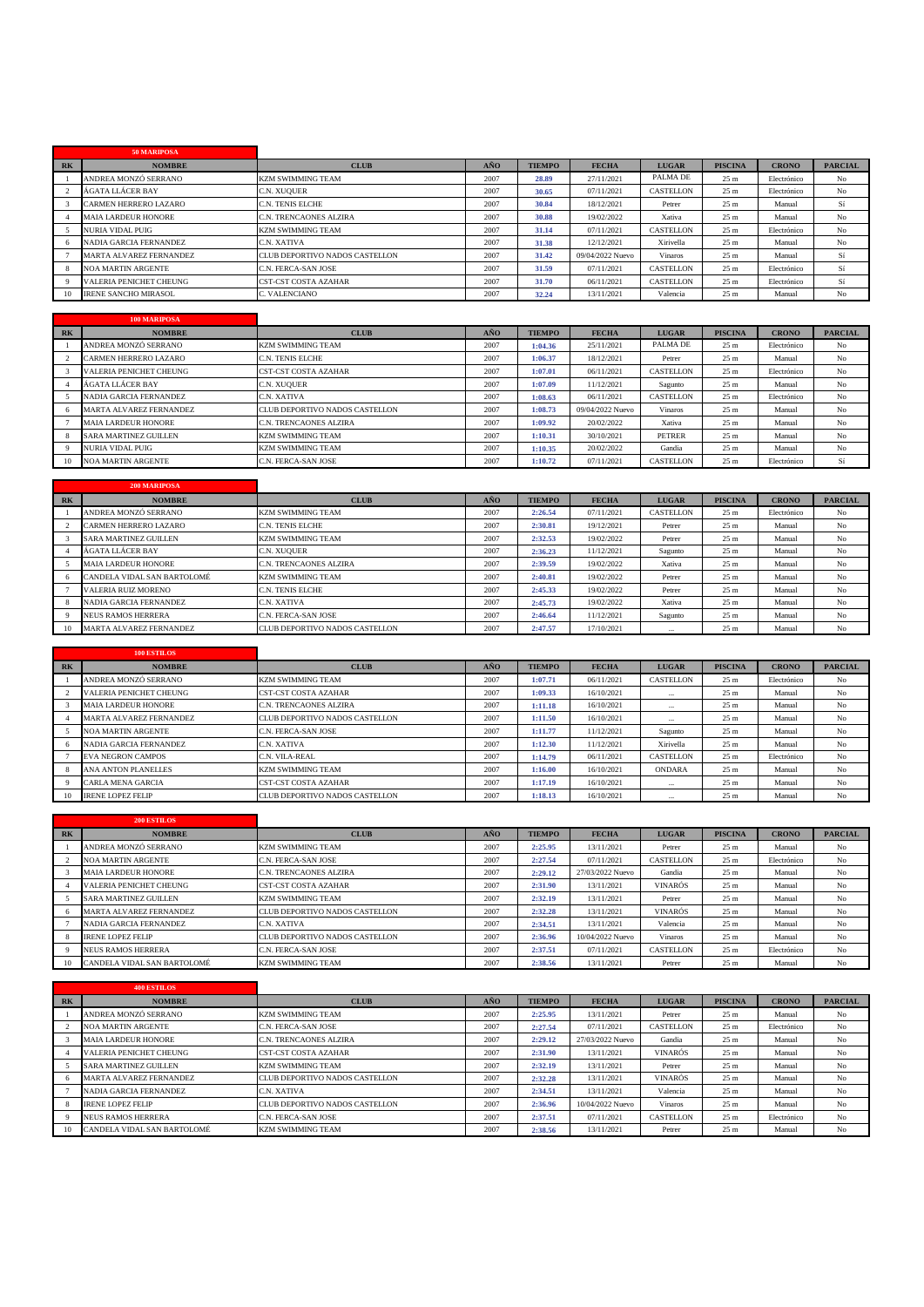|                | 50 LIBRES                    |                          |      |               |                  |              |                 |              |                |
|----------------|------------------------------|--------------------------|------|---------------|------------------|--------------|-----------------|--------------|----------------|
| R <sub>K</sub> | <b>NOMBRE</b>                | <b>CLUB</b>              | AÑO  | <b>TIEMPO</b> | <b>FECHA</b>     | <b>LUGAR</b> | <b>PISCINA</b>  | <b>CRONO</b> | <b>PARCIAL</b> |
|                | <b>CARLA NAVARRO SALA</b>    | C.N. TRENCAONES ALZIRA   | 2008 | 29.10         | 20/02/2022       | Xativa       | 25 <sub>m</sub> | Manual       | No             |
|                | ANDREA SORIANO RODRIGUEZ     | C.N. XATIVA              | 2008 | 29.44         | 14/11/2021       | Valencia     | 25 <sub>m</sub> | Manual       | No             |
|                | <b>MARIA ANTON ALZAMORA</b>  | <b>KZM SWIMMING TEAM</b> | 2008 | 29.65         | 20/02/2022       | Petrer       | 25 <sub>m</sub> | Manual       | N <sub>o</sub> |
|                | <b>LAIA PEREZ IGLESIAS</b>   | C.N.E. GANDIA            | 2008 | 29.96         | 20/02/2022       | Gandia       | 25 <sub>m</sub> | Manual       | N <sub>o</sub> |
|                | <b>IRENE ARNAL ORON</b>      | C.N. BETERA              | 2008 | 30.06         | 27/03/2022 Nuevo | Valencia     | 25 <sub>m</sub> | Manual       | N <sub>o</sub> |
|                | <b>CARLA MARIN CLARES</b>    | C.N. PISCIS-MISLATA      | 2008 | 30.10         | 14/11/2021       | Valencia     | 25 <sub>m</sub> | Manual       | No             |
|                | RAOUEL SENDRA GUILLEM        | C.N. NEPTUNO-L'ALCUDIA   | 2008 | 30.15         | 26/03/2022 Nuevo | Gandia       | 25 <sub>m</sub> | Manual       | No             |
|                | <b>CLAUDIA MORA SANTIAGO</b> | C.N. FERCA-SAN JOSE      | 2008 | 30.16         | 07/11/2021       | CASTELLON    | 25 <sub>m</sub> | Electrónico  | Sí             |
|                | <b>AINHOA PEREZ CABANES</b>  | C.N. PISCIS-MISLATA      | 2008 | 30.25         | 14/11/2021       | Valencia     | 25 <sub>m</sub> | Manual       | N <sub>o</sub> |
| 10             | <b>JULIA BAS CUTILLAS</b>    | <b>C.N. SAN VICENTE</b>  | 2008 | 30.33         | 14/11/2021       | Petrer       | 25 <sub>m</sub> | Manual       | N <sub>o</sub> |

|    | <b>100 LIBRES</b>           |                          |      |               |                  |              |                 |              |                |
|----|-----------------------------|--------------------------|------|---------------|------------------|--------------|-----------------|--------------|----------------|
| RK | <b>NOMBRE</b>               | <b>CLUB</b>              | AÑO  | <b>TIEMPO</b> | <b>FECHA</b>     | <b>LUGAR</b> | <b>PISCINA</b>  | <b>CRONO</b> | <b>PARCIAL</b> |
|    | CLAUDIA MORA SANTIAGO       | C.N. FERCA-SAN JOSE      | 2008 | 1:02.39       | 07/11/2021       | CASTELLON    | 25 <sub>m</sub> | Electrónico  | No             |
|    | <b>MARIA ANTON ALZAMORA</b> | <b>KZM SWIMMING TEAM</b> | 2008 | 1:03.49       | 19/02/2022       | Petrer       | 25 <sub>m</sub> | Manual       | No             |
|    | CARLA NAVARRO SALA          | C.N. TRENCAONES ALZIRA   | 2008 | 1:04.10       | 27/03/2022 Nuevo | Gandia       | 25 <sub>m</sub> | Manual       | No             |
|    | ANDREA SORIANO RODRIGUEZ    | C.N. XATIVA              | 2008 | 1:04.49       | 19/02/2022       | Xativa       | 25 <sub>m</sub> | Manual       | No             |
|    | <b>GEMA SANZ TOMAS</b>      | <b>C.N. TENIS ELCHE</b>  | 2008 | 1:05.09       | 19/02/2022       | Petrer       | 25 <sub>m</sub> | Manual       | No             |
|    | PAULA FRANCÉS ALBERO        | C.N. TENIS ELCHE         | 2008 | 1:05.31       | 18/12/2021       | Petrer       | 25 <sub>m</sub> | Manual       | Sí             |
|    | <b>LAIA PEREZ IGLESIAS</b>  | C.N.E. GANDIA            | 2008 | 1:05.62       | 27/03/2022 Nuevo | Gandia       | 25 <sub>m</sub> | Manual       | No             |
|    | DANIELA MOLEDO MENDEZ       | C.N. FERCA-SAN JOSE      | 2008 | 1:05.72       | 07/11/2021       | CASTELLON    | 25 <sub>m</sub> | Electrónico  | No             |
|    | <b>IRENE ARNAL ORON</b>     | C.N. BETERA              | 2008 | 1:05.76       | 27/03/2022 Nuevo | Valencia     | 25 <sub>m</sub> | Manual       | No             |
|    | PAOLA ANDANI SANCHIS        | C.N. XATIVA              | 2008 | 1:06.00       | 19/02/2022       | Xativa       | 25 <sub>m</sub> | Manual       | No             |

|       | 200 LIBRES                  |                          |      |               |              |               |                 |              |                |
|-------|-----------------------------|--------------------------|------|---------------|--------------|---------------|-----------------|--------------|----------------|
| $R$ K | <b>NOMBRE</b>               | <b>CLUB</b>              | AÑO  | <b>TIEMPO</b> | <b>FECHA</b> | <b>LUGAR</b>  | <b>PISCINA</b>  | <b>CRONO</b> | <b>PARCIAL</b> |
|       | PAULA FRANCÉS ALBERO        | <b>C.N. TENIS ELCHE</b>  | 2008 | 2:14.40       | 18/12/2021   | Petrer        | 25 <sub>m</sub> | Manual       | No             |
|       | CLAUDIA MORA SANTIAGO       | C.N. FERCA-SAN JOSE      | 2008 | 2:17.47       | 07/11/2021   | CASTELLON     | 25 <sub>m</sub> | Electrónico  | No             |
|       | LAIA PEREZ IGLESIAS         | C.N.E. GANDIA            | 2008 | 2:19.59       | 20/02/2022   | Gandia        | 25 <sub>m</sub> | Manual       | N <sub>o</sub> |
|       | EDURNE TACURI ALULIMA       | C.N. TENIS ELCHE         | 2008 | 2:20.35       | 18/12/2021   | Petrer        | 25 <sub>m</sub> | Manual       | N <sub>o</sub> |
|       | ALBA HIDALGO FERNANDEZ      | C.N.E. GANDIA            | 2008 | 2:20.50       | 20/02/2022   | Gandia        | 25 <sub>m</sub> | Manual       | No             |
|       | <b>MARIA ANTON ALZAMORA</b> | <b>KZM SWIMMING TEAM</b> | 2008 | 2:20.63       | 14/11/2021   | Petrer        | 25 <sub>m</sub> | Manual       | No             |
|       | CARMEN VILLOLDO MARCOS      | C.N. TENIS ELCHE         | 2008 | 2:20.71       | 16/10/2021   | <b>ONDARA</b> | 25 <sub>m</sub> | Manual       | N <sub>o</sub> |
|       | CARLA NAVARRO SALA          | C.N. TRENCAONES ALZIRA   | 2008 | 2:21.21       | 20/02/2022   | Xativa        | 25 <sub>m</sub> | Manual       | No             |
|       | ANDREA SORIANO RODRIGUEZ    | C.N. XATIVA              | 2008 | 2:22.14       | 20/02/2022   | Xativa        | 25 <sub>m</sub> | Manual       | No             |
|       | <b>JULIA BAS CUTILLAS</b>   | C.N. SAN VICENTE         | 2008 | 2:22.32       | 20/02/2022   | Petrer        | 25 <sub>m</sub> | Manual       | No             |

|       | 400 LIBRES                    |                                         |      |               |              |              |                 |              |                |
|-------|-------------------------------|-----------------------------------------|------|---------------|--------------|--------------|-----------------|--------------|----------------|
| $R$ K | <b>NOMBRE</b>                 | <b>CLUB</b>                             | AÑO  | <b>TIEMPO</b> | <b>FECHA</b> | <b>LUGAR</b> | <b>PISCINA</b>  | <b>CRONO</b> | <b>PARCIAL</b> |
|       | PAULA FRANCÉS ALBERO          | C.N. TENIS ELCHE                        | 2008 | 4:43.95       | 19/12/2021   | Petrer       | 25 <sub>m</sub> | Manual       | No             |
|       | CARMEN VILLOLDO MARCOS        | C.N. TENIS ELCHE                        | 2008 | 4:53.69       | 18/12/2021   | Petrer       | 25 <sub>m</sub> | Manual       | Sí             |
|       | EDURNE TACURI ALULIMA         | C.N. TENIS ELCHE                        | 2008 | 4:57.45       | 19/12/2021   | Petrer       | 25 <sub>m</sub> | Manual       | No             |
|       | <b>CLAUDIA MORA SANTIAGO</b>  | C.N. FERCA-SAN JOSE                     | 2008 | 4:58.85       | 11/12/2021   | Sagunto      | 25 <sub>m</sub> | Manual       | No             |
|       | <b>MARIA VICENTE VILLAMON</b> | CLUB NATACION ACUATICO MORVEDRE SAGUNTO | 2008 | 4:59.65       | 11/12/2021   | Sagunto      | 25 <sub>m</sub> | Manual       | No             |
|       | <b>GISELA MARTIN LOPEZ</b>    | C.N. TENIS ELCHE                        | 2008 | 5:01.34       | 19/12/2021   | Petrer       | 25 <sub>m</sub> | Manual       | No             |
|       | ALBA HIDALGO FERNANDEZ        | C.N.E. GANDIA                           | 2008 | 5:03.32       | 13/11/2021   | Gandia       | 25 <sub>m</sub> | Manual       | No             |
|       | <b>JULIA BAS CUTILLAS</b>     | C.N. SAN VICENTE                        | 2008 | 5:06.34       | 11/12/2021   | San Vicente  | 25 <sub>m</sub> | Manual       | No             |
|       | ALICIA PEDROS ALEMANY         | C.N. LA VALL D'UIXO                     | 2008 | 5:06.54       | 19/12/2021   | Castellón    | 25 <sub>m</sub> | Manual       | No             |
| 10    | <b>NOOR SEGARRA GUILLEN</b>   | C.N. TRENCAONES ALZIRA                  | 2008 | 5:08.31       | 11/12/2021   | San Vicente  | 25 <sub>m</sub> | Manual       | No             |

|           | 800 LIBRES                    |                                |      |               |                  |               |                 |              |                |
|-----------|-------------------------------|--------------------------------|------|---------------|------------------|---------------|-----------------|--------------|----------------|
| <b>RK</b> | <b>NOMBRE</b>                 | <b>CLUB</b>                    | AÑO  | <b>TIEMPO</b> | <b>FECHA</b>     | <b>LUGAR</b>  | <b>PISCINA</b>  | <b>CRONO</b> | <b>PARCIAL</b> |
|           | PAULA FRANCÉS ALBERO          | <b>C.N. TENIS ELCHE</b>        | 2008 | 9:38.74       | 18/12/2021       | Petrer        | 25 <sub>m</sub> | Manual       | No             |
|           | <b>CARMEN VILLOLDO MARCOS</b> | <b>C.N. TENIS ELCHE</b>        | 2008 | 9:52.13       | 18/12/2021       | Petrer        | 25 <sub>m</sub> | Manual       | No             |
|           | EDURNE TACURI ALULIMA         | <b>C.N. TENIS ELCHE</b>        | 2008 | 10:11.38      | 18/12/2021       | Petrer        | 25 <sub>m</sub> | Manual       | No             |
|           | <b>GISELA MARTIN LOPEZ</b>    | <b>C.N. TENIS ELCHE</b>        | 2008 | 10:17.98      | 18/12/2021       | Petrer        | 25 <sub>m</sub> | Manual       | No             |
|           | ALBA HIDALGO FERNANDEZ        | C.N.E. GANDIA                  | 2008 | 10:19.55      | 20/02/2022       | Gandia        | 25 <sub>m</sub> | Manual       | No             |
|           | YRAYA BUIG NIZA               | CLUB DEPORTIVO NADOS CASTELLON | 2008 | 10:27.67      | 16/10/2021       | $\cdots$      | 25 <sub>m</sub> | Manual       | No             |
|           | <b>CLAUDIA MORA SANTIAGO</b>  | C.N. FERCA-SAN JOSE            | 2008 | 10:31.66      | 27/03/2022 Nuevo | Valencia      | 25 <sub>m</sub> | Manual       | No             |
|           | <b>JULIA BAS CUTILLAS</b>     | C.N. SAN VICENTE               | 2008 | 10:34.06      | 16/10/2021       | <b>ONDARA</b> | 25 <sub>m</sub> | Manual       | No             |
|           | <b>VERA VALLE BALLESTER</b>   | C.N. FERCA-SAN JOSE            | 2008 | 10:36.14      | 11/12/2021       | Sagunto       | 25 <sub>m</sub> | Manual       | No             |
| 10        | <b>PAULA JORDA BEL</b>        | CLUB DEPORTIVO NADOS CASTELLON | 2008 | 10:36.19      | 18/12/2021       | Castellón     | 25 <sub>m</sub> | Manual       | No             |

|           | <b>1500 LIBRES</b>            |                                |      |               |              |               |                 |              |                |
|-----------|-------------------------------|--------------------------------|------|---------------|--------------|---------------|-----------------|--------------|----------------|
| <b>RK</b> | <b>NOMBRE</b>                 | <b>CLUB</b>                    | AÑO  | <b>TIEMPO</b> | <b>FECHA</b> | <b>LUGAR</b>  | <b>PISCINA</b>  | <b>CRONO</b> | <b>PARCIAL</b> |
|           | PAULA FRANCÉS ALBERO          | C.N. TENIS ELCHE               | 2008 | 18:25.18      | 19/12/2021   | Petrer        | 25 <sub>m</sub> | Manual       | No             |
|           | <b>CARMEN VILLOLDO MARCOS</b> | C.N. TENIS ELCHE               | 2008 | 18:42.28      | 14/11/2021   | Valencia      | 25 <sub>m</sub> | Manual       | Sí             |
|           | ANNIA SABORIT IBAÑEZ          | CLUB DEPORTIVO NADOS CASTELLON | 2008 | 19:58.72      | 14/11/2021   | Valencia      | 25 <sub>m</sub> | Manual       | Sí             |
|           | EDURNE TACURI ALULIMA         | C.N. TENIS ELCHE               | 2008 | 19:59.99      | 14/11/2021   | Valencia      | 25 <sub>m</sub> | Manual       | Sí             |
|           | <b>PAULA JORDA BEL</b>        | CLUB DEPORTIVO NADOS CASTELLON | 2008 | 20:28.41      | 19/12/2021   | Castellón     | 25 <sub>m</sub> | Manual       | No             |
|           | <b>MARIA ANTON ALZAMORA</b>   | <b>KZM SWIMMING TEAM</b>       | 2008 | 21:09.04      | 17/10/2021   | <b>ONDARA</b> | 25 <sub>m</sub> | Manual       | No             |
|           | CLAUDIA MORA SANTIAGO         | C.N. FERCA-SAN JOSE            | 2008 | 21:29.74      | 13/11/2021   | Valencia      | 25 <sub>m</sub> | Manual       | No             |
|           |                               |                                |      |               |              |               |                 |              |                |
|           |                               |                                |      |               |              |               |                 |              |                |
|           |                               |                                |      |               |              |               |                 |              |                |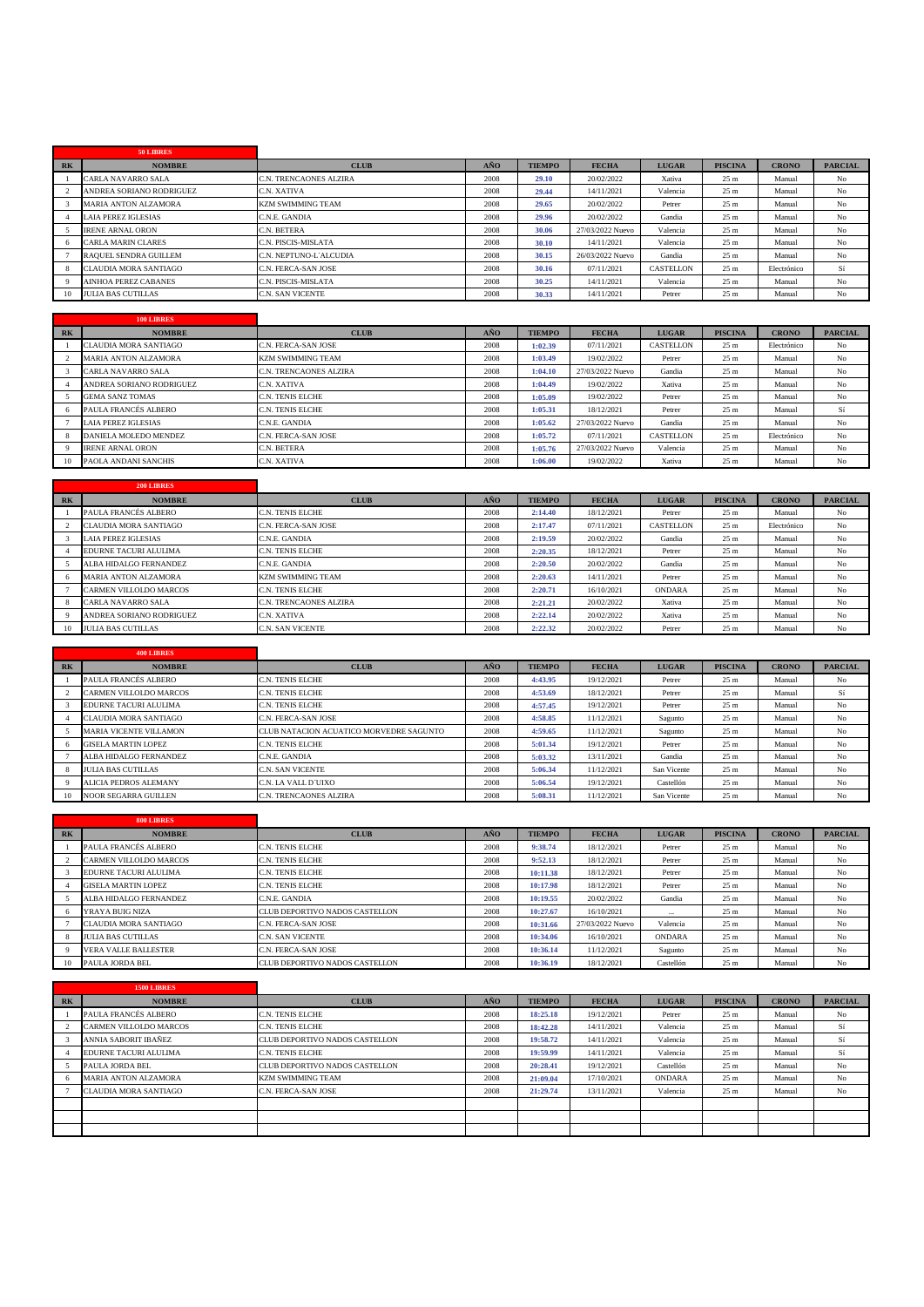|   | 50 ESPALDA                  |                                         |      |               |                  |               |                 |              |                |
|---|-----------------------------|-----------------------------------------|------|---------------|------------------|---------------|-----------------|--------------|----------------|
| R | <b>NOMBRE</b>               | <b>CLUB</b>                             | AÑO  | <b>TIEMPO</b> | <b>FECHA</b>     | <b>LUGAR</b>  | <b>PISCINA</b>  | <b>CRONO</b> | <b>PARCIAL</b> |
|   | ANDREA SORIANO RODRIGUEZ    | C.N. XATIVA                             | 2008 | 32.83         | 13/11/2021       | Valencia      | 25 <sub>m</sub> | Manual       | No             |
|   | CARMEN VILLOLDO MARCOS      | C.N. TENIS ELCHE                        | 2008 | 33.55         | 18/12/2021       | Petrer        | 25 <sub>m</sub> | Manual       | Sí             |
|   | <b>LAIA PEREZ IGLESIAS</b>  | C.N.E. GANDIA                           | 2008 | 34.61         | 27/03/2022 Nuevo | Gandia        | 25 <sub>m</sub> | Manual       | Sí             |
|   | <b>CARMEN TOMAS LEON</b>    | C.N. SAN VICENTE                        | 2008 | 34.75         | 19/02/2022       | Petrer        | 25 <sub>m</sub> | Manual       | No             |
|   | <b>RAOUEL MARTI TEMBL</b>   | C.N.E. GANDIA                           | 2008 | 35.07         | 20/02/2022       | Gandia        | 25 <sub>m</sub> | Manual       | Sí             |
|   | <b>SOFIA MARCO TORRES</b>   | CLUB NATACION ACUATICO MORVEDRE SAGUNTO | 2008 | 35.12         | 26/03/2022 Nuevo | Benimamet     | 25 <sub>m</sub> | Manual       | Sí             |
|   | YRAYA BUIG NIZA             | CLUB DEPORTIVO NADOS CASTELLON          | 2008 | 35.12         | 10/04/2022 Nuevo | Vinaros       | 25 <sub>m</sub> | Manual       | Sí             |
|   | <b>MARIA ANTON ALZAMORA</b> | <b>KZM SWIMMING TEAM</b>                | 2008 | 36.20         | 30/10/2021       | <b>PETRER</b> | 25 <sub>m</sub> | Manual       | Sí             |
|   | ALBA HIDALGO FERNANDEZ      | C.N.E. GANDIA                           | 2008 | 36.22         | 17/10/2021       | $\cdots$      | 25 <sub>m</sub> | Manual       | No             |
|   | <b>NOOR SEGARRA GUILLEN</b> | C.N. TRENCAONES ALZIRA                  | 2008 | 36.24         | 20/02/2022       | Xativa        | 25 <sub>m</sub> | Manual       | Sí             |

|           | <b>100 ESPALDA</b>          |                                         |      |               |                  |               |                 |              |                |
|-----------|-----------------------------|-----------------------------------------|------|---------------|------------------|---------------|-----------------|--------------|----------------|
| <b>RK</b> | <b>NOMBRE</b>               | <b>CLUB</b>                             | AÑO  | <b>TIEMPO</b> | <b>FECHA</b>     | <b>LUGAR</b>  | <b>PISCINA</b>  | <b>CRONO</b> | <b>PARCIAL</b> |
|           | CARMEN VILLOLDO MARCOS      | <b>C.N. TENIS ELCHE</b>                 | 2008 | 1:08.42       | 18/12/2021       | Petrer        | 25 <sub>m</sub> | Manual       | No             |
|           | ANDREA SORIANO RODRIGUEZ    | C.N. XATIVA                             | 2008 | 1:11.33       | 07/11/2021       | CASTELLON     | 25 <sub>m</sub> | Electrónico  | No             |
|           | YRAYA BUIG NIZA             | CLUB DEPORTIVO NADOS CASTELLON          | 2008 | 1:12.01       | 10/04/2022 Nuevo | Vinaros       | 25 <sub>m</sub> | Manual       | Sí             |
|           | <b>RAOUEL MARTI TEMBL</b>   | C.N.E. GANDIA                           | 2008 | 1:12.17       | 20/02/2022       | Gandia        | 25 <sub>m</sub> | Manual       | No             |
|           | <b>LAIA PEREZ IGLESIAS</b>  | C.N.E. GANDIA                           | 2008 | 1:12.37       | 27/03/2022 Nuevo | Gandia        | 25 <sub>m</sub> | Manual       | Sí             |
|           | <b>SOFIA MARCO TORRES</b>   | CLUB NATACION ACUATICO MORVEDRE SAGUNTO | 2008 | 1:13.04       | 26/03/2022 Nuevo | Benimamet     | 25 <sub>m</sub> | Manual       | No             |
|           | PAULA FRANCÉS ALBERO        | <b>C.N. TENIS ELCHE</b>                 | 2008 | 1:13.48       | 16/10/2021       | ONDARA        | 25 <sub>m</sub> | Manual       | No             |
|           | <b>ANNIA SABORIT IBAÑEZ</b> | CLUB DEPORTIVO NADOS CASTELLON          | 2008 | 1:14.64       | 18/12/2021       | Castellón     | 25 <sub>m</sub> | Manual       | No             |
|           | <b>MARIA ANTON ALZAMORA</b> | <b>KZM SWIMMING TEAM</b>                | 2008 | 1:14.98       | 30/10/2021       | <b>PETRER</b> | 25 <sub>m</sub> | Manual       | No             |
| 10        | <b>NOOR SEGARRA GUILLEN</b> | C.N. TRENCAONES ALZIRA                  | 2008 | 1:15.00       | 20/02/2022       | Xativa        | 25 <sub>m</sub> | Manual       | No             |

|           | 200 ESPALDA                   |                                         |      |               |                  |               |                 |              |                |
|-----------|-------------------------------|-----------------------------------------|------|---------------|------------------|---------------|-----------------|--------------|----------------|
| <b>RK</b> | <b>NOMBRE</b>                 | <b>CLUB</b>                             | AÑO  | <b>TIEMPO</b> | <b>FECHA</b>     | <b>LUGAR</b>  | <b>PISCINA</b>  | <b>CRONO</b> | <b>PARCIAL</b> |
|           | YRAYA BUIG NIZA               | CLUB DEPORTIVO NADOS CASTELLON          | 2008 | 2:26.28       | 10/04/2022 Nuevo | Vinaros       | 25 <sub>m</sub> | Manual       | No             |
|           | <b>LAIA PEREZ IGLESIAS</b>    | C.N.E. GANDIA                           | 2008 | 2:28.76       | 27/03/2022 Nuevo | Gandia        | 25 <sub>m</sub> | Manual       | No             |
|           | CARMEN VILLOLDO MARCOS        | C.N. TENIS ELCHE                        | 2008 | 2:29.09       | 17/10/2021       | <b>ONDARA</b> | 25 <sub>m</sub> | Manual       | No             |
|           | ANDREA SORIANO RODRIGUEZ      | C.N. XATIVA                             | 2008 | 2:31.00       | 27/03/2022 Nuevo | Gandia        | 25 <sub>m</sub> | Manual       | No             |
|           | <b>MARIA VICENTE VILLAMON</b> | CLUB NATACION ACUATICO MORVEDRE SAGUNTO | 2008 | 2:32.50       | 27/03/2022 Nuevo | Benimamet     | 25 <sub>m</sub> | Manual       | No             |
|           | PAULA FRANCÉS ALBERO          | C.N. TENIS ELCHE                        | 2008 | 2:33.46       | 17/10/2021       | <b>ONDARA</b> | 25 <sub>m</sub> | Manual       | No             |
|           | <b>ANNIA SABORIT IBAÑEZ</b>   | CLUB DEPORTIVO NADOS CASTELLON          | 2008 | 2:35.07       | 19/12/2021       | Castellón     | 25 <sub>m</sub> | Manual       | No             |
|           | DANIELA MOLEDO MENDEZ         | C.N. FERCA-SAN JOSE                     | 2008 | 2:37.19       | 27/03/2022 Nuevo | Valencia      | 25 <sub>m</sub> | Manual       | No             |
|           | <b>MARIA ANTON ALZAMORA</b>   | <b>KZM SWIMMING TEAM</b>                | 2008 | 2:37.46       | 19/12/2021       | Petrer        | 25 <sub>m</sub> | Manual       | No             |
|           | <b>CARLA NAVARRO SALA</b>     | C.N. TRENCAONES ALZIRA                  | 2008 | 2:38.83       | 27/03/2022 Nuevo | Gandia        | 25 <sub>m</sub> | Manual       | No             |

|       | <b>50 BRAZA</b>               |                                         |      |               |                  |                |                 |              |                |
|-------|-------------------------------|-----------------------------------------|------|---------------|------------------|----------------|-----------------|--------------|----------------|
| $R$ K | <b>NOMBRE</b>                 | <b>CLUB</b>                             | AÑO  | <b>TIEMPO</b> | <b>FECHA</b>     | <b>LUGAR</b>   | <b>PISCINA</b>  | <b>CRONO</b> | <b>PARCIAL</b> |
|       | <b>JULIA BAS CUTILLAS</b>     | <b>C.N. SAN VICENTE</b>                 | 2008 | 34.31         | 30/10/2021       | <b>PETRER</b>  | 25 <sub>m</sub> | Manual       | Sí             |
|       | <b>CLAUDIA RODAS MARTIN</b>   | <b>C.N. FERCA-SAN JOSE</b>              | 2008 | 35.81         | 14/11/2021       | Valencia       | 25 <sub>m</sub> | Manual       | Sí             |
|       | <b>BLANCA BALAGUER WIS</b>    | C.N. FERCA-SAN JOSE                     | 2008 | 36.62         | 14/11/2021       | Valencia       | 25 <sub>m</sub> | Manual       | Sí             |
|       | <b>RAOUEL MARTI TEMBL</b>     | C.N.E. GANDIA                           | 2008 | 37.82         | 26/03/2022 Nuevo | Gandia         | 25 <sub>m</sub> | Manual       | Sí             |
|       | JUDITH HERGUETA VICIANO       | CLUB NATACION ACUATICO MORVEDRE SAGUNTO | 2008 | 39.16         | 26/03/2022 Nuevo | Benimamet      | 25 <sub>m</sub> | Manual       | No             |
|       | <b>MARIA VICENTE VILLAMON</b> | CLUB NATACION ACUATICO MORVEDRE SAGUNTO | 2008 | 39.36         | 14/11/2021       | Valencia       | 25 <sub>m</sub> | Manual       | No             |
|       | <b>BERTA PEREZ MELIA</b>      | <b>CST-CST COSTA AZAHAR</b>             | 2008 | 39.46         | 14/11/2021       | <b>VINARÓS</b> | 25 <sub>m</sub> | Manual       | No             |
|       | <b>GISELA MARTIN LOPEZ</b>    | <b>C.N. TENIS ELCHE</b>                 | 2008 | 39.80         | 19/12/2021       | Petrer         | 25 <sub>m</sub> | Manual       | Sí             |
|       | <b>CARLA NAVARRO SALA</b>     | <b>C.N. TRENCAONES ALZIRA</b>           | 2008 | 39.83         | 11/12/2021       | San Vicente    | 25 <sub>m</sub> | Manual       | No             |
| 10    | <b>SARA MARTINEZ SEGARRA</b>  | C.N. LA VALL D'UIXO                     | 2008 | 40.01         | 10/04/2022 Nuevo | Vinaros        | 25 <sub>m</sub> | Manual       | Sí             |

|           | <b>100 BRAZA</b>              |                                         |      |               |                  |                  |                 |              |                |
|-----------|-------------------------------|-----------------------------------------|------|---------------|------------------|------------------|-----------------|--------------|----------------|
| <b>RK</b> | <b>NOMBRE</b>                 | <b>CLUB</b>                             | AÑO  | <b>TIEMPO</b> | <b>FECHA</b>     | <b>LUGAR</b>     | <b>PISCINA</b>  | <b>CRONO</b> | <b>PARCIAL</b> |
|           | <b>RAOUEL MARTI TEMBL</b>     | C.N.E. GANDIA                           | 2008 | 1:21.40       | 26/03/2022 Nuevo | Gandia           | 25 <sub>m</sub> | Manual       | Sí             |
|           | <b>JULIA BAS CUTILLAS</b>     | C.N. SAN VICENTE                        | 2008 | 1:22.50       | 06/11/2021       | <b>CASTELLON</b> | 25 <sub>m</sub> | Electrónico  | No             |
|           | <b>GISELA MARTIN LOPEZ</b>    | <b>C.N. TENIS ELCHE</b>                 | 2008 | 1:23.59       | 19/12/2021       | Petrer           | 25 <sub>m</sub> | Manual       | No             |
|           | YRAYA BUIG NIZA               | <b>CLUB DEPORTIVO NADOS CASTELLON</b>   | 2008 | 1:23.84       | 19/12/2021       | Castellón        | 25 <sub>m</sub> | Manual       | No             |
|           | CLAUDIA MORA SANTIAGO         | C.N. FERCA-SAN JOSE                     | 2008 | 1:24.60       | 17/10/2021       | $\cdots$         | 25 <sub>m</sub> | Manual       | No             |
|           | SARA MARTINEZ SEGARRA         | C.N. LA VALL D'UIXO                     | 2008 | 1:25.99       | 10/04/2022 Nuevo | Vinaros          | 25 <sub>m</sub> | Manual       | No             |
|           | JUDITH HERGUETA VICIANO       | CLUB NATACION ACUATICO MORVEDRE SAGUNTO | 2008 | 1:26.51       | 17/10/2021       | <b>BENIMAMET</b> | 25 <sub>m</sub> | Manual       | No             |
|           | <b>MARIA VICENTE VILLAMON</b> | CLUB NATACION ACUATICO MORVEDRE SAGUNTO | 2008 | 1:26.64       | 14/11/2021       | Valencia         | 25 <sub>m</sub> | Manual       | Sí             |
|           | NOOR SEGARRA GUILLEN          | C.N. TRENCAONES ALZIRA                  | 2008 | 1:26.70       | 26/03/2022 Nuevo | Gandia           | 25 <sub>m</sub> | Manual       | Sí             |
| 10        | MONIKA LACHEZAROVA MARINOVA   | <b>C.N. ONTINYENT</b>                   | 2008 | 1:27.04       | 27/03/2022 Nuevo | Gandia           | 25 <sub>m</sub> | Manual       |                |

|                | <b>200 BRAZA</b>               |                                         |      |               |                  |              |                 |              |                |
|----------------|--------------------------------|-----------------------------------------|------|---------------|------------------|--------------|-----------------|--------------|----------------|
| R <sub>K</sub> | <b>NOMBRE</b>                  | <b>CLUB</b>                             | AÑO  | <b>TIEMPO</b> | <b>FECHA</b>     | <b>LUGAR</b> | <b>PISCINA</b>  | <b>CRONO</b> | <b>PARCIAL</b> |
|                | YRAYA BUIG NIZA                | CLUB DEPORTIVO NADOS CASTELLON          | 2008 | 2:51.99       | 09/04/2022 Nuevo | Vinaros      | 25 <sub>m</sub> | Manual       | No             |
|                | <b>GISELA MARTIN LOPEZ</b>     | C.N. TENIS ELCHE                        | 2008 | 2:57.04       | 14/11/2021       | Petrer       | 25 <sub>m</sub> | Manual       | No             |
|                | <b>JULIA BAS CUTILLAS</b>      | C.N. SAN VICENTE                        | 2008 | 2:59.63       | 07/11/2021       | CASTELLON    | 25 <sub>m</sub> | Electrónico  | No             |
|                | <b>MARIA VICENTE VILLAMON</b>  | CLUB NATACION ACUATICO MORVEDRE SAGUNTO | 2008 | 2:59.92       | 14/11/2021       | Valencia     | 25 <sub>m</sub> | Manual       | No             |
|                | <b>RAOUEL MARTI TEMBL</b>      | C.N.E. GANDIA                           | 2008 | 3:00.28       | 26/03/2022 Nuevo | Gandia       | 25 <sub>m</sub> | Manual       | No             |
|                | <b>NOOR SEGARRA GUILLEN</b>    | C.N. TRENCAONES ALZIRA                  | 2008 | 3:01.09       | 26/03/2022 Nuevo | Gandia       | 25 <sub>m</sub> | Manual       | No             |
|                | <b>CLAUDIA MORA SANTIAGO</b>   | C.N. FERCA-SAN JOSE                     | 2008 | 3:02.89       | 27/03/2022 Nuevo | Valencia     | 25 <sub>m</sub> | Manual       | No             |
|                | ANNIA SABORIT IBAÑEZ           | CLUB DEPORTIVO NADOS CASTELLON          | 2008 | 3:05.99       | 09/04/2022 Nuevo | Vinaros      | 25 <sub>m</sub> | Manual       | No             |
|                | <b>JUDITH HERGUETA VICIANO</b> | CLUB NATACION ACUATICO MORVEDRE SAGUNTO | 2008 | 3:07.13       | 14/11/2021       | Valencia     | 25 <sub>m</sub> | Manual       | No             |
| 10             | <b>NOA MARÍ CARBONELL</b>      | C.N. XUQUER                             | 2008 | 3:07.91       | 26/03/2022 Nuevo | Gandia       | 25 <sub>m</sub> | Manual       | No             |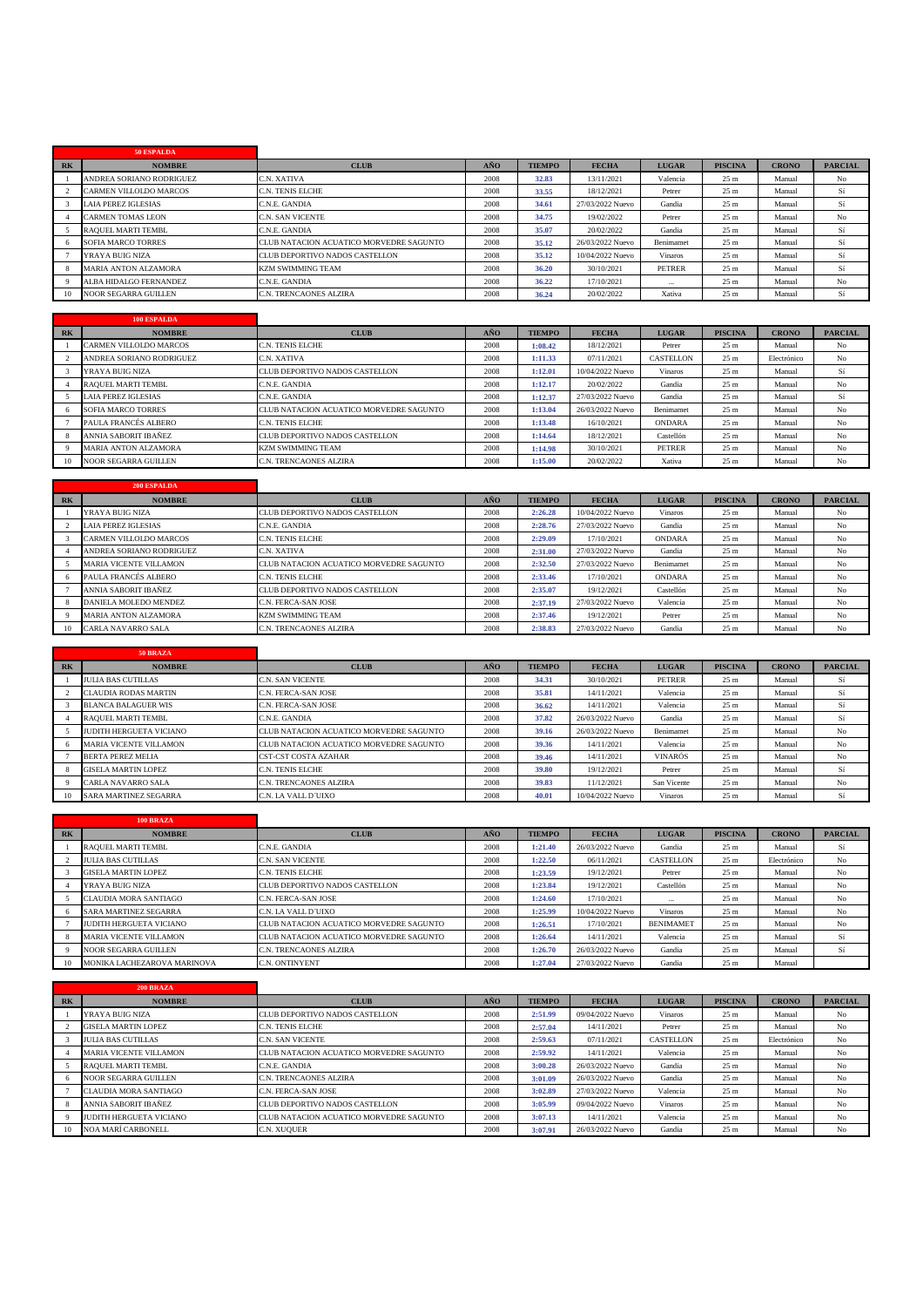|                | 50 MARIPOSA                   |                                         |      |               |                  |                  |                 |              |                |
|----------------|-------------------------------|-----------------------------------------|------|---------------|------------------|------------------|-----------------|--------------|----------------|
| R <sub>K</sub> | <b>NOMBRE</b>                 | <b>CLUB</b>                             | AÑO  | <b>TIEMPO</b> | <b>FECHA</b>     | <b>LUGAR</b>     | <b>PISCINA</b>  | <b>CRONO</b> | <b>PARCIAL</b> |
|                | DANIELA MOLEDO MENDEZ         | C.N. FERCA-SAN JOSE                     | 2008 | 30.12         | 07/11/2021       | <b>CASTELLON</b> | 25 <sub>m</sub> | Electrónico  | No             |
|                | YRAYA BUIG NIZA               | CLUB DEPORTIVO NADOS CASTELLON          | 2008 | 31.60         | 09/04/2022 Nuevo | <b>Vinaros</b>   | 25 <sub>m</sub> | Manual       | Sí             |
|                | <b>MARIA VICENTE VILLAMON</b> | CLUB NATACION ACUATICO MORVEDRE SAGUNTO | 2008 | 32.12         | 13/11/2021       | Valencia         | 25 <sub>m</sub> | Manual       | No             |
|                | <b>AINHOA PEREZ CABANES</b>   | C.N. PISCIS-MISLATA                     | 2008 | 32.31         | 13/11/2021       | Valencia         | 25 <sub>m</sub> | Manual       | No             |
|                | ANDREA SORIANO RODRIGUEZ      | C.N. XATIVA                             | 2008 | 32.47         | 27/03/2022 Nuevo | Gandia           | 25 <sub>m</sub> | Manual       | No             |
|                | CARMEN VILLOLDO MARCOS        | C.N. TENIS ELCHE                        | 2008 | 32.59         | 19/12/2021       | Petrer           | 25 <sub>m</sub> | Manual       | Sí             |
|                | <b>LOLA GALLART GARRIGOS</b>  | C.N. TRENCAONES ALZIRA                  | 2008 | 32.71         | 11/12/2021       | San Vicente      | 25 <sub>m</sub> | Manual       | Sí             |
|                | <b>CARLA MARIN CLARES</b>     | C.N. PISCIS-MISLATA                     | 2008 | 33.65         | 27/03/2022 Nuevo | Valencia         | 25 <sub>m</sub> | Manual       | Sí             |
|                | NEUS PONCE GONZALEZ           | C.N. LA VALL D'UIXO                     | 2008 | 33.82         | 10/04/2022 Nuevo | Vinaros          | 25 <sub>m</sub> | Manual       | Sí             |
| 10             | MONIKA LACHEZAROVA MARINOVA   | <b>C.N. ONTINYENT</b>                   | 2008 | 34.24         | 13/11/2021       | Valencia         | 25 <sub>m</sub> | Manual       | N <sub>o</sub> |

|           | <b>100 MARIPOSA</b>           |                                         |      |               |                  |              |                 |              |                |
|-----------|-------------------------------|-----------------------------------------|------|---------------|------------------|--------------|-----------------|--------------|----------------|
| <b>RK</b> | <b>NOMBRE</b>                 | <b>CLUB</b>                             | AÑO  | <b>TIEMPO</b> | <b>FECHA</b>     | <b>LUGAR</b> | <b>PISCINA</b>  | <b>CRONO</b> | <b>PARCIAL</b> |
|           | DANIELA MOLEDO MENDEZ         | C.N. FERCA-SAN JOSE                     | 2008 | 1:06.93       | 06/11/2021       | CASTELLON    | 25 <sub>m</sub> | Electrónico  | No             |
|           | <b>MARIA VICENTE VILLAMON</b> | CLUB NATACION ACUATICO MORVEDRE SAGUNTO | 2008 | 1:11.06       | 26/03/2022 Nuevo | Benimamet    | 25 <sub>m</sub> | Manual       | No             |
|           | YRAYA BUIG NIZA               | CLUB DEPORTIVO NADOS CASTELLON          | 2008 | 1:11.93       | 09/04/2022 Nuevo | Vinaros      | 25 <sub>m</sub> | Manual       | No             |
|           | <b>AINHOA PEREZ CABANES</b>   | <b>C.N. PISCIS-MISLATA</b>              | 2008 | 1:15.11       | 11/12/2021       | Sagunto      | 25 <sub>m</sub> | Manual       | No             |
|           | CLAUDIA MORA SANTIAGO         | C.N. FERCA-SAN JOSE                     | 2008 | 1:15.46       | 14/11/2021       | Valencia     | 25 <sub>m</sub> | Manual       | No             |
|           | ANDREA SORIANO RODRIGUEZ      | C.N. XATIVA                             | 2008 | 1:16.47       | 26/03/2022 Nuevo | Gandia       | 25 <sub>m</sub> | Manual       | No             |
|           | PAOLA ANDANI SANCHIS          | C.N. XATIVA                             | 2008 | 1:17.14       | 26/03/2022 Nuevo | Gandia       | 25 <sub>m</sub> | Manual       | No             |
|           | <b>RAOUEL MARTI TEMBL</b>     | C.N.E. GANDIA                           | 2008 | 1:17.93       | 26/03/2022 Nuevo | Gandia       | 25 <sub>m</sub> | Manual       | Sí             |
|           | MONIKA LACHEZAROVA MARINOVA   | <b>C.N. ONTINYENT</b>                   | 2008 | 1:17.99       | 11/12/2021       | San Vicente  | 25 <sub>m</sub> | Manual       | No             |
| 10        | ALBA HIDALGO FERNANDEZ        | C.N.E. GANDIA                           | 2008 | 1:18.14       | 27/03/2022 Nuevo | Gandia       | 25 <sub>m</sub> | Manual       | Sí             |

|    | <b>200 MARIPOSA</b>        |                                |      |               |                  |                |                 |              |                |
|----|----------------------------|--------------------------------|------|---------------|------------------|----------------|-----------------|--------------|----------------|
| RK | <b>NOMBRE</b>              | <b>CLUB</b>                    | AÑO  | <b>TIEMPO</b> | <b>FECHA</b>     | <b>LUGAR</b>   | <b>PISCINA</b>  | <b>CRONO</b> | <b>PARCIAL</b> |
|    | DANIELA MOLEDO MENDEZ      | C.N. FERCA-SAN JOSE            | 2008 | 2:29.57       | 07/11/2021       | CASTELLON      | 25 <sub>m</sub> | Electrónico  | No             |
|    | ALBA HIDALGO FERNANDEZ     | C.N.E. GANDIA                  | 2008 | 2:44.12       | 19/02/2022       | Gandia         | 25 <sub>m</sub> | Manual       | No             |
|    | YRAYA BUIG NIZA            | CLUB DEPORTIVO NADOS CASTELLON | 2008 | 2:50.15       | 10/04/2022 Nuevo | <b>Vinaros</b> | 25 <sub>m</sub> | Manual       | No             |
|    | PAULA FRANCÉS ALBERO       | C.N. TENIS ELCHE               | 2008 | 2:50.90       | 19/02/2022       | Petrer         | 25 <sub>m</sub> | Manual       | No             |
|    | CLAUDIA MORA SANTIAGO      | C.N. FERCA-SAN JOSE            | 2008 | 2:54.56       | 11/12/2021       | Sagunto        | 25 <sub>m</sub> | Manual       | No             |
|    | MARIA ANTON ALZAMORA       | <b>KZM SWIMMING TEAM</b>       | 2008 | 2:55.41       | 19/02/2022       | Petrer         | 25 <sub>m</sub> | Manual       | No             |
|    | <b>NEUS PONCE GONZALEZ</b> | C.N. LA VALL D'UIXO            | 2008 | 2:55.79       | 19/12/2021       | Castellón      | 25 <sub>m</sub> | Manual       | No             |
|    | ANNIA SABORIT IBAÑEZ       | CLUB DEPORTIVO NADOS CASTELLON | 2008 | 2:58.52       | 17/10/2021       | $\cdots$       | 25 <sub>m</sub> | Manual       | No             |
|    | CARLA NAVARRO TENZA        | C.N. TENIS ELCHE               | 2008 | 2:58.69       | 19/02/2022       | Petrer         | 25 <sub>m</sub> | Manual       | No             |
|    | PAOLA ANDANI SANCHIS       | C.N. XATIVA                    | 2008 | 2:59.10       | 19/02/2022       | Xativa         | 25 <sub>m</sub> | Manual       | No             |

|       | <b>100 ESTILOS</b>            |                                         |            |               |              |              |                 |              |                |
|-------|-------------------------------|-----------------------------------------|------------|---------------|--------------|--------------|-----------------|--------------|----------------|
| $R$ K | <b>NOMBRE</b>                 | <b>CLUB</b>                             | <b>AÑO</b> | <b>TIEMPO</b> | <b>FECHA</b> | <b>LUGAR</b> | <b>PISCINA</b>  | <b>CRONO</b> | <b>PARCIAL</b> |
|       | <b>MARIA VICENTE VILLAMON</b> | CLUB NATACION ACUATICO MORVEDRE SAGUNTO | 2008       | 1:16.41       | 11/12/2021   | Sagunto      | 25 <sub>m</sub> | Manual       | No             |
|       | <b>JULIA BAS CUTILLAS</b>     | C.N. SAN VICENTE                        | 2008       | 1:17.14       | 11/12/2021   | San Vicente  | 25 <sub>m</sub> | Manual       | No             |
|       | <b>RAOUEL MARTI TEMBL</b>     | C.N.E. GANDIA                           | 2008       | 1:17.30       | 11/12/2021   | Xirivella    | 25 <sub>m</sub> | Manual       | No             |
|       | <b>BERTA PEREZ MELIA</b>      | <b>CST-CST COSTA AZAHAR</b>             | 2008       | 1:22.41       | 16/10/2021   | $\cdots$     | 25 <sub>m</sub> | Manual       | No             |
|       | <b>ANDREA POVEDA VARELA</b>   | C.N. TRENCAONES ALZIRA                  | 2008       | 1:25.91       | 20/02/2022   | Xativa       | 25 <sub>m</sub> | Manual       | No             |
|       | <b>JULIETA FONTANA FERRIN</b> | C.N. TRENCAONES ALZIRA                  | 2008       | 1:26.37       | 16/10/2021   | $\cdots$     | 25 <sub>m</sub> | Manual       | No             |
|       | <b>COVADONGA MENDILUCE</b>    | C. VALENCIANO                           | 2008       | 1:27.03       | 11/12/2021   | Xirivella    | 25 <sub>m</sub> | Manual       | No             |
|       | <b>AITANA SORNOSA SAEZ</b>    | C.N. LA COSTERA                         | 2008       | 1:28.31       | 11/12/2021   | Xirivella    | 25 <sub>m</sub> | Manual       | No             |
|       | CELIA CUTILLAS MARTINEZ       | C.N. SAN VICENTE                        | 2008       | 1:28.71       | 11/12/2021   | San Vicente  | 25 <sub>m</sub> | Manual       | No             |
| 10    | ANGELA VÁZOUEZ PORTAZ         | C.D. COLEGIO EL VALLE                   | 2008       | 1:29.65       | 20/02/2022   | Petrer       | 25 <sub>m</sub> | Manual       | No             |

|           | <b>200 ESTILOS</b>            |                                         |      |               |                  |                |                 |              |                |
|-----------|-------------------------------|-----------------------------------------|------|---------------|------------------|----------------|-----------------|--------------|----------------|
| <b>RK</b> | <b>NOMBRE</b>                 | <b>CLUB</b>                             | AÑO  | <b>TIEMPO</b> | <b>FECHA</b>     | <b>LUGAR</b>   | <b>PISCINA</b>  | <b>CRONO</b> | <b>PARCIAL</b> |
|           | <b>CARMEN VILLOLDO MARCOS</b> | <b>C.N. TENIS ELCHE</b>                 | 2008 | 2:32.71       | 19/12/2021       | Petrer         | 25 <sub>m</sub> | Manual       | No             |
|           | <b>MARIA VICENTE VILLAMON</b> | CLUB NATACION ACUATICO MORVEDRE SAGUNTO | 2008 | 2:34.76       | 27/03/2022 Nuevo | Benimamet      | 25 <sub>m</sub> | Manual       | No             |
|           | <b>RAOUEL MARTI TEMBL</b>     | C.N.E. GANDIA                           | 2008 | 2:35.05       | 27/03/2022 Nuevo | Gandia         | 25 <sub>m</sub> | Manual       | No             |
|           | YRAYA BUIG NIZA               | CLUB DEPORTIVO NADOS CASTELLON          | 2008 | 2:37.87       | 13/11/2021       | <b>VINARÓS</b> | 25 <sub>m</sub> | Manual       | No             |
|           | <b>NEUS PONCE GONZALEZ</b>    | C.N. LA VALL D'UIXO                     | 2008 | 2:39.18       | 10/04/2022 Nuevo | <b>Vinaros</b> | 25 <sub>m</sub> | Manual       | No             |
|           | DANIELA MOLEDO MENDEZ         | C.N. FERCA-SAN JOSE                     | 2008 | 2:39.93       | 13/11/2021       | Valencia       | 25 <sub>m</sub> | Manual       | No             |
|           | <b>CLAUDIA MORA SANTIAGO</b>  | C.N. FERCA-SAN JOSE                     | 2008 | 2:40.08       | 13/11/2021       | Valencia       | 25 <sub>m</sub> | Manual       | No             |
| 8         | PAULA FRANCÉS ALBERO          | <b>C.N. TENIS ELCHE</b>                 | 2008 | 2:40.80       | 23/10/2021       |                | 25 <sub>m</sub> | Manual       | No             |
|           | ANNIA SABORIT IBAÑEZ          | <b>CLUB DEPORTIVO NADOS CASTELLON</b>   | 2008 | 2:41.97       | 13/11/2021       | <b>VINARÓS</b> | 25 <sub>m</sub> | Manual       | No             |
| 10        | <b>NOOR SEGARRA GUILLEN</b>   | <b>C.N. TRENCAONES ALZIRA</b>           | 2008 | 2:44.10       | 27/03/2022 Nuevo | Gandia         | 25 <sub>m</sub> | Manual       | No             |

|           | <b>400 ESTILOS</b>            |                                         |      |               |                  |                |                 |              |                |
|-----------|-------------------------------|-----------------------------------------|------|---------------|------------------|----------------|-----------------|--------------|----------------|
| <b>RK</b> | <b>NOMBRE</b>                 | <b>CLUB</b>                             | AÑO  | <b>TIEMPO</b> | <b>FECHA</b>     | <b>LUGAR</b>   | <b>PISCINA</b>  | <b>CRONO</b> | <b>PARCIAL</b> |
|           | YRAYA BUIG NIZA               | <b>CLUB DEPORTIVO NADOS CASTELLON</b>   | 2008 | 5:25.55       | 18/12/2021       | Castellón      | 25 <sub>m</sub> | Manual       | No             |
|           | <b>MARIA VICENTE VILLAMON</b> | CLUB NATACION ACUATICO MORVEDRE SAGUNTO | 2008 | 5:33.66       | 11/12/2021       | Sagunto        | 25 <sub>m</sub> | Manual       | No             |
|           | ANNIA SABORIT IBAÑEZ          | <b>CLUB DEPORTIVO NADOS CASTELLON</b>   | 2008 | 5:34.00       | 09/04/2022 Nuevo | <b>Vinaros</b> | 25 <sub>m</sub> | Manual       | No             |
|           | <b>RAOUEL MARTI TEMBL</b>     | C.N.E. GANDIA                           | 2008 | 5:34.15       | 26/03/2022 Nuevo | Gandia         | 25 <sub>m</sub> | Manual       | No             |
|           | PAULA FRANCÉS ALBERO          | <b>C.N. TENIS ELCHE</b>                 | 2008 | 5:35.50       | 23/10/2021       |                | 25 <sub>m</sub> | Manual       | No             |
|           | DANIELA MOLEDO MENDEZ         | C.N. FERCA-SAN JOSE                     | 2008 | 5:35.94       | 27/03/2022 Nuevo | Valencia       | 25 <sub>m</sub> | Manual       | No             |
|           | <b>GISELA MARTIN LOPEZ</b>    | <b>C.N. TENIS ELCHE</b>                 | 2008 | 5:40.07       | 14/11/2021       | Petrer         | 25 <sub>m</sub> | Manual       | No             |
|           | <b>CARLA NAVARRO SALA</b>     | C.N. TRENCAONES ALZIRA                  | 2008 | 5:41.10       | 26/03/2022 Nuevo | Gandia         | 25 <sub>m</sub> | Manual       | No             |
|           | NEUS PONCE GONZALEZ           | C.N. LA VALL D'UIXO                     | 2008 | 5:44.15       | 18/12/2021       | Castellón      | 25 <sub>m</sub> | Manual       | No             |
|           | <b>MARIA ANTON ALZAMORA</b>   | <b>KZM SWIMMING TEAM</b>                | 2008 | 5:45.37       | 18/12/2021       | Petrer         | 25 <sub>m</sub> | Manual       | N <sub>o</sub> |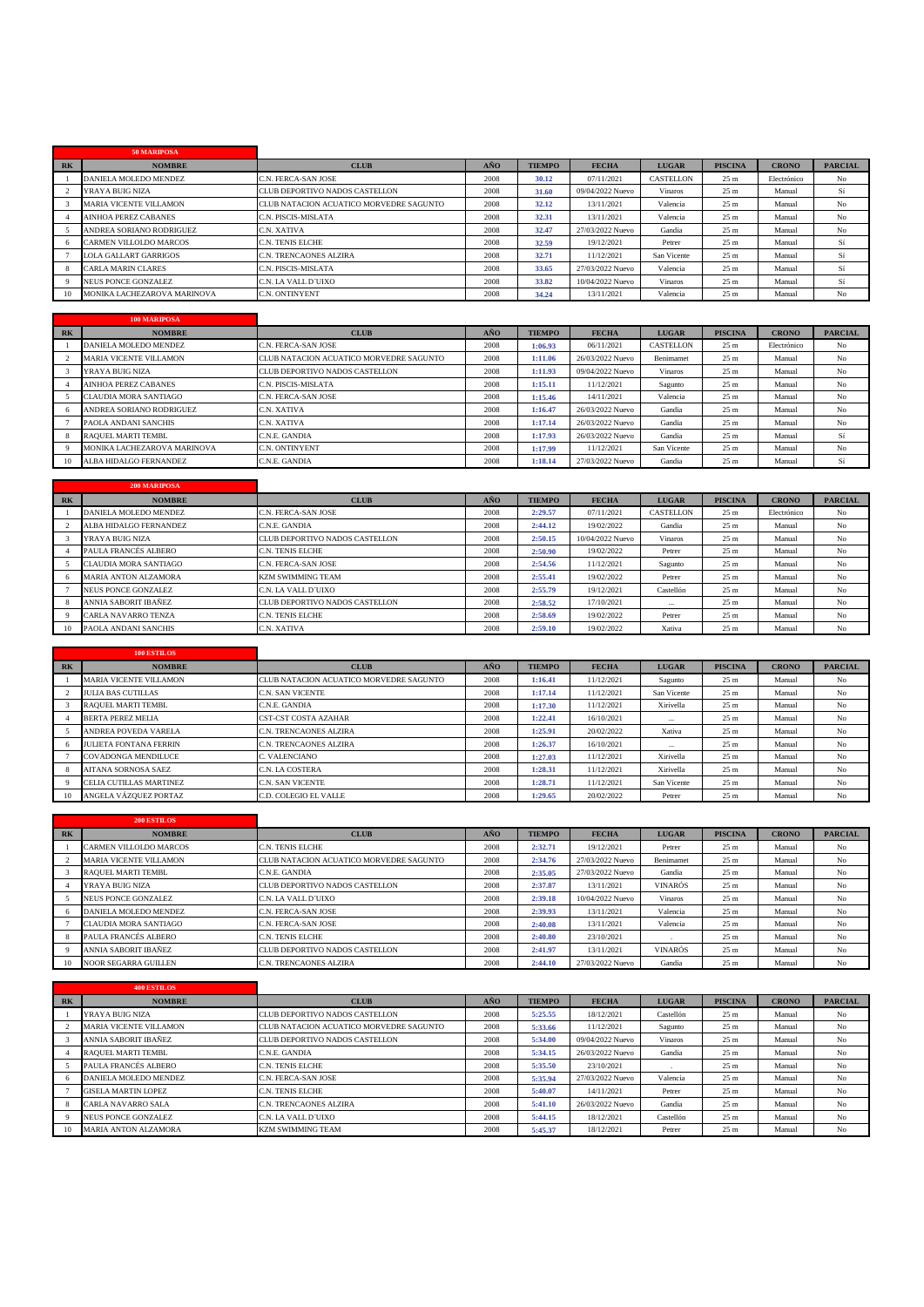|       | 50 LIBRES                    |                                |      |               |                  |                  |                 |              |                |
|-------|------------------------------|--------------------------------|------|---------------|------------------|------------------|-----------------|--------------|----------------|
| $R$ K | <b>NOMBRE</b>                | <b>CLUB</b>                    | AÑO  | <b>TIEMPO</b> | <b>FECHA</b>     | <b>LUGAR</b>     | <b>PISCINA</b>  | <b>CRONO</b> | <b>PARCIAL</b> |
|       | <b>OLIVIA GUILLERMO</b>      | <b>C.N. TENIS ELCHE</b>        | 2009 | 28.31         | 18/12/2021       | Petrer           | 25 <sub>m</sub> | Manual       | No             |
|       | <b>MARIA FRANCO TOLEDO</b>   | C.N. SAN VICENTE               | 2009 | 28.79         | 07/11/2021       | <b>CASTELLON</b> | 25 <sub>m</sub> | Electrónico  | Sí             |
|       | ANGELES CARDONA SANFRANCISCO | C.N. TRENCAONES ALZIRA         | 2009 | 29.28         | 26/03/2022 Nuevo | Gandia           | 25 <sub>m</sub> | Manual       | No             |
|       | ANA MARÍA MATEO CODINA       | CLUB DEPORTIVO NADOS CASTELLON | 2009 | 29.30         | 18/12/2021       | Castellón        | 25 <sub>m</sub> | Manual       | No             |
|       | <b>DIANA ANTON</b>           | C.N. TENIS ELCHE               | 2009 | 29.55         | 18/12/2021       | Petrer           | 25 <sub>m</sub> | Manual       | No             |
|       | ANNA CERDÁN ESCUDERO         | CLUB DEPORTIVO NADOS CASTELLON | 2009 | 30.99         | 09/04/2022 Nuevo | Vinaros          | 25 <sub>m</sub> | Manual       | No             |
|       | <b>CARLA ALBERT BAUTISTA</b> | C. VALENCIANO                  | 2009 | 31.09         | 11/12/2021       | Xirivella        | 25 <sub>m</sub> | Manual       | No             |
|       | <b>MAR NEGRON CAMPOS</b>     | C.N. VILA-REAL                 | 2009 | 31.09         | 09/04/2022 Nuevo | <b>Vinaros</b>   | 25 <sub>m</sub> | Manual       | No             |
|       | LUCIA GONZALEZ DEL POZO      | C. VALENCIANO                  | 2009 | 31.41         | 14/11/2021       | Valencia         | 25 <sub>m</sub> | Manual       | No             |
| 10    | PAULA MARTINEZ MATEU         | C.D. SALVAMENTO NATACIÓN SILLA | 2009 | 31.67         | 11/12/2021       | Sagunto          | 25 <sub>m</sub> | Manual       | N <sub>o</sub> |

|           | 100 LIBRES                    |                                |      |               |                  |              |                 |              |                |
|-----------|-------------------------------|--------------------------------|------|---------------|------------------|--------------|-----------------|--------------|----------------|
| <b>RK</b> | <b>NOMBRE</b>                 | <b>CLUB</b>                    | AÑO  | <b>TIEMPO</b> | <b>FECHA</b>     | <b>LUGAR</b> | <b>PISCINA</b>  | <b>CRONO</b> | <b>PARCIAL</b> |
|           | ANGELES CARDONA SANFRANCISCO  | C.N. TRENCAONES ALZIRA         | 2009 | 1:02.04       | 19/02/2022       | Xativa       | 25 <sub>m</sub> | Manual       | No             |
|           | <b>MARIA FRANCO TOLEDO</b>    | <b>C.N. SAN VICENTE</b>        | 2009 | 1:02.09       | 07/11/2021       | CASTELLON    | 25 <sub>m</sub> | Electrónico  | No             |
|           | <b>DIANA ANTON</b>            | <b>C.N. TENIS ELCHE</b>        | 2009 | 1:04.46       | 19/12/2021       | Petrer       | 25 <sub>m</sub> | Manual       | No             |
|           | ANA MARÍA MATEO CODINA        | CLUB DEPORTIVO NADOS CASTELLON | 2009 | 1:04.95       | 19/12/2021       | Castellón    | 25 <sub>m</sub> | Manual       | No             |
|           | <b>IULIA ACAMER PEREZ</b>     | CLUB DEPORTIVO NADOS CASTELLON | 2009 | 1:05.61       | 10/04/2022 Nuevo | Vinaros      | 25 <sub>m</sub> | Manual       | No             |
|           | ISONA GRANJA CLAVIJO          | <b>AOUATIC HORTA NORD</b>      | 2009 | 1:05.90       | 27/03/2022 Nuevo | Benimamet    | 25 <sub>m</sub> | Manual       | No             |
|           | OLIVIA GUILLERMO              | <b>C.N. TENIS ELCHE</b>        | 2009 | 1:06.12       | 19/12/2021       | Petrer       | 25 <sub>m</sub> | Manual       | Sí             |
|           | <b>MARIA JUNOUERA ESPARZA</b> | C.N. NEPTUNO-L'ALCUDIA         | 2009 | 1:07.50       | 27/03/2022 Nuevo | Gandia       | 25 <sub>m</sub> | Manual       | No             |
|           | ANNA CERDÁN ESCUDERO          | CLUB DEPORTIVO NADOS CASTELLON | 2009 | 1:07.72       | 19/12/2021       | Castellón    | 25 <sub>m</sub> | Manual       | No             |
| 10        | NEREA MORATALLA MATEO         | <b>C.N. SAN VICENTE</b>        | 2009 | 1:08.40       | 19/02/2022       | Petrer       | 25 <sub>m</sub> | Manual       | No             |

|           | <b>200 LIBRES</b>             |                                |      |               |                  |              |                 |              |                |
|-----------|-------------------------------|--------------------------------|------|---------------|------------------|--------------|-----------------|--------------|----------------|
| <b>RK</b> | <b>NOMBRE</b>                 | <b>CLUB</b>                    | AÑO  | <b>TIEMPO</b> | <b>FECHA</b>     | <b>LUGAR</b> | <b>PISCINA</b>  | <b>CRONO</b> | <b>PARCIAL</b> |
|           | <b>MARIA FRANCO TOLEDO</b>    | C.N. SAN VICENTE               | 2009 | 2:13.69       | 07/11/2021       | CASTELLON    | 25 <sub>m</sub> | Electrónico  | No             |
|           | OLIVIA GUILLERMO              | C.N. TENIS ELCHE               | 2009 | 2:16.86       | 19/12/2021       | Petrer       | 25 <sub>m</sub> | Manual       | Sí             |
|           | ANA MARÍA MATEO CODINA        | CLUB DEPORTIVO NADOS CASTELLON | 2009 | 2:19.00       | 18/12/2021       | Castellón    | 25 <sub>m</sub> | Manual       | No             |
|           | ANGELES CARDONA SANFRANCISCO  | C.N. TRENCAONES ALZIRA         | 2009 | 2:19.85       | 20/02/2022       | Xativa       | 25 <sub>m</sub> | Manual       | No             |
|           | <b>JULIA ACAMER PEREZ</b>     | CLUB DEPORTIVO NADOS CASTELLON | 2009 | 2:21.28       | 09/04/2022 Nuevo | Vinaros      | 25 <sub>m</sub> | Manual       | No             |
|           | <b>ISONA GRANJA CLAVIJO</b>   | <b>AOUATIC HORTA NORD</b>      | 2009 | 2:23.85       | 26/03/2022 Nuevo | Benimamet    | 25 <sub>m</sub> | Manual       | No             |
|           | <b>DIANA ANTON</b>            | C.N. TENIS ELCHE               | 2009 | 2:24.19       | 20/02/2022       | Petrer       | 25 <sub>m</sub> | Manual       | No             |
|           | <b>MARIA JUNOUERA ESPARZA</b> | C.N. NEPTUNO-L'ALCUDIA         | 2009 | 2:25.15       | 20/02/2022       | Xativa       | 25 <sub>m</sub> | Manual       | No             |
|           | <b>ROSA BENITEZ FERRER</b>    | C.N. RIBA-ROJA                 | 2009 | 2:26.86       | 26/03/2022 Nuevo | Benimamet    | 25 <sub>m</sub> | Manual       | No             |
|           | ALBA HERNANDEZ RAMIREZ        | C.D. SALVAMENTO NATACIÓN SILLA | 2009 | 2:27.62       | 26/03/2022 Nuevo | Benimamet    | 25 <sub>m</sub> | Manual       | No             |

|       | 400 LIBRES                    |                                       |      |               |              |                |                 |              |                |
|-------|-------------------------------|---------------------------------------|------|---------------|--------------|----------------|-----------------|--------------|----------------|
| $R$ K | <b>NOMBRE</b>                 | <b>CLUB</b>                           | AÑO  | <b>TIEMPO</b> | <b>FECHA</b> | <b>LUGAR</b>   | <b>PISCINA</b>  | <b>CRONO</b> | <b>PARCIAL</b> |
|       | OLIVIA GUILLERMO              | <b>C.N. TENIS ELCHE</b>               | 2009 | 4:37.42       | 19/12/2021   | Petrer         | 25 <sub>m</sub> | Manual       | No             |
|       | <b>MARIA FRANCO TOLEDO</b>    | <b>C.N. SAN VICENTE</b>               | 2009 | 4:39.15       | 06/11/2021   | CASTELLON      | 25 <sub>m</sub> | Electrónico  | No             |
|       | <b>MARIA JUNOUERA ESPARZA</b> | C.N. NEPTUNO-L'ALCUDIA                | 2009 | 5:03.03       | 19/02/2022   | Xativa         | 25 <sub>m</sub> | Manual       | No             |
|       | ANGELES CARDONA SANFRANCISCO  | <b>C.N. TRENCAONES ALZIRA</b>         | 2009 | 5:10.72       | 11/12/2021   | San Vicente    | 25 <sub>m</sub> | Manual       | No             |
|       | OLIVIA MIRANDA MELIÁ          | C.N. DELFIN                           | 2009 | 5:14.67       | 19/02/2022   | Xativa         | 25 <sub>m</sub> | Manual       | No             |
|       | <b>JULIA ACAMER PEREZ</b>     | <b>CLUB DEPORTIVO NADOS CASTELLON</b> | 2009 | 5:14.99       | 18/12/2021   | Castellón      | 25 <sub>m</sub> | Manual       | Sí             |
|       | <b>MARTHA CIOBANU</b>         | CLUB DEPORTIVO NADOS CASTELLON        | 2009 | 5:16.42       | 19/12/2021   | Castellón      | 25 <sub>m</sub> | Manual       | Sí             |
|       | ANA MARÍA MATEO CODINA        | <b>CLUB DEPORTIVO NADOS CASTELLON</b> | 2009 | 5:18.25       | 14/11/2021   | <b>VINARÓS</b> | 25 <sub>m</sub> | Manual       | Sí             |
|       | <b>SARA PIOUER GONZALEZ</b>   | C.D. SALVAMENTO NATACIÓN SILLA        | 2009 | 5:19.47       | 19/02/2022   | Gandia         | 25 <sub>m</sub> | Manual       | No             |
| 10    | LAURA BELTRAN DALMAU          | <b>CST-CST COSTA AZAHAR</b>           | 2009 | 5:19.86       | 19/12/2021   | Castellón      | 25 <sub>m</sub> | Manual       | No             |

|           | 800 LIBRES                    |                                       |      |               |              |                |                 |              |                |
|-----------|-------------------------------|---------------------------------------|------|---------------|--------------|----------------|-----------------|--------------|----------------|
| <b>RK</b> | <b>NOMBRE</b>                 | <b>CLUB</b>                           | AÑO  | <b>TIEMPO</b> | <b>FECHA</b> | <b>LUGAR</b>   | <b>PISCINA</b>  | <b>CRONO</b> | <b>PARCIAL</b> |
|           | OLIVIA GUILLERMO              | <b>C.N. TENIS ELCHE</b>               | 2009 | 10:04.90      | 14/11/2021   | Petrer         | 25 <sub>m</sub> | Manual       | No             |
|           | <b>JULIA ACAMER PEREZ</b>     | CLUB DEPORTIVO NADOS CASTELLON        | 2009 | 10:25.10      | 18/12/2021   | Castellón      | 25 <sub>m</sub> | Manual       | No             |
|           | <b>MARIA FRANCO TOLEDO</b>    | C.N. SAN VICENTE                      | 2009 | 10:32.09      | 11/12/2021   | San Vicente    | 25 <sub>m</sub> | Manual       | Sí             |
|           | <b>MARTHA CIOBANU</b>         | CLUB DEPORTIVO NADOS CASTELLON        | 2009 | 10:38.25      | 19/12/2021   | Castellón      | 25 <sub>m</sub> | Manual       | Sí             |
|           | ANA MARÍA MATEO CODINA        | <b>CLUB DEPORTIVO NADOS CASTELLON</b> | 2009 | 10:41.08      | 14/11/2021   | <b>VINARÓS</b> | 25 <sub>m</sub> | Manual       | No             |
|           | <b>MARIA JUNOUERA ESPARZA</b> | C.N. NEPTUNO-L'ALCUDIA                | 2009 | 10:45.44      | 11/12/2021   | Sagunto        | 25 <sub>m</sub> | Manual       | No             |
|           | OLIVIA MIRANDA MELIÁ          | C.N. DELFIN                           | 2009 | 10:47.81      | 20/02/2022   | Xativa         | 25 <sub>m</sub> | Manual       | No             |
|           | <b>LAURA PEREZ REDONDO</b>    | C. VALENCIANO                         | 2009 | 10:54.83      | 20/02/2022   | Gandia         | 25 <sub>m</sub> | Manual       | No             |
|           | <b>ROSA BENITEZ FERRER</b>    | C.N. RIBA-ROJA                        | 2009 | 10:56.41      | 20/02/2022   | Gandia         | 25 <sub>m</sub> | Manual       | No             |
| 10        | ANNA CERDÁN ESCUDERO          | CLUB DEPORTIVO NADOS CASTELLON        | 2009 | 11:08.13      | 13/11/2021   | <b>VINARÓS</b> | 25 <sub>m</sub> | Manual       | Sí             |

|           | <b>1500 LIBRES</b>         |                                |      |               |                  |                |                 |              |                |
|-----------|----------------------------|--------------------------------|------|---------------|------------------|----------------|-----------------|--------------|----------------|
| <b>RK</b> | <b>NOMBRE</b>              | <b>CLUB</b>                    | AÑO  | <b>TIEMPO</b> | <b>FECHA</b>     | <b>LUGAR</b>   | <b>PISCINA</b>  | <b>CRONO</b> | <b>PARCIAL</b> |
|           | <b>MARIA FRANCO TOLEDO</b> | C.N. SAN VICENTE               | 2009 | 19:45.90      | 11/12/2021       | San Vicente    | 25 <sub>m</sub> | Manual       | No             |
|           | <b>MARTHA CIOBANU</b>      | CLUB DEPORTIVO NADOS CASTELLON | 2009 | 19:49.01      | 19/12/2021       | Castellón      | 25 <sub>m</sub> | Manual       | No             |
|           | ANNA CERDÁN ESCUDERO       | CLUB DEPORTIVO NADOS CASTELLON | 2009 | 20:47.27      | 13/11/2021       | <b>VINARÓS</b> | 25 <sub>m</sub> | Manual       | No             |
|           | <b>DIANA ANTON</b>         | <b>C.N. TENIS ELCHE</b>        | 2009 | 21:29.89      | 17/10/2021       | <b>ONDARA</b>  | 25 <sub>m</sub> | Manual       | N <sub>o</sub> |
|           | NEREA MORATALLA MATEO      | C.N. SAN VICENTE               | 2009 | 22:09.81      | 17/10/2021       | <b>ONDARA</b>  | 25 <sub>m</sub> | Manual       | No             |
|           | <b>MAR NEGRON CAMPOS</b>   | C.N. VILA-REAL                 | 2009 | 22:15.68      | 13/11/2021       | <b>VINARÓS</b> | 25 <sub>m</sub> | Manual       | No             |
|           | CAROLINA SUÑER JIMENEZ     | C.N. VILA-REAL                 | 2009 | 22:33.60      | 10/04/2022 Nuevo | Vinaros        | 25 <sub>m</sub> | Manual       | N <sub>o</sub> |
|           | ANNA NAVARRO ALCACER       | C.N. VILA-REAL                 | 2009 | 24:17.87      | 13/11/2021       | <b>VINARÓS</b> | 25 <sub>m</sub> | Manual       | No             |
|           |                            |                                |      |               |                  |                |                 |              |                |
|           |                            |                                |      |               |                  |                |                 |              |                |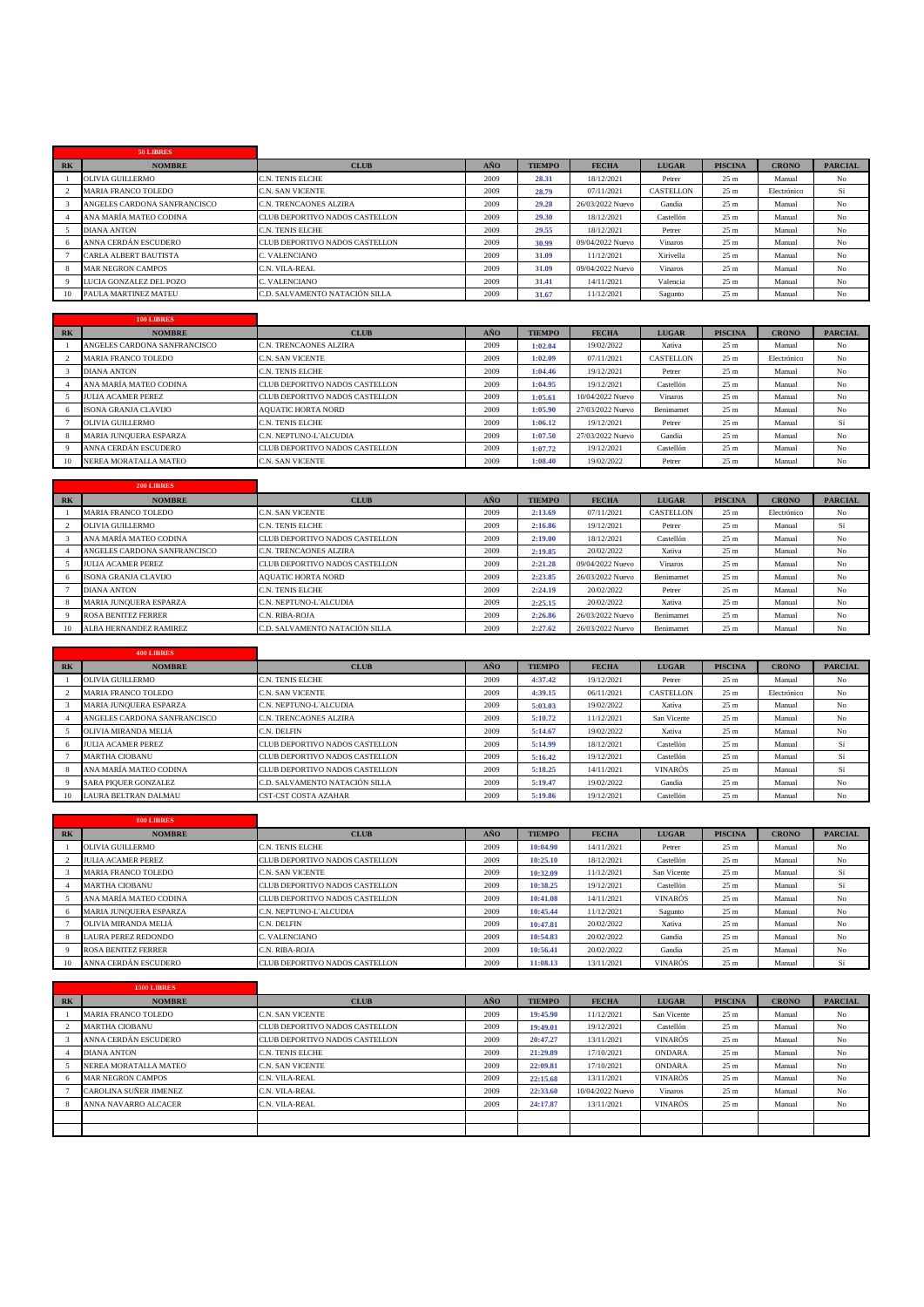|       | 50 ESPALDA                        |                                         |      |               |                  |                |                 |              |                |
|-------|-----------------------------------|-----------------------------------------|------|---------------|------------------|----------------|-----------------|--------------|----------------|
| $R$ K | <b>NOMBRE</b>                     | <b>CLUB</b>                             | AÑO  | <b>TIEMPO</b> | <b>FECHA</b>     | <b>LUGAR</b>   | <b>PISCINA</b>  | <b>CRONO</b> | <b>PARCIAL</b> |
|       | <b>GEMMA MONES GUILLEM</b>        | C.N. VINAROS                            | 2009 | 34.39         | 17/10/2021       | $\cdots$       | 25 <sub>m</sub> | Manual       | Sí             |
|       | <b>CARLA PERIS CORBELLA</b>       | CLUB DEPORTIVO NADOS CASTELLON          | 2009 | 34.56         | 18/12/2021       | Castellón      | 25 <sub>m</sub> | Manual       | Sí             |
|       | <b>MARIA FRANCO TOLEDO</b>        | <b>C.N. SAN VICENTE</b>                 | 2009 | 35.64         | 14/11/2021       | Petrer         | 25 <sub>m</sub> | Manual       | Sí             |
|       | <b>MARTHA CIOBANU</b>             | CLUB DEPORTIVO NADOS CASTELLON          | 2009 | 36.70         | 18/12/2021       | Castellón      | 25 <sub>m</sub> | Manual       | Sí             |
|       | NATALIA MARIA UNGUREANU           | <b>CLUB NATACION BARRACUDAS TORRENT</b> | 2009 | 36.82         | 26/03/2022 Nuevo | Benimamet      | 25 <sub>m</sub> | Manual       | Sí             |
|       | <b>LAURA GISBERT MURIEL</b>       | C.N.ALCOI                               | 2009 | 36.85         | 19/02/2022       | Petrer         | 25 <sub>m</sub> | Manual       | N <sub>o</sub> |
|       | <b>MAR BRINES BERNAT</b>          | C.N. TRENCAONES ALZIRA                  | 2009 | 37.07         | 19/02/2022       | Xativa         | 25 <sub>m</sub> | Manual       | N <sub>o</sub> |
|       | ANGELA MIRAVET SERRANO            | CLUB NATACION BARRACUDAS TORRENT        | 2009 | 37.60         | 27/03/2022 Nuevo | Benimamet      | 25 <sub>m</sub> | Manual       | Sí             |
|       | PILAR ALQUEZAR ARREGUI            | <b>CST-CST COSTA AZAHAR</b>             | 2009 | 37.67         | 13/11/2021       | <b>VINARÓS</b> | 25 <sub>m</sub> | Manual       | N <sub>o</sub> |
| 10    | <b>GLORIA ESTIVALIS BALLESTER</b> | C. VALENCIANO                           | 2009 | 37.72         | 13/11/2021       | Valencia       | 25 <sub>m</sub> | Manual       | N <sub>o</sub> |

|           | 100 ESPALDA                  |                                  |      |               |                  |                |                 |              |                |
|-----------|------------------------------|----------------------------------|------|---------------|------------------|----------------|-----------------|--------------|----------------|
| <b>RK</b> | <b>NOMBRE</b>                | <b>CLUB</b>                      | AÑO  | <b>TIEMPO</b> | <b>FECHA</b>     | <b>LUGAR</b>   | <b>PISCINA</b>  | <b>CRONO</b> | <b>PARCIAL</b> |
|           | MARIA FRANCO TOLEDO          | C.N. SAN VICENTE                 | 2009 | 1:12.48       | 14/11/2021       | Petrer         | 25 <sub>m</sub> | Manual       | No             |
|           | SONIA MARTINEZ GARCÍA        | CLUB NATACION BARRACUDAS TORRENT | 2009 | 1:14.17       | 17/10/2021       | $\cdots$       | 25 <sub>m</sub> | Manual       | Sí             |
|           | <b>MARTHA CIOBANU</b>        | CLUB DEPORTIVO NADOS CASTELLON   | 2009 | 1:14.90       | 18/12/2021       | Castellón      | 25 <sub>m</sub> | Manual       | No             |
|           | NATALIA MARIA UNGUREANU      | CLUB NATACION BARRACUDAS TORRENT | 2009 | 1:15.07       | 26/03/2022 Nuevo | Benimamet      | 25 <sub>m</sub> | Manual       | No             |
|           | <b>JULIA ACAMER PEREZ</b>    | CLUB DEPORTIVO NADOS CASTELLON   | 2009 | 1:17.26       | 16/10/2021       | $\cdots$       | 25 <sub>m</sub> | Manual       | No             |
|           | ANGELA MIRAVET SERRANO       | CLUB NATACION BARRACUDAS TORRENT | 2009 | 1:18.66       | 27/03/2022 Nuevo | Benimamet      | 25 <sub>m</sub> | Manual       | Sí             |
|           | ANA MARÍA MATEO CODINA       | CLUB DEPORTIVO NADOS CASTELLON   | 2009 | 1:18.68       | 10/04/2022 Nuevo | Vinaros        | 25 <sub>m</sub> | Manual       | Sí             |
|           | <b>CARLA ALBERT BAUTISTA</b> | C. VALENCIANO                    | 2009 | 1:18.90       | 20/02/2022       | Gandia         | 25 <sub>m</sub> | Manual       | No             |
|           | ANNA CERDÁN ESCUDERO         | CLUB DEPORTIVO NADOS CASTELLON   | 2009 | 1:19.16       | 14/11/2021       | <b>VINARÓS</b> | 25 <sub>m</sub> | Manual       | No             |
|           | <b>LAURA PEREZ REDONDO</b>   | C. VALENCIANO                    | 2009 | 1:19.28       | 11/12/2021       | Xirivella      | 25 <sub>m</sub> | Manual       | No             |

|       | <b>200 ESPALDA</b>           |                                  |      |               |                  |                |                 |              |                |
|-------|------------------------------|----------------------------------|------|---------------|------------------|----------------|-----------------|--------------|----------------|
| $R$ K | <b>NOMBRE</b>                | <b>CLUB</b>                      | AÑO  | <b>TIEMPO</b> | <b>FECHA</b>     | <b>LUGAR</b>   | <b>PISCINA</b>  | <b>CRONO</b> | <b>PARCIAL</b> |
|       | <b>MARTHA CIOBANU</b>        | CLUB DEPORTIVO NADOS CASTELLON   | 2009 | 2:34.79       | 10/04/2022 Nuevo | Vinaros        | 25 <sub>m</sub> | Manual       | No             |
|       | <b>IULIA ACAMER PEREZ</b>    | CLUB DEPORTIVO NADOS CASTELLON   | 2009 | 2:35.58       | 10/04/2022 Nuevo | Vinaros        | 25 <sub>m</sub> | Manual       | N <sub>o</sub> |
|       | MARIA FRANCO TOLEDO          | C.N. SAN VICENTE                 | 2009 | 2:39.25       | 17/10/2021       | <b>ONDARA</b>  | 25 <sub>m</sub> | Manual       | N <sub>o</sub> |
|       | ANA MARÍA MATEO CODINA       | CLUB DEPORTIVO NADOS CASTELLON   | 2009 | 2:39.60       | 10/04/2022 Nuevo | Vinaros        | 25 <sub>m</sub> | Manual       | No             |
|       | ANGELA MIRAVET SERRANO       | CLUB NATACION BARRACUDAS TORRENT | 2009 | 2:40.63       | 27/03/2022 Nuevo | Benimamet      | 25 <sub>m</sub> | Manual       | No             |
|       | <b>ISONA GRANJA CLAVIJO</b>  | <b>AOUATIC HORTA NORD</b>        | 2009 | 2:40.65       | 27/03/2022 Nuevo | Benimamet      | 25 <sub>m</sub> | Manual       | N <sub>o</sub> |
|       | <b>OLIVIA GUILLERMO</b>      | C.N. TENIS ELCHE                 | 2009 | 2:41.31       | 17/10/2021       | ONDARA         | 25 <sub>m</sub> | Manual       | No             |
|       | ANNA CERDÁN ESCUDERO         | CLUB DEPORTIVO NADOS CASTELLON   | 2009 | 2:44.76       | 10/04/2022 Nuevo | Vinaros        | 25 <sub>m</sub> | Manual       | N <sub>o</sub> |
|       | <b>MAR NEGRON CAMPOS</b>     | C.N. VILA-REAL                   | 2009 | 2:45.15       | 10/04/2022 Nuevo | <b>Vinaros</b> | 25 <sub>m</sub> | Manual       | N <sub>o</sub> |
|       | ANGELES CARDONA SANFRANCISCO | C.N. TRENCAONES ALZIRA           | 2009 | 2:45.41       | 27/03/2022 Nuevo | Gandia         | 25 <sub>m</sub> | Manual       | No             |

|                | 50 BRAZA                    |                                |      |               |                  |                  |                 |              |                |
|----------------|-----------------------------|--------------------------------|------|---------------|------------------|------------------|-----------------|--------------|----------------|
| R <sub>K</sub> | <b>NOMBRE</b>               | <b>CLUB</b>                    | AÑO  | <b>TIEMPO</b> | <b>FECHA</b>     | <b>LUGAR</b>     | <b>PISCINA</b>  | <b>CRONO</b> | <b>PARCIAL</b> |
|                | ANA MARÍA MATEO CODINA      | CLUB DEPORTIVO NADOS CASTELLON | 2009 | 38.06         | 19/12/2021       | Castellón        | 25 <sub>m</sub> | Manual       | Sí             |
|                | CARLA FORNER GIL            | <b>AOUATIC HORTA NORD</b>      | 2009 | 38.87         | 19/02/2022       | Xativa           | 25 <sub>m</sub> | Manual       | Sí             |
|                | MARIA JUNQUERA ESPARZA      | C.N. NEPTUNO-L'ALCUDIA         | 2009 | 39.18         | 26/03/2022 Nuevo | Gandia           | 25 <sub>m</sub> | Manual       | Sí             |
|                | <b>LAURA PEREZ REDONDO</b>  | C. VALENCIANO                  | 2009 | 39.84         | 17/10/2021       | <b>BENIMAMET</b> | 25 <sub>m</sub> | Manual       | Sí             |
|                | <b>OLIVIA GUILLERMO</b>     | C.N. TENIS ELCHE               | 2009 | 40.45         | 14/11/2021       | Petrer           | 25 <sub>m</sub> | Manual       | Sí             |
| -6             | <b>DIANA ANTON</b>          | C.N. TENIS ELCHE               | 2009 | 40.58         | 19/12/2021       | Petrer           | 25 <sub>m</sub> | Manual       | Sí             |
|                | ANNA CERDÁN ESCUDERO        | CLUB DEPORTIVO NADOS CASTELLON | 2009 | 40.68         | 10/04/2022 Nuevo | Vinaros          | 25 <sub>m</sub> | Manual       | Sí             |
|                | LLUNA ESCURIOLA MAROUES     | C.N. ONDA                      | 2009 | 40.98         | 09/04/2022 Nuevo | Vinaros          | 25 <sub>m</sub> | Manual       | No             |
|                | <b>ISONA GRANJA CLAVIJO</b> | <b>AOUATIC HORTA NORD</b>      | 2009 | 41.05         | 17/10/2021       | <b>BENIMAMET</b> | 25 <sub>m</sub> | Manual       | Sí             |
| 10             | <b>TERESA RIBES PLA</b>     | C.N. NEPTUNO-L'ALCUDIA         | 2009 | 41.10         | 26/03/2022 Nuevo | Gandia           | 25 <sub>m</sub> | Manual       | No             |

|           | <b>100 BRAZA</b>              |                                |      |               |                  |                  |                 |              |                |
|-----------|-------------------------------|--------------------------------|------|---------------|------------------|------------------|-----------------|--------------|----------------|
| <b>RK</b> | <b>NOMBRE</b>                 | <b>CLUB</b>                    | AÑO  | <b>TIEMPO</b> | <b>FECHA</b>     | <b>LUGAR</b>     | <b>PISCINA</b>  | <b>CRONO</b> | <b>PARCIAL</b> |
|           | ANA MARÍA MATEO CODINA        | CLUB DEPORTIVO NADOS CASTELLON | 2009 | 1:19.11       | 19/12/2021       | Castellón        | 25 <sub>m</sub> | Manual       | No             |
|           | <b>CARLA FORNER GIL</b>       | <b>AOUATIC HORTA NORD</b>      | 2009 | 1:21.86       | 19/02/2022       | Xativa           | 25 <sub>m</sub> | Manual       | No             |
|           | <b>LAURA PEREZ REDONDO</b>    | C. VALENCIANO                  | 2009 | 1:23.36       | 17/10/2021       | <b>BENIMAMET</b> | 25 <sub>m</sub> | Manual       | No             |
|           | <b>MARIA JUNOUERA ESPARZA</b> | C.N. NEPTUNO-L'ALCUDIA         | 2009 | 1:23.46       | 26/03/2022 Nuevo | Gandia           | 25 <sub>m</sub> | Manual       | Sí             |
|           | <b>OLIVIA GUILLERMO</b>       | <b>C.N. TENIS ELCHE</b>        | 2009 | 1:24.89       | 14/11/2021       | Petrer           | 25 <sub>m</sub> | Manual       | Sí             |
|           | <b>DIANA ANTON</b>            | <b>C.N. TENIS ELCHE</b>        | 2009 | 1:24.97       | 19/12/2021       | Petrer           | 25 <sub>m</sub> | Manual       | No             |
|           | ANNA CERDÁN ESCUDERO          | CLUB DEPORTIVO NADOS CASTELLON | 2009 | 1:25.28       | 10/04/2022 Nuevo | Vinaros          | 25 <sub>m</sub> | Manual       | No             |
|           | ISONA GRANJA CLAVIJO          | <b>AOUATIC HORTA NORD</b>      | 2009 | 1:25.76       | 17/10/2021       | <b>BENIMAMET</b> | 25 <sub>m</sub> | Manual       | No             |
|           | <b>MARIA FRANCO TOLEDO</b>    | C.N. SAN VICENTE               | 2009 | 1:28.69       | 30/10/2021       | <b>PETRER</b>    | 25 <sub>m</sub> | Manual       | No             |
| 10        | ALBA HERNANDEZ RAMIREZ        | C.D. SALVAMENTO NATACIÓN SILLA | 2009 | 1:29.11       | 26/03/2022 Nuevo | Benimamet        | 25 <sub>m</sub> | Manual       | Sí             |

|           | <b>200 BRAZA</b>              |                                |      |               |                  |                |                 |              |                |
|-----------|-------------------------------|--------------------------------|------|---------------|------------------|----------------|-----------------|--------------|----------------|
| <b>RK</b> | <b>NOMBRE</b>                 | <b>CLUB</b>                    | AÑO  | <b>TIEMPO</b> | <b>FECHA</b>     | <b>LUGAR</b>   | <b>PISCINA</b>  | <b>CRONO</b> | <b>PARCIAL</b> |
|           | ANA MARÍA MATEO CODINA        | CLUB DEPORTIVO NADOS CASTELLON | 2009 | 2:49.05       | 09/04/2022 Nuevo | Vinaros        | 25 <sub>m</sub> | Manual       | No             |
|           | <b>CARLA FORNER GIL</b>       | <b>AOUATIC HORTA NORD</b>      | 2009 | 2:53.06       | 20/02/2022       | Xativa         | 25 <sub>m</sub> | Manual       | N <sub>o</sub> |
|           | <b>LAURA PEREZ REDONDO</b>    | C. VALENCIANO                  | 2009 | 2:53.69       | 14/11/2021       | Valencia       | 25 <sub>m</sub> | Manual       | No             |
|           | OLIVIA GUILLERMO              | <b>C.N. TENIS ELCHE</b>        | 2009 | 2:54.57       | 14/11/2021       | Petrer         | 25 <sub>m</sub> | Manual       | N <sub>o</sub> |
|           | <b>MARIA JUNOUERA ESPARZA</b> | C.N. NEPTUNO-L'ALCUDIA         | 2009 | 2:55.56       | 26/03/2022 Nuevo | Gandia         | 25 <sub>m</sub> | Manual       | N <sub>o</sub> |
|           | <b>ISONA GRANJA CLAVIJO</b>   | <b>AOUATIC HORTA NORD</b>      | 2009 | 2:59.39       | 26/03/2022 Nuevo | Benimamet      | 25 <sub>m</sub> | Manual       | N <sub>o</sub> |
|           | ANNA CERDÁN ESCUDERO          | CLUB DEPORTIVO NADOS CASTELLON | 2009 | 3:00.92       | 09/04/2022 Nuevo | <b>Vinaros</b> | 25 <sub>m</sub> | Manual       | No             |
|           | ALBA HERNANDEZ RAMIREZ        | C.D. SALVAMENTO NATACIÓN SILLA | 2009 | 3:04.65       | 26/03/2022 Nuevo | Benimamet      | 25 <sub>m</sub> | Manual       | No             |
|           | <b>DIANA ANTON</b>            | <b>C.N. TENIS ELCHE</b>        | 2009 | 3:05.55       | 14/11/2021       | Petrer         | 25 <sub>m</sub> | Manual       | N <sub>o</sub> |
| 10        | <b>JULIA ACAMER PEREZ</b>     | CLUB DEPORTIVO NADOS CASTELLON | 2009 | 3:06.05       | 09/04/2022 Nuevo | Vinaros        | 25 <sub>m</sub> | Manual       | N <sub>o</sub> |